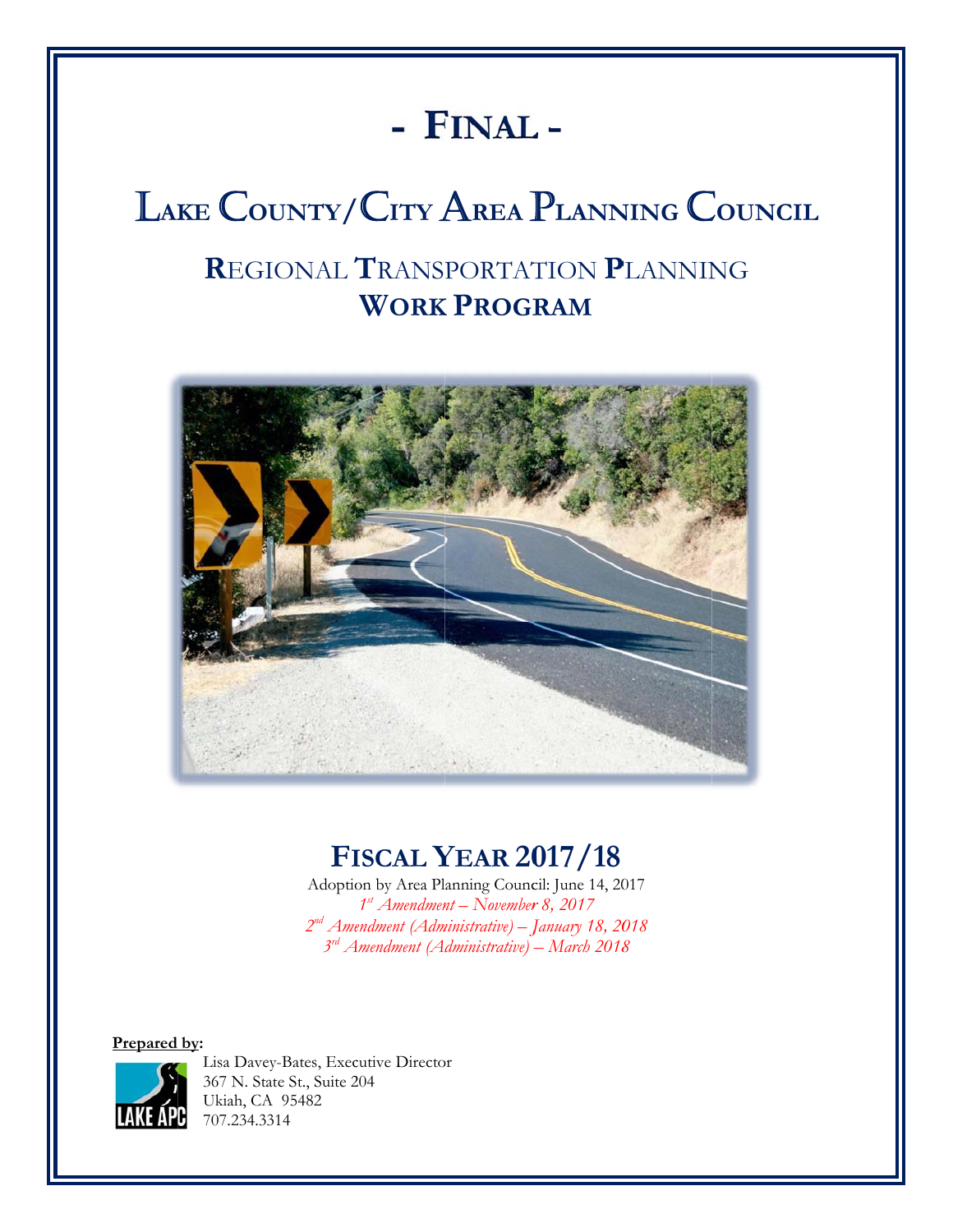## **TABLE OF CONTENTS**

| <b>TOPIC</b> | Page |
|--------------|------|
|              |      |
|              |      |
|              |      |
|              |      |
|              |      |
|              |      |
|              |      |
|              |      |
|              |      |
|              |      |

#### **SUMMARY OF WORK ELEMENTS:**

|   | Work Element 600: Regional Planning & Intergovernmental Coordination  17         |  |
|---|----------------------------------------------------------------------------------|--|
|   |                                                                                  |  |
|   |                                                                                  |  |
| ■ |                                                                                  |  |
|   |                                                                                  |  |
| ■ | Work Element 605: Federal & State Grant Preparation & Monitoring Program 26      |  |
|   |                                                                                  |  |
| ٠ |                                                                                  |  |
|   |                                                                                  |  |
|   |                                                                                  |  |
|   |                                                                                  |  |
|   | Work Element 611: Pavement Management Program Inventory Update (NEW)  35         |  |
| ■ |                                                                                  |  |
| п |                                                                                  |  |
| ■ |                                                                                  |  |
| ٠ |                                                                                  |  |
|   |                                                                                  |  |
| ٠ |                                                                                  |  |
|   | Work Element 618: Lake Transit Authority Bus Passenger Facilities Plan (NEW)  44 |  |
|   | Work Element 619: Lake County Pedestrian Facility Needs Inventory & EFS (NEW) 46 |  |
|   |                                                                                  |  |
|   |                                                                                  |  |
|   |                                                                                  |  |
|   |                                                                                  |  |
|   | Appendix $A$ – Project Status of 2016/17 Work Program                            |  |

 $\Delta$  Appendix B – Overall Work Program and Budget Revenue Summary FY 2017/18

*1*

- $\blacksquare$  Appendix C Memorandum of Understanding
- $\blacksquare$  Appendix D Fiscal Year 2017/18 Federal Planning Factors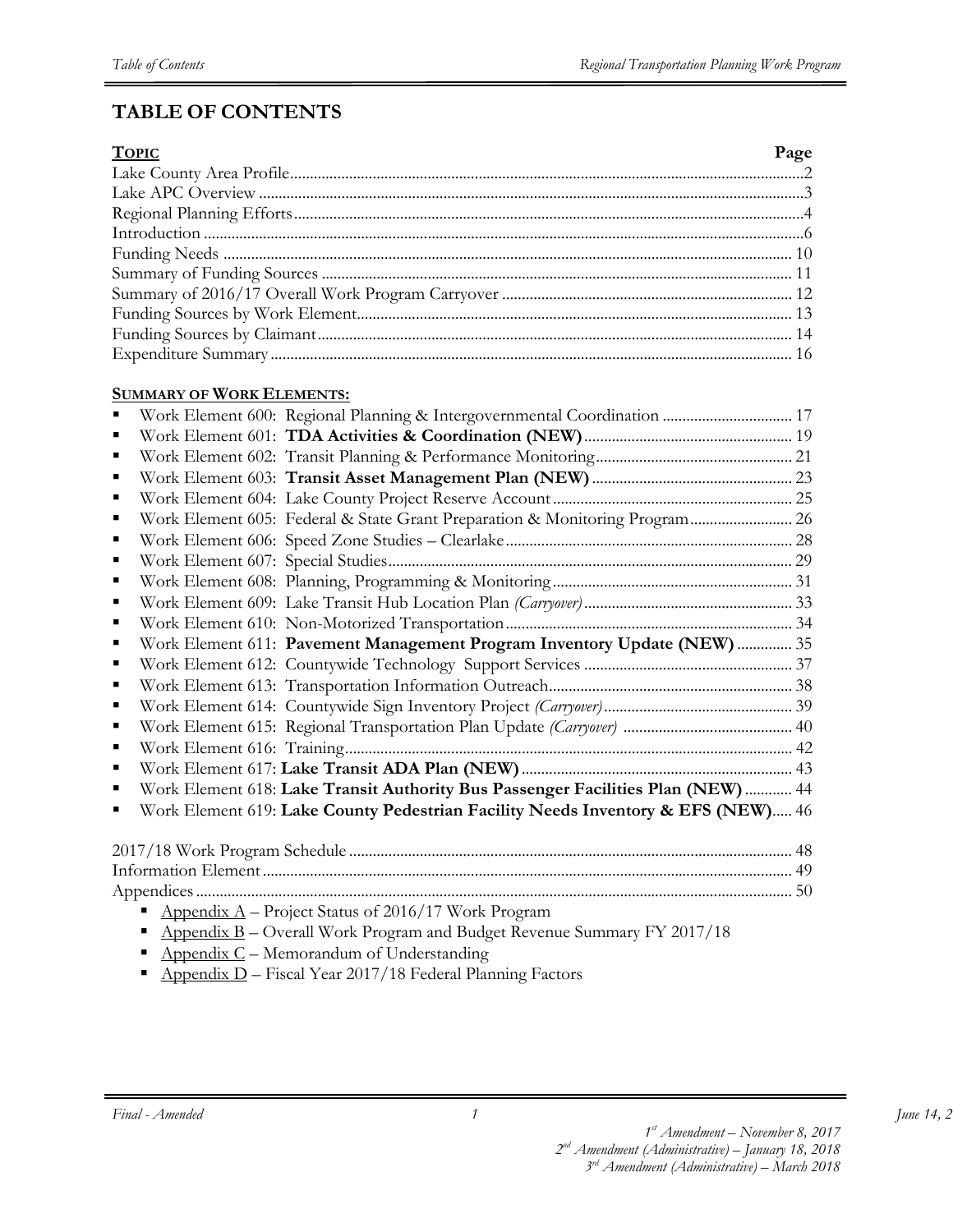## **LAKE COUNTY AREA PROFILE**

Lake County lies within the coastal range of mountains approximately 100 miles north of San Francisco and 35 miles east of the Pacific Ocean. It is surrounded by Mendocino County on the west, Sonoma and Napa Counties to the south, and Yolo, Colusa and Glenn Counties on the east. State Highway 20 connects the area with both U.S. 101 and Interstate 5. The northern third of the county is largely unoccupied, much of it lying within the Mendocino National Forest.

According to the 2010 Census Data, the total population in Lake County was 64,665. This included the unincorporated population of 44,662 and the incorporated population of 20,003. Clearlake is the larger of the two incorporated cities, with a population of 15,250. Lakeport has a population of 4,753. The majority of the population of the county resides along the shores of Clear Lake, the most prominent geographical feature of Lake County.

Lake County, although rural in nature, has a number of transportation problems. The ground transportation network is impacted by topography, a growing resident population, declining financial resources and high nonresident recreational traffic use. The more important issues are identified in the 2010 Regional Transportation Plan, adopted October 11, 2010**.** 

The largest income producing industries are agriculture, located in the lowlands to the west and southwest of Clear Lake, tourism, and geothermal development, located in the mountainous terrain in the southwestern portion of the County. In recent years, employment associated with tribal economic development has also become a significant factor.

Finally, another important factor facing the region is the steady increase of commuting traffic. To look at this issue more closely, a four-county Inter-Regional Partnership (IRP) Report was completed in June 2004 concerning jobs-housing imbalances in Mendocino, Lake, Napa, and Sonoma Counties. The report presented the case that, even though a jobs-housing imbalance crisis may not be apparent yet, indications are that if nothing is done this will be a serious issue in the near future.

A County-Wide Micro Simulation Model was completed in FY 2012/13 to analyze projected traffic growth and prioritize transportation projects on the State Highways in Lake County. The Middletown Community Action Plan and Engineered Feasibility Study were also completed in FY 2013/14 to enhance interregional and regional travel while balancing the community of Middletown's needs.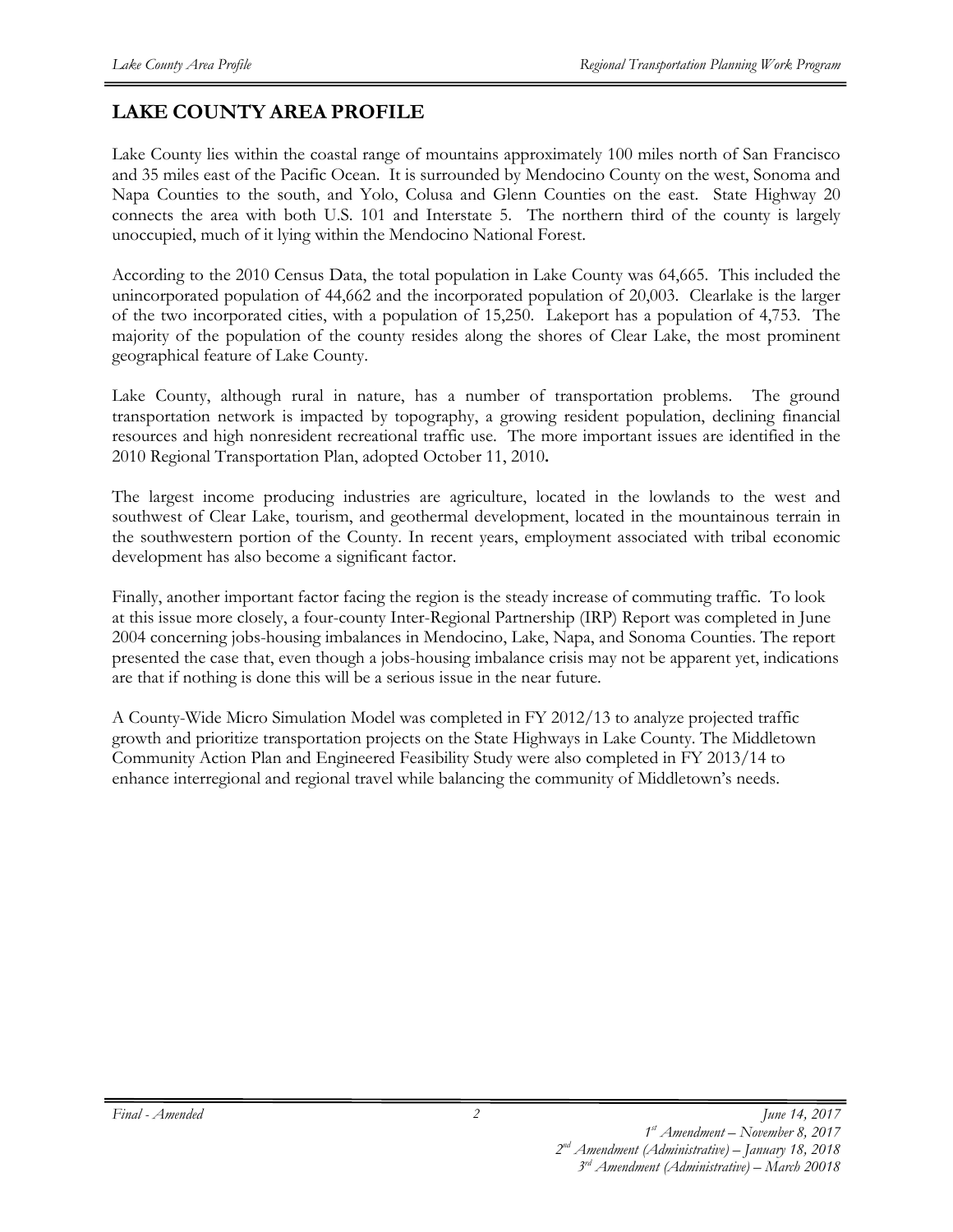## **LAKE APC OVERVIEW**

The Lake County/City Area Planning Council (APC) was established in June 1972 by a Joint Powers Agreement. Subsequently, it was designated by the Secretary of Transportation as the Regional Transportation Planning Agency for Lake County. The cooperative relationship between Caltrans and Area Planning Council was formalized by a Memorandum of Understanding.

The member entities amended the Joint Powers Agreement in 1986 to change the membership of the Area Planning Council. It is now composed of eight (8) members, including two (2) members of the Lake County Board of Supervisors, two (2) city council members from the City of Lakeport, two (2) city council members from the City of Clearlake, and two (2) citizen members selected at large by the Board of Supervisors. Two committees serve to advise the Area Planning Council.

The Policy Advisory Committee (PAC) is composed of the members of the Area Planning Council itself, together with the District One Director of Transportation, or his representative, from the Caltrans Office in Eureka. The Technical Advisory Committee (TAC) is composed of the Director of Public Works of Lake County, the Community Development Directors of Lake County and the cities of Clearlake and Lakeport, the City Engineers of Clearlake and Lakeport, the Commander of the Lake County Office of the California Highway Patrol, and a transportation planner from the Caltrans District One Office.

The Lake County/City Area Planning Council has an active Social Services Transportation Advisory Council (SSTAC). The SSTAC was established to meet the intent of Senate Bill 498 (1987). The SSTAC assists the Area Planning Council in the identification of transit needs that may be reasonable to meet by establishing or contracting for new public transportation services, or specialized transportation services, or by expanding existing services. Recently the SSTAC has been meeting more frequently and in conjunction with the Lake County Transportation Coalition to facilitate coordination of public transit and other transportation needs.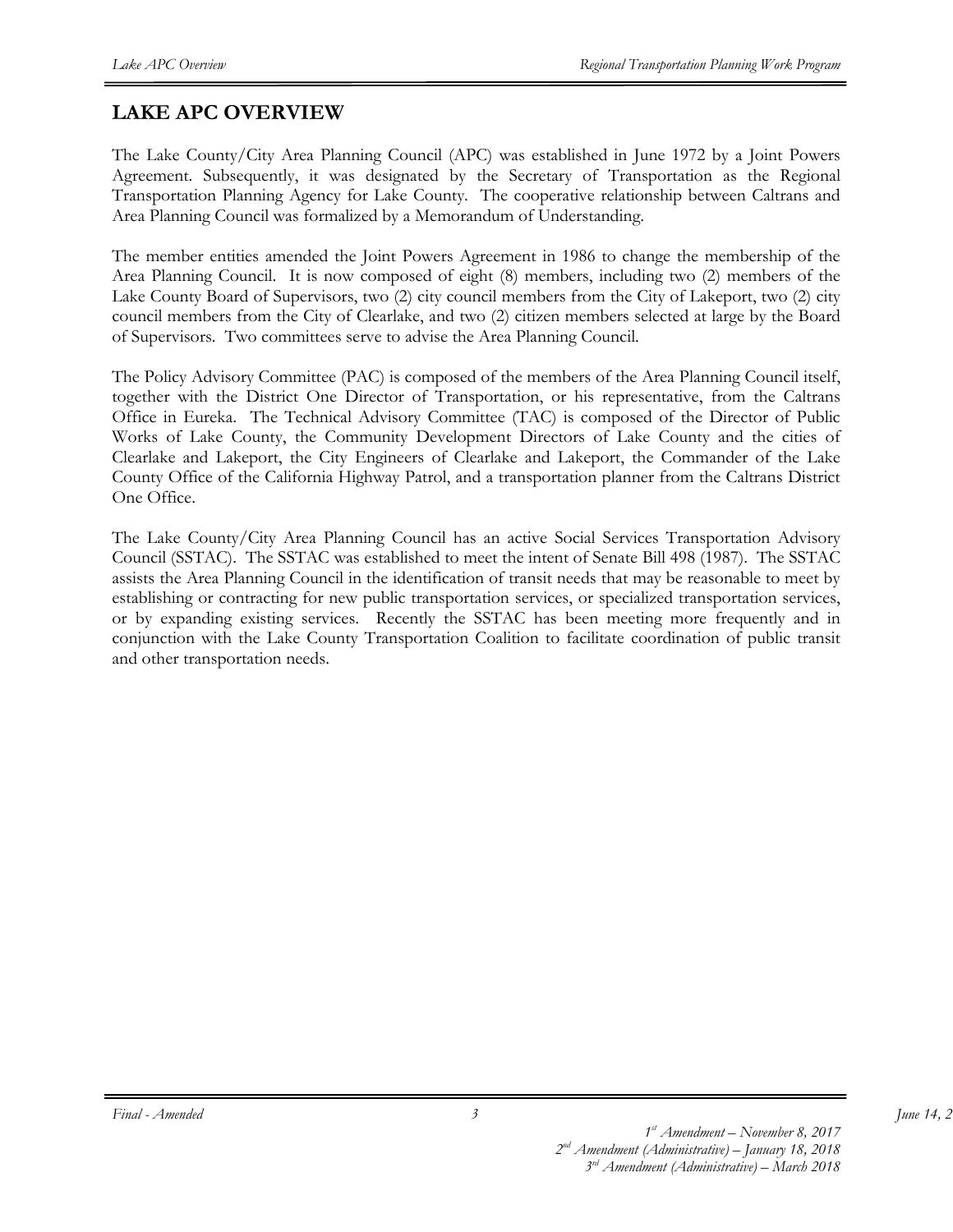## **REGIONAL PLANNING EFFORTS**

In October, 1995, the Area Planning Council adopted the Transit Improvement Plan. This Plan was the culmination of a comprehensive transit study performed by a consultant with extensive input from County and City representatives, local elected officials, transit providers, and a wide range of interests in Lake County. One of the major recommendations of the Plan was to form a Transit Authority to provide transit service in Lake County through a Joint Powers Agreement. Establishment of a Transit Authority was approved by the County and the two incorporated cities in December, 1995. In addition, a part-time Transit Manager was hired on a contract basis to oversee transit development and implementation of the Transit Plan.

In Fiscal Year 2007/08, Lake County 2030, a comprehensive planning tool, was initiated under Work Element 618 of the Work Program. This project was partially funded with State Planning and Research and Rural Blueprint grant funds that were provided through Caltrans. The project was completed in five phases, and consisted of an extensive outreach process to gain knowledge and input by citizens, local elected officials, local agencies and other stakeholders of their "vision" for Lake County. From that information, the vision and principles, and draft alternative scenarios were developed. A Blueprint Advisory Committee (BPAC) developed four alternative growth scenarios that were considered through another series of community workshops, for the eventual consensus on a Preferred Growth Scenario. The goal of the planning tool and resources is to help local agency staff and project designers, property owners and developers to incorporate Blueprint Principles into planning documents and development project plans. The project began in Fiscal Year 2007/08, and the final Blueprint Plan was adopted in October 2010.

In 2011, the Lake APC, in coordination with LTA, developed a Non-Emergency Medical Transportation (NEMT) Plan to get a better assessment of the needs in Lake County, consider program alternatives, and research potential funding options. The NEMT Plan provided direction to begin addressing NEMT needs in Lake County, including an implementing budget with a start-up package of projects, a mobility manager/brokerage function and Lake Transit service enhancements. Based on the outcome of the NEMT Plan, a determination was made that there was a serious need for Non-Emergency Transportation Services in Lake County.

In July 2011, the Lake APC received notification from Caltrans that we had been awarded Partnership Planning funds to complete a Community Action Plan (CAP) in Middletown. The purpose of the CAP is to conduct a comprehensive community outreach effort in Middletown to assist with the development of transportation alternatives along the corridor. Caltrans District 1 also received State Planning & Research funding in 2011 to complete an Engineered Feasibility Study (EFS) within the south portion of the SR 29 corridor to analyze potential transportation improvement alternatives to enhance interregional and regional travel while balancing community needs. The project was completed in FY 2013/14.

Lake Area Planning Council was awarded 5304 Rural Transit Planning funds in August 2012 to conduct a Transit Development Plan Update and Marketing Plan. The consultant and Lake APC worked in partnership with Lake Transit Authority to complete the Plan June 2015. Several of the project's tasks include public outreach, including completion of surveys and interviews of existing and potential riders of the transit system. The Plan will develop a five-year operating and capital plan including cost projections. The Marketing Plan will provide marketing strategies and tools to promote the transit system.

*4*

*<sup>2</sup>nd Amendment (Administrative) – January 18, 2018 3rd Amendment (Administrative) – March 20018*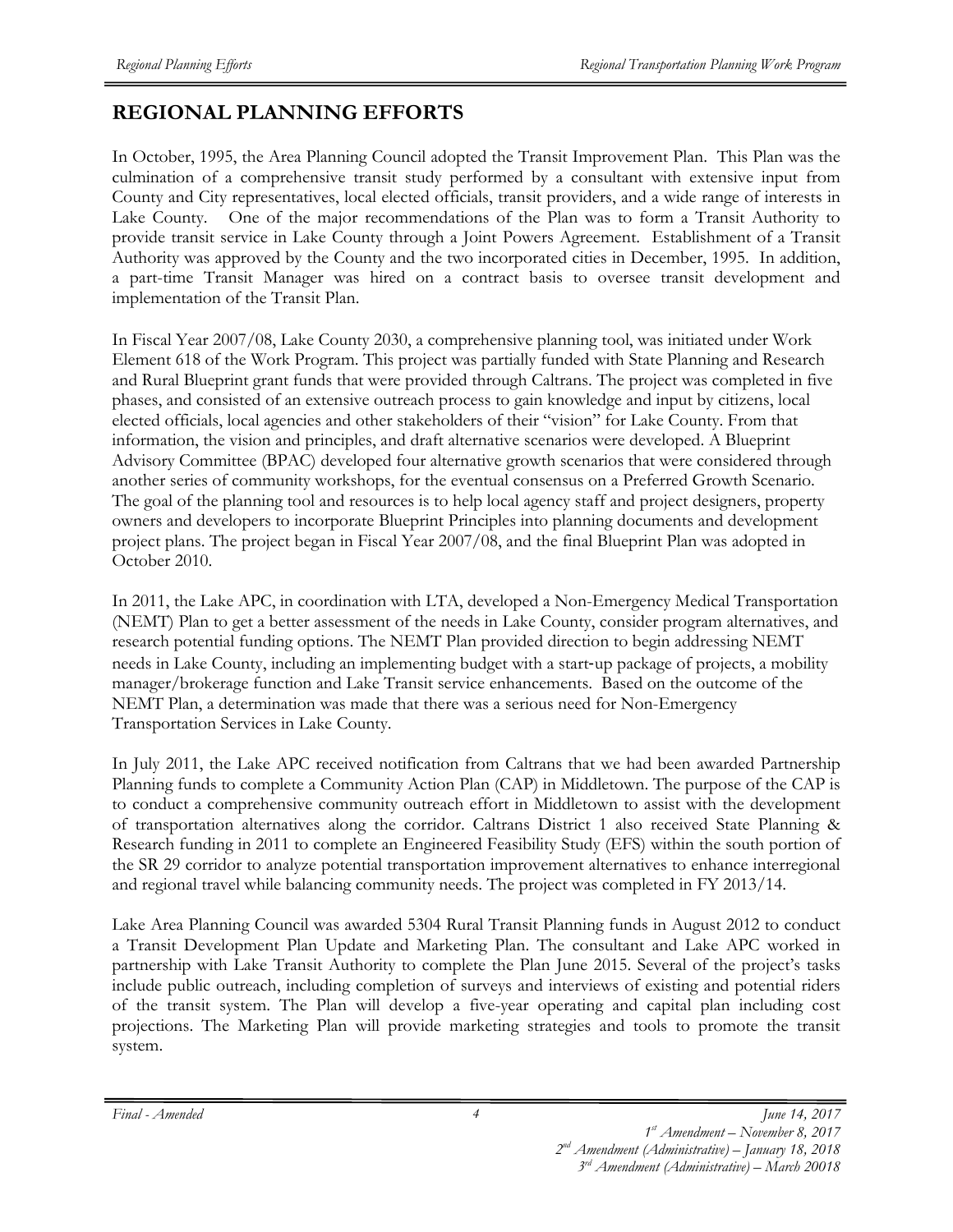In 2015, the Lake APC completed the Lake County Coordinated Public Transit–Human Services Transportation Plan. The goal of the Plan was to identify community mobility needs, identify a variety of strategies, and develop an implementation plan in relation to organizational roles and responsibilities for improving mobility of low-income, older adults and Lake County residents with disabilities. The top three priority goals and strategies identified in the Coordinated Plan to resolve NEMT services included: 1) Support, maintain and Enhance Lake County Public Transportation Services, 2) Build capacity for specialized transportation alternatives, including formalizing a sustainable CTSA; and 3) Develop sustainable NEMT solutions.

The Lake County/City Area Planning Council in partnership with Lake Transit Authority recently received Sustainable Communities Transportation Planning Grant funds to complete a Transit Hub Location Plan under this current Overall Work Program. This project will involve extensive, interactive community engagement with a broad range of stakeholders to identify locations and options for a new transit hub in the City of Clearlake.

In 2015/16, the Lake APC initiated the development of the Lake County Active Transportation Program (ATP) Plan to strengthen the opportunity for future grant funds for Active Transportation projects throughout the region. The Plan will identify and prioritize non-motorized and transit improvements projects in Lake County. The Lake APC received Rural Planning Assistance (RPA) grant funding in the amount of \$40,000 to enhance the level of public participation and provide assistance to the local agencies.

The Lake County/City Area Planning Council will incorporate the planning factors identified in the recently passed Federal transportation bill, Fixing America's Surface Transportation (FAST) Act, while preparing and implementing planning projects throughout the region.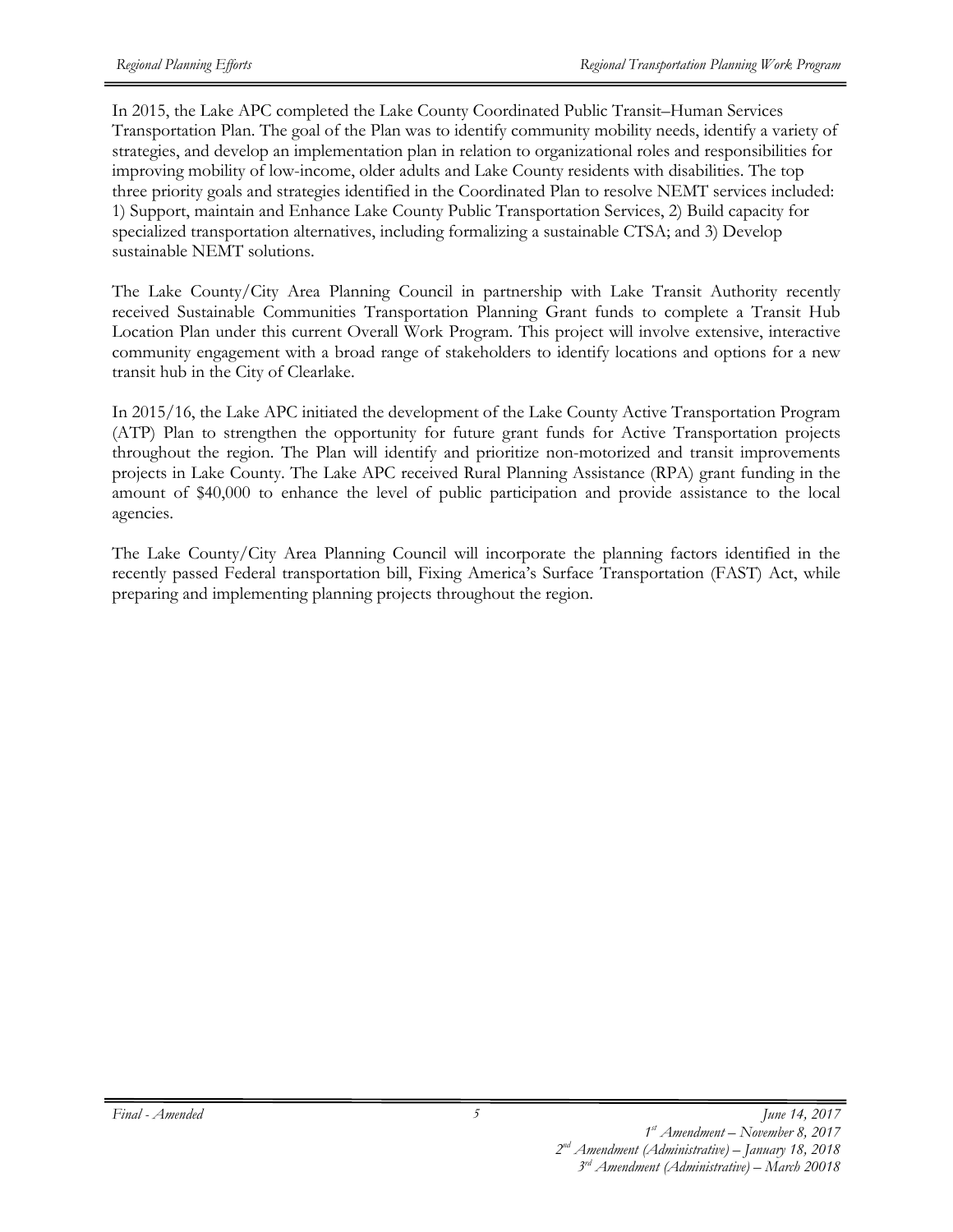## **INTRODUCTION**

The Area Planning Council's Transportation Planning Work Program is prepared annually to identify and focus the next year's transportation planning tasks. These tasks are envisioned and are to be fulfilled in accordance with the goals and policies of the Lake County Regional Transportation Plan (RTP) and other planning documents prepared by the Lake APC. The primary goal is to develop a safe, balanced, practical and efficient regional transportation system. This entails timely maintenance as well as capital improvements to the transportation network, which includes the streets and highways.

Since the Fiscal Year 1986/87, the Lake County/City Area Planning Council (APC) has contracted with a consultant to do most of the technical planning efforts in the Work Programs. Dow & Associates entered into a contract with the Lake APC (effective October 1, 2006) to continue to perform planning duties. In December 2008 and again in April 2012, the APC Board acted to renew its contract with Dow & Associates for an additional three years.

In June 2014, the Lake APC advertised for an Administration/Fiscal Contractor, as well as the Planning duties to be conducted under the Overall Work Program. Dow and Associates was awarded the Planning contract for a five-year period (effective October 1, 2014). Grant funded work elements will likely be completed by consultants hired under this contract and administered through Dow & Associates.

## **PUBLIC PARTICIPATION**

The Area Planning Council encourages public participation in the planning and decision making process and holds public hearings whenever an important decision concerning transportation is imminent. In addition to these public hearings which are announced in local newspapers, parties known to be interested in specific issues are invited to both the Technical Advisory Committee and the Area Planning Council meetings, when appropriate.

As required by SAFETEA-LU, the Lake APC developed a Public Participation Plan in Fiscal Year 2008/09 to enhance its public outreach efforts. The development of this Plan includes strategies to engage and notify the public when conducting planning activities. The plan provides a clear directive for public participation activities of the APC, particularly when they pertain to the development and implementation of the Regional Transportation Plan (RTP), Regional Transportation Improvement Program (RTIP), Overall Work Program (OWP), administration of the Transit Development Act (TDA), Federal and state grant programs, Coordinated Human Transportation Plan, transit studies, area transportation plans, blueprint planning and other special projects.

The Lake APC began the update of the Lake County Regional Transportation Plan in Fiscal Year 2008/09, which was adopted in October 2010. An extensive public outreach effort occurred during the development of this long-range transportation planning document. An update to the current document is underway, with an expected plan adoption of October 2017.

As discussed in the previous section, the Lake APC conducted an extensive public outreach for multiple years as part of the development of the regional Blueprint plan, Lake County 2030.

The Lake APC also received two grants in July 2011, one of which included Community-Based Transportation Planning grant funding to complete a Downtown Corridor Plan in the City of Clearlake. The other included Partnership Planning grant funds to complete a Middletown Community Action

*Final - Amended June 14, 2017* 

*<sup>3</sup>rd Amendment (Administrative) – March 20018*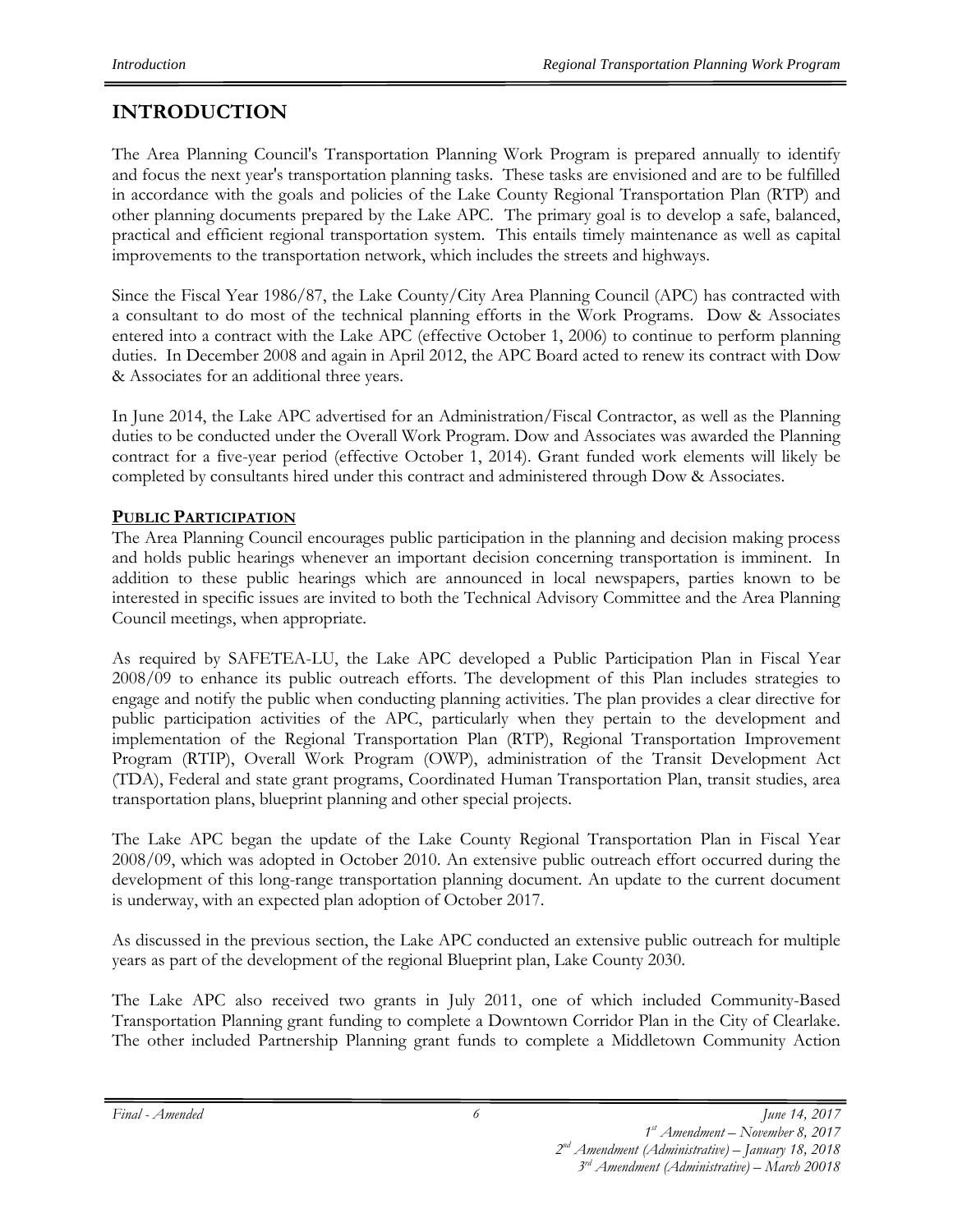Plan, which was conducted simultaneously with the SR 29 Engineered Feasibility Study. These planning projects included tasks to conduct extensive public outreach activities through a charrette process.

A Title VI Program was also conducted in 2013/14 which is required by Federal regulation to those who receive FTA funding. The Plan is required to be updated every three years and submitted to Caltrans. The Program requires a complaint procedure process, minority representation on advisory bodies (at times), interpretation opportunities and outreach to the limited English proficient (LEP) populations. Transit providers, such as Lake Transit Authority, who provide fixed-route service, must provide additional information.

#### **COMPLETED PRODUCTS IN PRIOR WORK PROGRAM**

Appendix A includes a brief synopsis of products that were completed in the 2016/17 Work Program.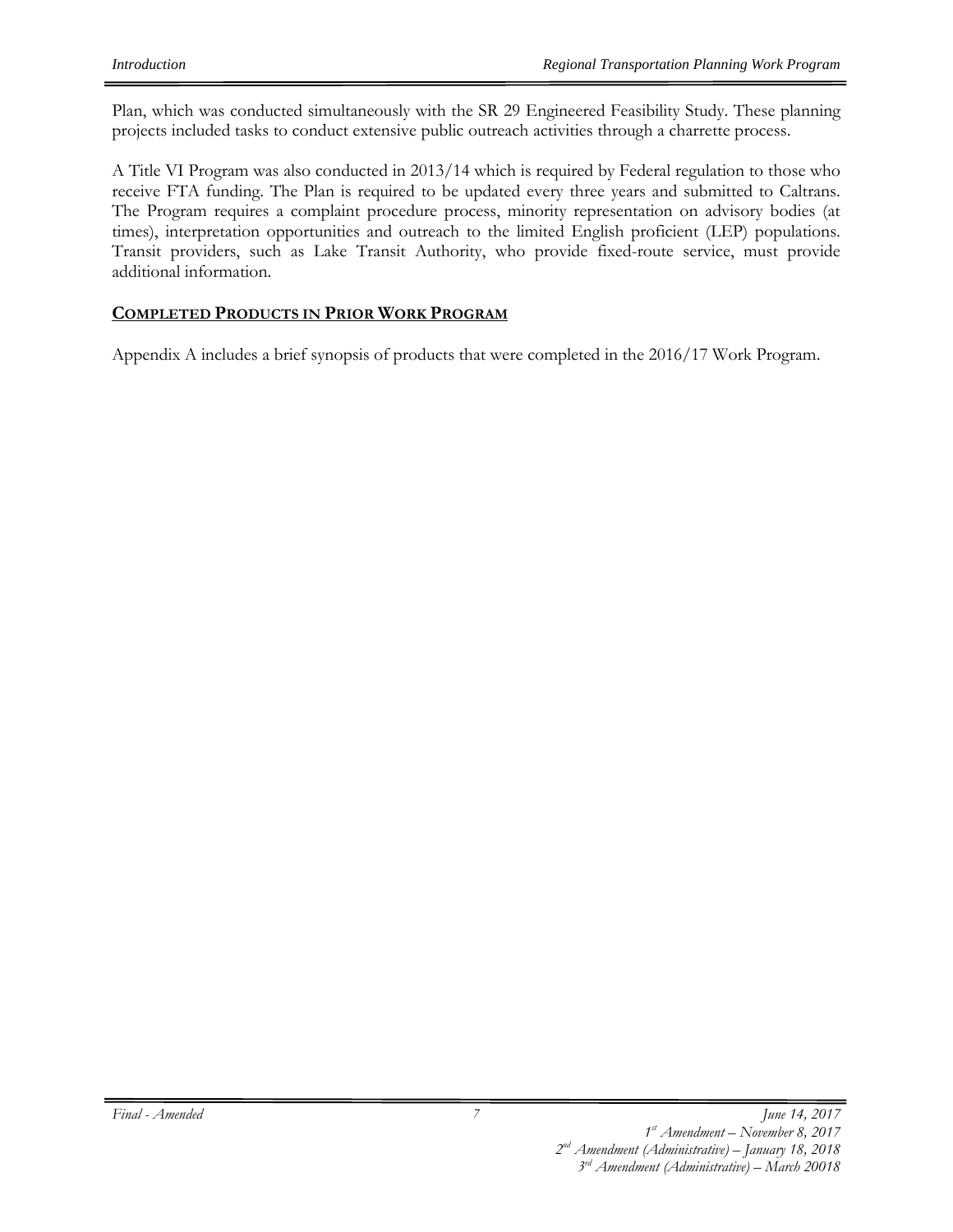#### **2017/18 WORK ELEMENTS**

The Lake County/City Area Planning Council is dedicated to working cooperatively with all agencies to provide comprehensive planning in the region. There are six **new** work elements included in the 2017/18 work program. The remaining elements are either ongoing work elements that appear repetitively in Work Programs or carryover projects that will be completed in this Overall Work Program. Several projects are also discussed below that are support planning efforts on a regional level.

The following work elements are included in the 2017/18 Work Program, and are briefly described below:

- $\checkmark$  Work Element 600 This work element includes funding for general planning activities to be completed by the regional transportation planning agency (Lake APC), the transit agency (Lake Transit Authority), County and two cities.
- $\checkmark$  Work Element 601 This element has been added to the 2017/18 OWP in order to conduct Transportation Development Act activities that are not eligible for Rural Planning Assistance funding.
- $\checkmark$  Work Element 602 This work element will help determine the need for public transportation in Lake County and strive to provide a reliable source of mobility for all citizens. Also providing transit service performance monitoring on an ongoing basis for the Lake Transit Agency.
- $\checkmark$  Work Element 603 This work element will develop a Transit Asset Management Plan that includes capital asset inventories and condition assessments for the Transit Authority. It will also include support tools and investment prioritization.
- 9 Work Element 604 This element has been designated as a *reserve account for* planning projects to be completed by. Lake County, City of Lakeport and City of Clearlake that are often not funded due to a lack of funding from year-to-year in the Overall Work Program.
- $\checkmark$  Work Element 605 –This work element continues to provide funding to assist agencies in the preparation of applications and monitoring of Federal and State grants to improve the transportation system in Lake County.
- $\checkmark$  Work Element 606 This work element was established as an ongoing to gather and interpret roadway, traffic, and accident data for Lake County in order to establish and enforce appropriate traffic speed limits in the community.
- $\checkmark$  Work Element 607 Special Studies has been included in the past several work programs and will be used to perform studies, collect data, update the transportation data base, respond to local issues, and aid in implementation of the Regional Transportation Plan, and other projects as needed.
- $\checkmark$  Work Element 608 Planning, Programming & Monitoring is an ongoing work element to provide assistance associated with project development for Regional Improvement Program projects and other planning activities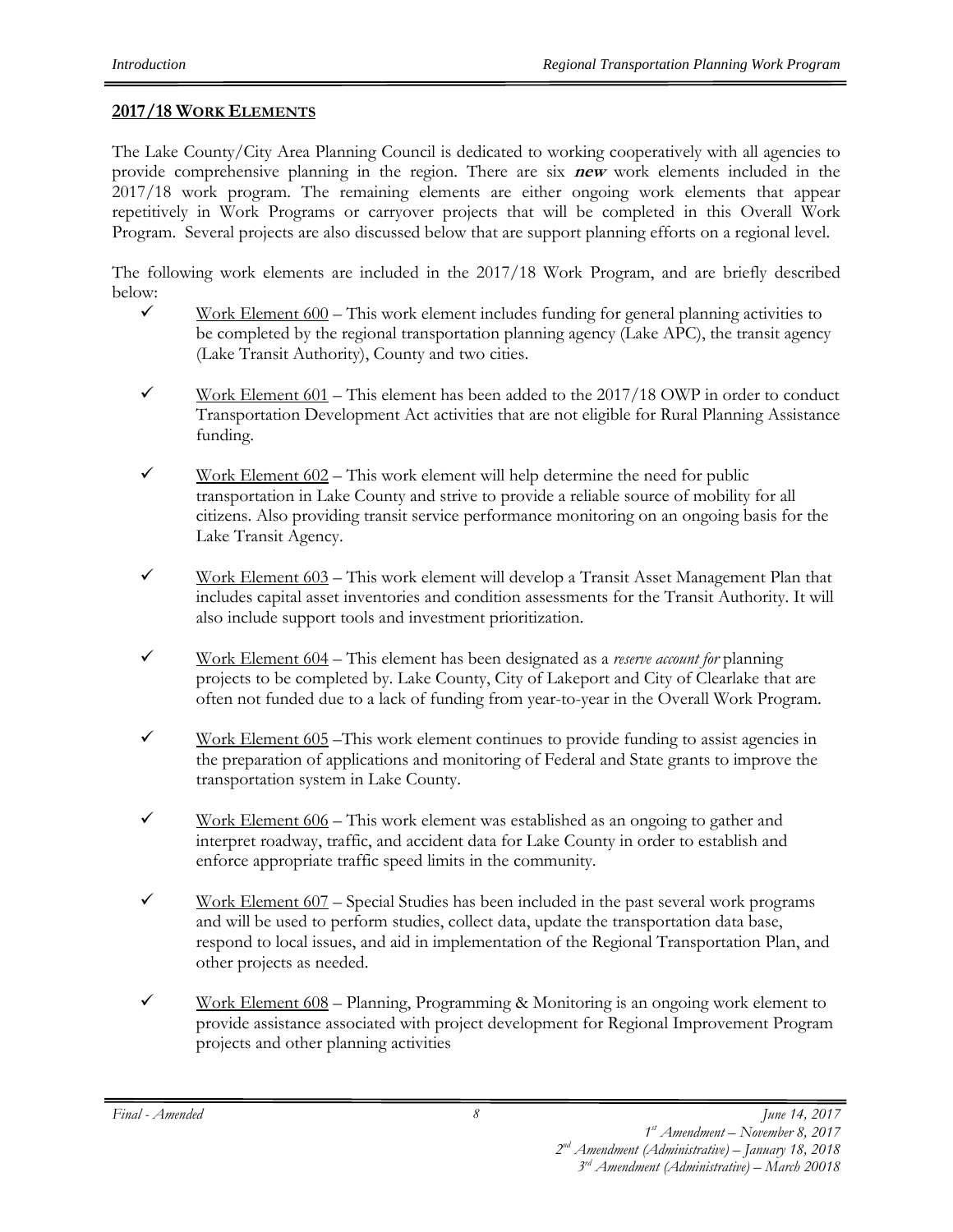- $\checkmark$  Work Element 609 This carryover project will be to finalize the development the Transit Hub Location Plan for the Lake Transit Authority. It will involve extensive, interactive community engagement with a broad range of stakeholders to identify locations and options for a new transit hub in the City of Clearlake.
- $\checkmark$  Work Element 610 To encourage growth to bicycle and pedestrian travel to the region by integrating and promoting bicycle and pedestrian facilities and services with roadway and transit planning operations.
- $\checkmark$  Work Element 611 –Pavement Management Program Update, an ongoing project to provide a systematic method for determining roadway pavement maintenance, rehabilitation, and reconstruction needs. Triennial updates are conducted to provide an updated streets/roads inventory.
- $\checkmark$  Work Element 612 Technology Support Services has been an ongoing project to provide GIS support services to agencies within Lake County involved with the roadway transportation system, aviation, bike/pedestrian, and transit planning. The name has been changed to incorporate additional technology needs in the county.
- $\checkmark$  Work Element 613 Transportation Information Outreach is a work element that informs and educates residents of Lake County on transportation related activities. This work element also maintains the agency's website.
- $\checkmark$  Work Element 614 The Countywide Sign Inventory Project is a carryover work element to provide the County of Lake and cities of Lakeport and Clearlake with a current inventory of all traffic signs on the maintained street/road systems.
- $\checkmark$  Work Element 615 The Regional Transportation Plan is a long-range planning document that provides a clear vision of the regional transportation goals, policies, objectives and strategies for an effective transportation system for Lake County. The plan guides decisions about all types of transportation and the related facilities needed for an effective transportation system. Statute requires RTP updates every five years.
- $\checkmark$  Work Element 616 This work element will provide training to staff of upcoming requirements for grant programs, changes in technologies relating to transportation planning, and other useful educational opportunities as needed.
- $\checkmark$  Work Element 617 The purpose of updating Lake Transit Authority's ADA Plan is to identify barriers in programs & activities that prevent persons with disabilities from access and to provide equivalent transit access to the maximum extent feasible.
- $\checkmark$  Work Element 618 The project will explore opportunities for both improving the existing infrastructure and expanding the information services and infrastructure to better serve the needs of new users and members of the public with greater need for transit accessibility.
- $\checkmark$  Work Element 619 The project will explore the needs, priorities and feasibility of improving identifiable deficiencies within the pedestrian network of the region's cities and unincorporated communities.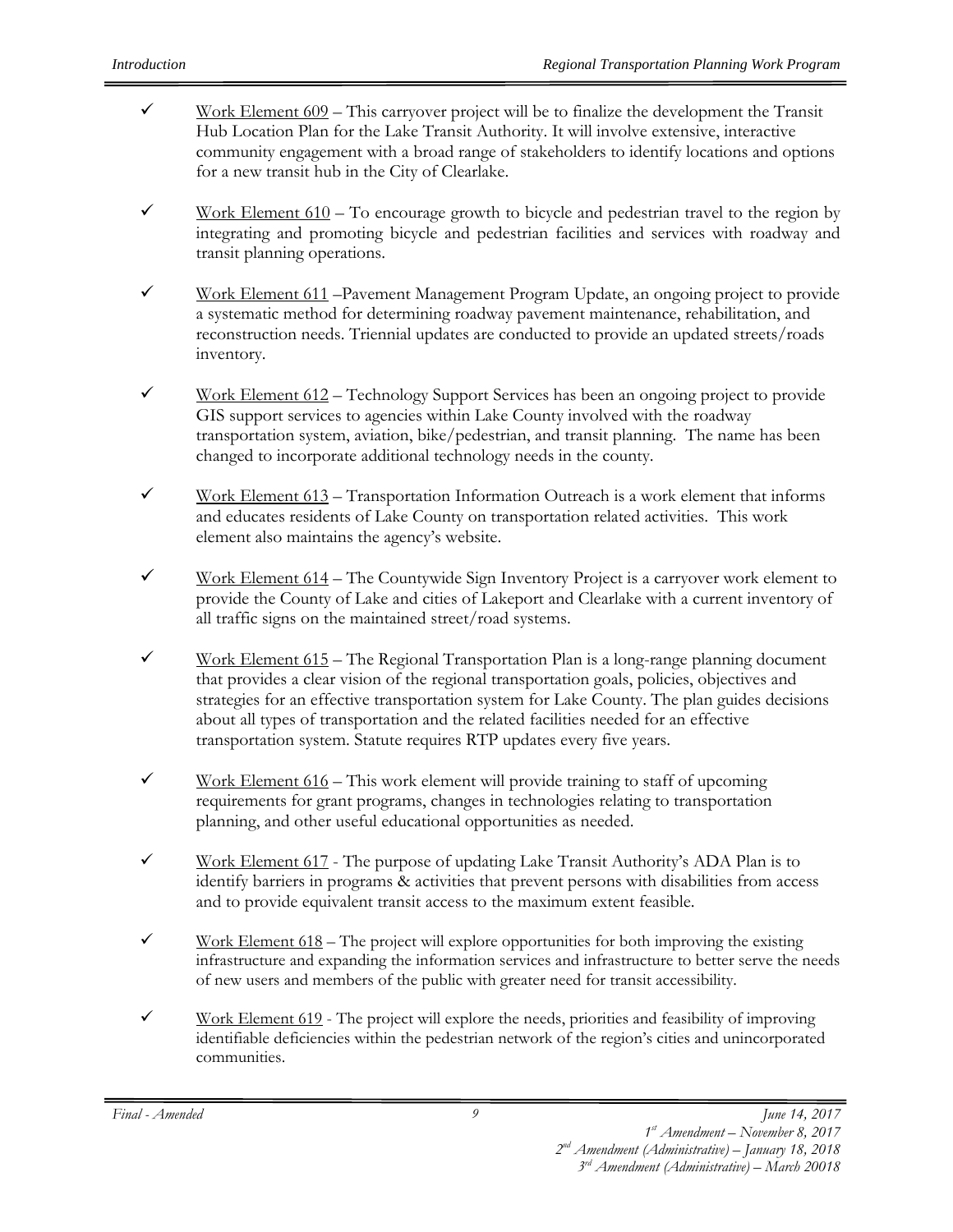### **FUNDING NEEDS**

The amended 2017/18 Transportation Planning Work Program requires total funding of **\$897,211** and will be funded from a combination of Rural Planning Assistance (RPA) funds, and Local Transportation Funds (LTF), and Planning, Programming & Monitoring (PPM) funds.

#### **FEDERAL**

Lake APC was successful in receiving two Federal Transit Administration (FTA) Section 5304 – Sustainable Communities Grant for the Fiscal year 2016/17 cycle. This work program includes funding in the amount of **\$115,089** to complete the Bus Passenger Facilities Plan for Lake Transit Authority, as well we **\$163,335** to complete the Lake County Pedestrian Facility Needs Inventory & Engineered Feasibility Study. A total of **\$278,424** of FTA Section 5304 – Sustainable Communities Grant Funding will be available in FY 2017/18.

#### **STATE**

Estimated Rural Planning Assistance (RPA) funds in the amount of **\$294,000** are expected for FY 2017/18. These funds are only available after the passage of the State Budget and on a reimbursement basis. It is permissible to carry over up to 25% of RPA funding from the prior year's Work Program. Carryover RPA Funds from the 2016/17 Work Program total **\$38,437.** Total RPA Funds programmed in the 2017/18 Work Program are **\$332,437.** Work Program products funded by RPA funds must be received by Caltrans District 1 staff prior to requesting full reimbursement of funds.

#### **LOCAL**

The total new Local Transportation Funds (LTF) commitment will be **\$72,862** in the 2017/18 Work Program. LTF Funds carried over from the 2016/17 Work Program in the amount of **\$24,203** are being carried over to be used under several work elements in the 2017/18 Work Program. In addition, prior LTF funding in the amount of **\$8,134** was set aside in Work Element 604 in order to complete a larger regionally significant project. This year Lake APC was awarded two grants requiring local matching funds above and beyond the annual LTF commitment of funding. LTF Reserves totaling **\$36,074**, will also be added to the FY 2017/18 OWP to provide the local match requirement. Total LTF Funds committed to the 2017/18 Work Program total **\$141,273.**

Planning, Programming & Monitoring Funds in the amount of **\$76,000** were allocated for FY 2017/18. PPM Funds carried over from the 2016/17 Work Program in the amount of **\$69,077** are being carried over to be used under several work elements in the 2017/18 Work Program. Total PPM Funds committed to the 2017/18 Work Program total **\$145,077.** 

The total commitment from **local funding** sources totals **\$286,350 (32%)** plus carryover funding which will be included in the Final 2017/18 OWP.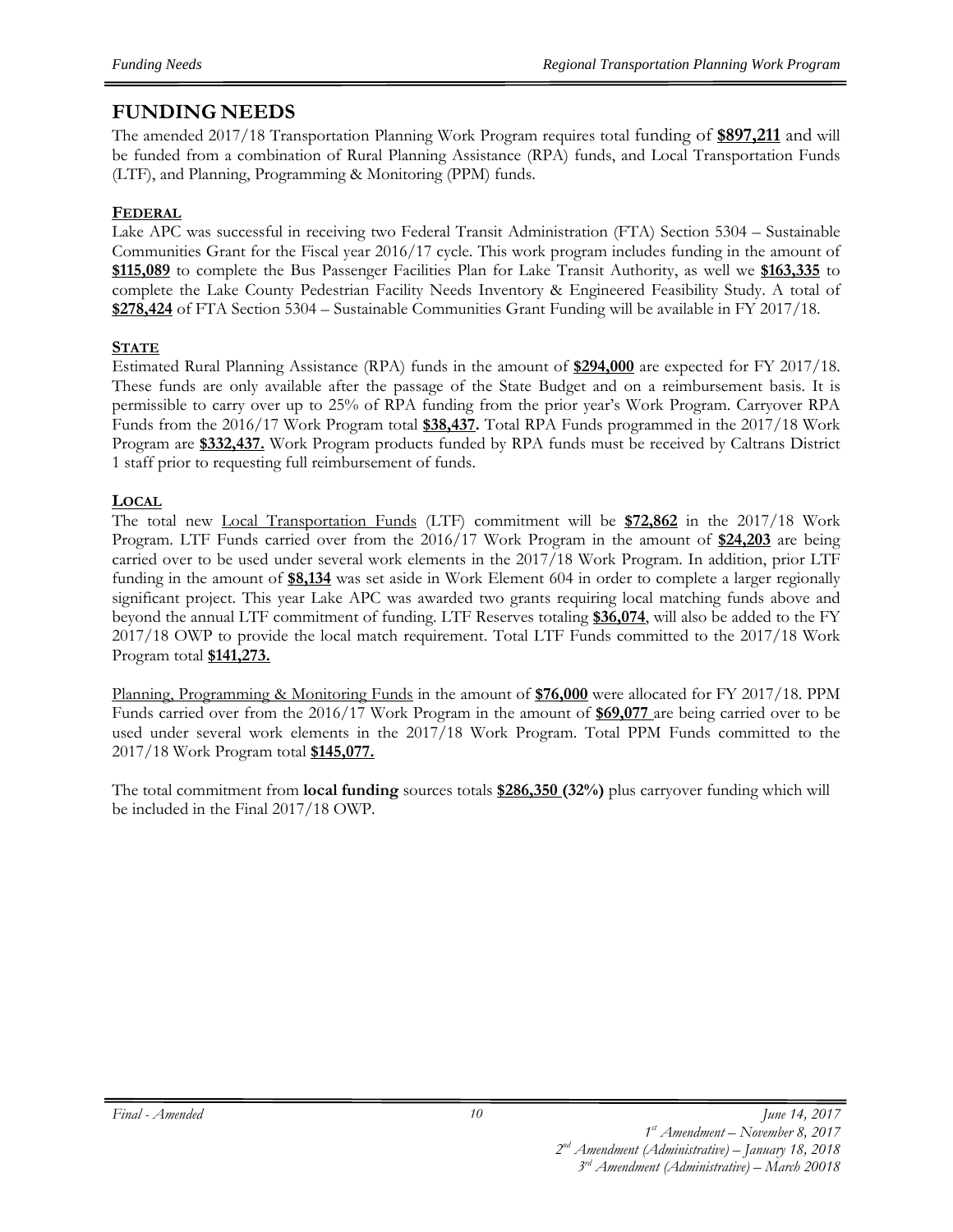## **LAKE COUNTY WORK PROGRAM SUMMARY OF FUNDING SOURCES**

Fiscal Year 2017/18

| <b>FUNDING SOURCE</b>                                                                     | <b>AMOUNT</b> | <b>FUNDING %</b> |  |  |
|-------------------------------------------------------------------------------------------|---------------|------------------|--|--|
|                                                                                           |               |                  |  |  |
| <b>Federal Funding Sources</b>                                                            |               |                  |  |  |
| FTA Section 5304 - Sustainable Communities - Bus Passenger Facilities Plan - 2017/18      | \$<br>115,089 |                  |  |  |
| FTA Section 5304 - Sustainable Communities - Pedestrian Facility Inventory/EFS- 2017/18   | \$<br>163,335 |                  |  |  |
| <b>Total Federal Funds:</b>                                                               | \$278,424     | 31%              |  |  |
| <b>State Funding Sources</b>                                                              |               |                  |  |  |
| Rural Planning Assistance - 2017/18                                                       | \$294,000     | 33%              |  |  |
| Rural Planning Assistance - (2016/17 Carryover)                                           | \$38,437      | 0%               |  |  |
| <b>Total State Funds:</b>                                                                 | \$332,437     | 33%              |  |  |
| Federal and State Funding:                                                                | \$610,861     | 68%              |  |  |
| <b>Local Funding Sources</b>                                                              |               |                  |  |  |
| Local Transportation Funds - 2017/18                                                      | \$72,862      | $8\%$            |  |  |
| Local Transportation Funds - (Carryover-See Page 14 for Breakdown by Fiscal Year)         | \$32,337      | $0\%$            |  |  |
| Local Transportation Funds - OWP Reserve Funding 2017/18                                  | \$36,074      | $0\%$            |  |  |
| <b>Total Local Transportation Funds:</b>                                                  | \$141,273     | 16%              |  |  |
| Planning, Programming & Monitoring (PPM) - 2017/18                                        | \$76,000      | $8\%$            |  |  |
| Planning, Programming & Monitoring - (Carryover-See Page 14 for Breakdown by Fiscal Year) | \$69,077      | $0\%$            |  |  |
| Total Planning, Programming & Monitoring Funds:                                           | \$145,077     | 8%               |  |  |
| <b>Local Funding:</b>                                                                     | \$286,350     | 32%              |  |  |
| TOTAL PROGRAM FUNDING REVENUES                                                            | \$897,211     | 100%             |  |  |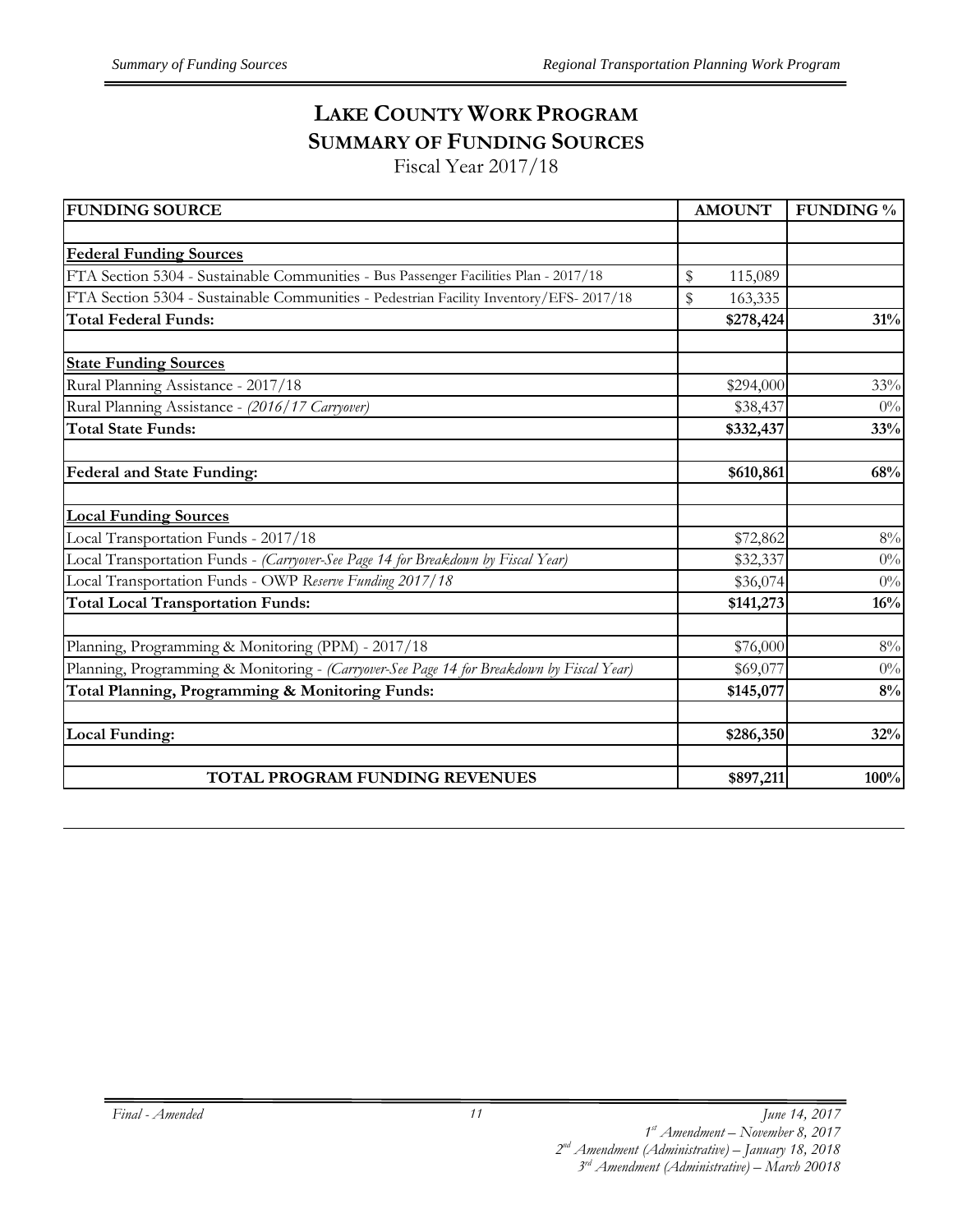## **SUMMARY OF 2016/17 CARRYOVER BY FUNDING SOURCE**

| Funding<br>Source                          | Work<br>Element | Carryover<br>Amount | Fiscal<br>Year | Use of Carryover                                             |
|--------------------------------------------|-----------------|---------------------|----------------|--------------------------------------------------------------|
| <b>LOCAL</b>                               |                 |                     |                |                                                              |
| <b>LTF</b>                                 | 600             | \$816               | 14/15          | Actual Carryover amount for WE 604 Reserve Account.          |
|                                            | 604             | \$580               | 12/13          | Actual Carryover amount for WE 604 Reserve Account.          |
|                                            |                 | \$4,918             | 14/15          | Actual Carryover amount for WE 604 Reserve Account.          |
|                                            |                 | \$2,636             | 15/16          | Actual Carryover amount for WE 604 Reserve Account.          |
|                                            | 605             | \$500               | 13/14          | Actual Carryover amount for Direct Costs.                    |
|                                            |                 | \$1,299             | 16/17          | Actual Carryover from Co. Dept OF Public Works.              |
|                                            | 606             | \$127               | 14/15          | Actual Carryover amount for Direct Costs.                    |
| $12/13 = $580$<br>$13/14 = 610$            | 607             | \$526               | 14/15          | <b>Actual Carryover for Direct Costs.</b>                    |
| $14/15 = $6,427$                           |                 | \$3,351             | 16/17          | Actual Carryover amount for APC Planning Staff.              |
| $15/16 = $5,890$                           | 609             | \$150               | 15/16          | <b>Actual Carryover for Direct Costs.</b>                    |
| $16/17 = $18,831$<br>Total LTF = \$32,338  | 612             | \$820               | 16/17          | Actual Carryover for Direct Costs.                           |
|                                            | 613             | \$110               | 13/14          | Unused Carryover - Moved to WE 619                           |
|                                            |                 | \$500               | 15/16          | Actual Amount of Carryover - Moved to WE 618                 |
|                                            |                 | \$678               | 16/17          | Actual Carryover remaining in this element for Direct Costs. |
|                                            | 614             | \$12,387            | 16/17          | Carryover funds to complete the project.                     |
|                                            | 615             | \$296               | 16/17          | Actual Amount of Carryover - Moved to WE 601                 |
|                                            | 616             | \$40                | 14/15          | Training Funds carried over for Direct Costs in FY 2017/18   |
|                                            |                 | \$2,604             | 15/16          | Carryover funds remaining for APC Planning Staff.            |
| TOTAL LTF CARRYOVER:                       |                 | \$32,338            |                |                                                              |
|                                            |                 |                     |                |                                                              |
| <b>PPM</b>                                 | 614             | \$50,000            | 16/17          | Carryover funds to complete the project.                     |
| $15/16 = $19,077$                          |                 | \$13,977            | 15/16          | Carryover funds to complete the project.                     |
| $16/17 = $50,000$<br>Total $PPM = $69,077$ | 616             | \$5,100             | 15/16          | Actual Carryover amount will be moved to WE 614.             |
|                                            |                 | \$69,077            |                |                                                              |
| <b>TOTAL PPM CARRYOVER:</b>                |                 |                     |                |                                                              |
| <b>STATE</b>                               |                 |                     |                |                                                              |
| <b>Rural Planning Assistance (RPA)</b>     | 600             | \$18,716.11         | 16/17          | Actual Carryover amount for APC Planning Staff.              |
|                                            | 602             | \$4,219.00          | 16/17          | Actual Carryover amount for Transit software consultant.     |
|                                            | 605             | \$9,312.93          | 16/17          | Actual Amount of Carryover - Moved to WE 615                 |
|                                            | 608             | \$686.91            | 16/17          | Actual Carryover amount for City of Clearlake.               |
|                                            | 610             | \$442.20            | 16/17          | Actual Carryover amount for APC Planning Staff.              |
|                                            | 614             | \$5,059.50          | 16/17          | Actual Amount of Carryover - Moved to WE 602                 |
| <b>TOTAL STATE CARRYOVER:</b>              |                 | \$38,436.65         |                |                                                              |
| <b>FEDERAL</b>                             |                 |                     |                |                                                              |
| TOTAL FEDERAL CARRYOVER:                   |                 | \$0                 |                |                                                              |
| <b>TOTAL CARRYOVER:</b>                    |                 | \$139,852           |                |                                                              |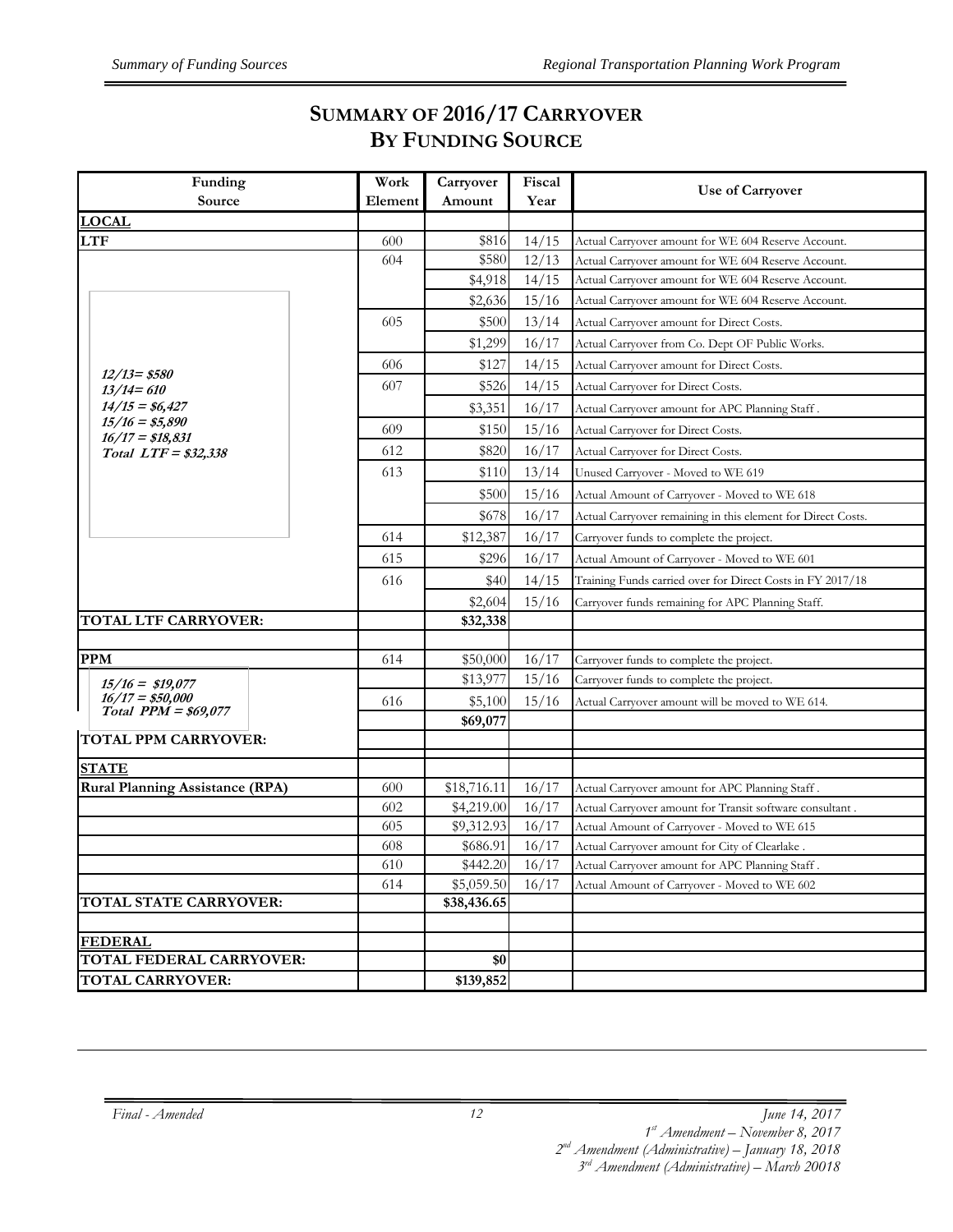## **LAKE COUNTY WORK PROGRAMSUMMARY OF FUNDING SOURCES**

#### **BY WORK ELEMENT**

| <b>WE</b> | <b>Work Element Project Description</b>                    | <b>RPA</b>    | <b>LTF</b>   |                           | <b>PPM</b> |              | Other                    |              | Total   |
|-----------|------------------------------------------------------------|---------------|--------------|---------------------------|------------|--------------|--------------------------|--------------|---------|
| 600       | Regional Planning & Intergovernmental Coordination         | 122,716       | \$           | \$                        |            |              |                          | \$           | 122,716 |
| 601       | TDA Activities & Coordination (NEW)                        | \$            | \$<br>38,000 | \$                        |            |              |                          | \$           | 38,000  |
| 602       | Transit Planning & Performance Monitoring                  | \$<br>31,779  | \$           | \$                        |            |              |                          | \$           | 31,779  |
| 603       | Transit Asset Management Plan (NEW)                        | \$            | \$<br>18,000 | \$                        |            |              |                          | \$           | 18,000  |
| 604       | Lake County Project Reserve Funds                          | \$            |              | \$                        |            |              |                          | \$           |         |
| 605       | Federal & State Grant Preparation, Monitoring & Assistance | \$            | \$<br>9,696  | $\mathbb S$               | 38,500     |              |                          | \$           | 48,196  |
| 606       | Speed Zone Studies - Clearlake                             | \$            | 469          | \$                        | 12,500     | $\mathbb{S}$ |                          | \$           | 12,969  |
| 607       | Special Studies                                            | \$            | \$<br>11,850 | \$                        | 25,000     |              |                          | \$           | 36,850  |
| 608       | Planning, Programming, & Monitoring                        | \$<br>35,687  |              |                           |            |              |                          |              | 35,687  |
| 609       | Lake Transit Hub Location Plan (Carryover)                 | \$            |              | \$                        |            |              |                          | \$           |         |
| 610       | Non-Motorized Transportation                               | \$<br>10,442  |              | \$                        |            |              |                          | \$           | 10,442  |
| 611       | Pavement Management Program Inventory Update (NEW)         | \$<br>105,000 | \$           | $\boldsymbol{\mathsf{S}}$ |            |              |                          | \$           | 105,000 |
| 612       | <b>Technology Support Services</b>                         | \$<br>2,500   | 500          | \$                        |            |              |                          | \$           | 3,000   |
| 613       | Transportation Information Outreach                        | \$            | 3,000        | ${\mathbb S}$             |            |              | $\overline{\phantom{a}}$ | \$           | 3,000   |
| 614       | Countywide Sign Inventory Project (Carryover)              | \$            | \$<br>12,387 | \$                        | 69,077     |              |                          |              | 81,464  |
| 615       | Regional Transportation Plan (Carryover)                   | \$<br>24,313  |              | \$                        |            | \$           |                          | \$           | 24,313  |
| 616       | Training                                                   | \$            | \$<br>5,103  | $\mathbb{S}$              |            |              |                          | \$           | 5,103   |
| 617       | Lake Transit ADA Plan (NEW)                                | \$            | 5,000        | $\mathbb{S}$              |            |              |                          |              | 5,000   |
| 618       | LTA Bus Passenger Facilities Plan (NEW)                    | \$            | \$<br>15,411 | $\$\,$                    |            | \$           | 115,089                  | $\mathbb{S}$ | 130,500 |
| 619       | L.C. Pedestrian Facility Needs Inventory & EFS (NEW)       | \$            | \$<br>21,857 | $\$\,$                    |            | \$           | 163,335                  | $\mathbb{S}$ | 185,192 |
|           | <b>Total Funding Sources</b>                               | \$<br>332,437 | 141,273      |                           | \$145,077  | \$           | 278,424                  |              | 897,211 |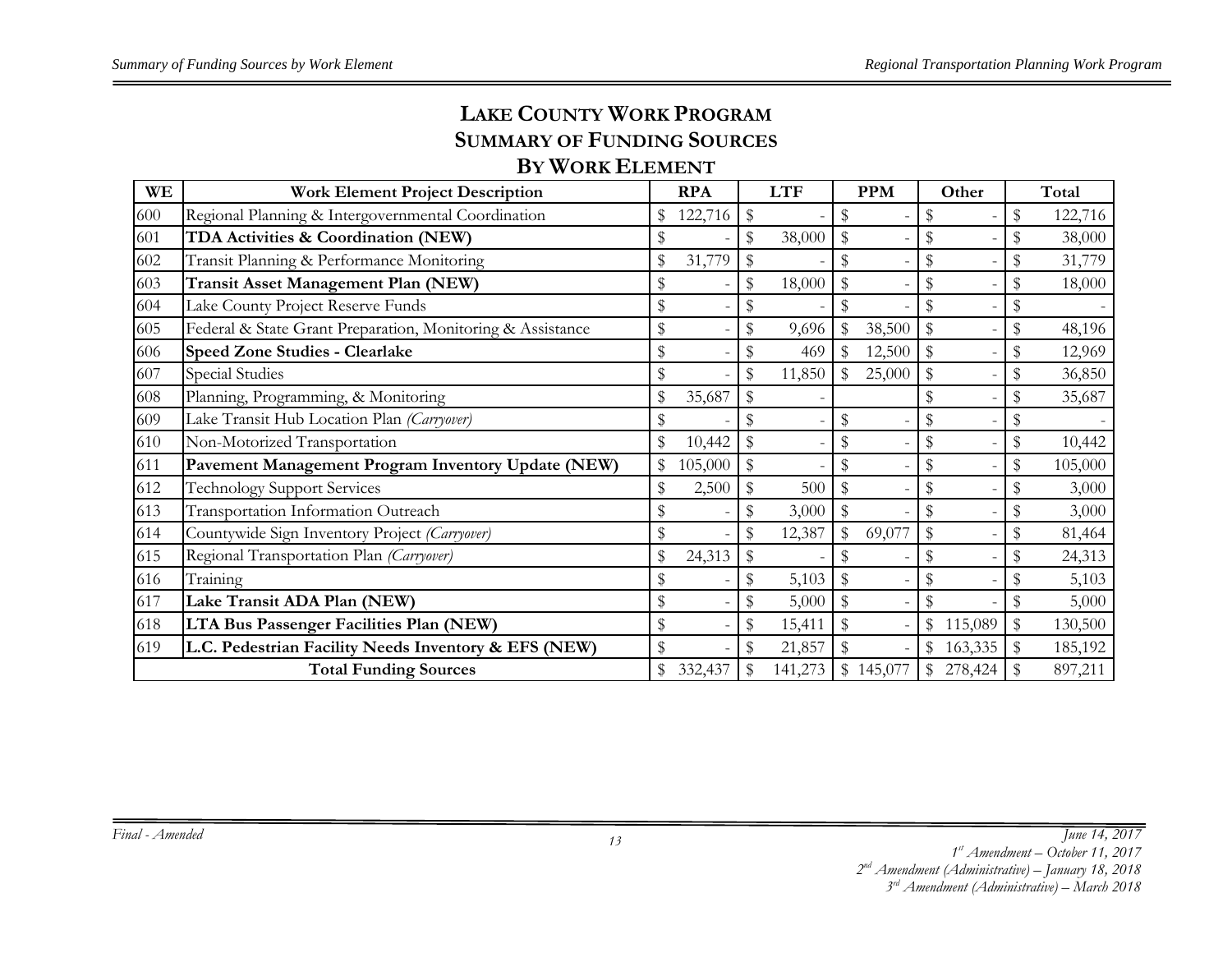|           | <b>Local Transportation Fund (LTF)</b>                     |                    |       |             |           |                  |        |              |         |              |        |       |         |  |
|-----------|------------------------------------------------------------|--------------------|-------|-------------|-----------|------------------|--------|--------------|---------|--------------|--------|-------|---------|--|
| <b>WE</b> | <b>WE Project Description</b>                              | Lake<br><b>DPW</b> |       | Lakeport    | Clearlake | <b>APC</b> Staff |        |              | Transit | Other        |        |       |         |  |
|           |                                                            |                    |       |             |           | Consultant       |        | Manager      |         |              |        | Total |         |  |
| 601       | TDA Activities & Coordination (NEW)                        |                    | 2,500 | \$          | 1,500     |                  | 28,000 |              | 3,000   |              | 3,000  |       | 38,000  |  |
| 603       | <b>Transit Asset Management Plan (NEW)</b>                 |                    |       | \$          |           |                  | 8,000  |              | 10,000  |              |        |       | 18,000  |  |
| 605       | Federal & State Grant Preparation, Monitoring & Assistance |                    | 1,200 |             |           |                  | 7,996  |              |         |              | 500    |       | 9,696   |  |
| 606       | Speed Zone Studies - Clearlake                             |                    |       |             |           |                  |        |              |         |              | 469    |       | 469     |  |
| 607       | Special Studies                                            |                    |       |             |           |                  | 11,350 |              |         |              | 500    |       | 11,850  |  |
| 612       | Technology Support Services                                |                    |       |             |           |                  |        |              |         |              | 500    |       | 500     |  |
| 613       | Transportation Information Outreach                        |                    |       | $\mathbb S$ |           |                  | 2,000  |              |         |              | 1,000  |       | 3,000   |  |
| 614       | Countywide Sign Inventory Project (Carryover)              |                    |       |             |           |                  |        |              |         |              | 12,387 |       | 12,387  |  |
| 616       | Training                                                   |                    |       | \$          |           |                  | 2,500  |              |         |              | 2,603  |       | 5,103   |  |
| 617       | Lake Transit ADA Plan (NEW)                                | D                  |       | \$          | \$        |                  |        |              | 5,000   |              |        |       | 5,000   |  |
| 618       | <b>LTA Bus Passenger Facilities Plan (NEW)</b>             |                    |       | \$          |           |                  | 746    |              | 1,089   |              | 13,576 |       | 15,411  |  |
| 619-      | L.C. Pedestrian Facility Needs Inventory & EFS (NEW)       |                    |       |             |           |                  | 1,663  |              |         |              | 20,194 |       | 21,857  |  |
|           | <b>Total LTF Funding by Claimant</b>                       | \$                 | 3,700 | \$          | 1,500     |                  | 62,255 | $\mathbb{S}$ | 19,089  | $\mathbb{S}$ | 54,729 | \$.   | 141,273 |  |

#### **LAKE COUNTY WORK PROGRAMSUMMARY OF FUNDING SOURCES BY CLAIMANT**

| Planning, Programming & Monitoring (PPM) |                                                                |                    |  |          |  |       |  |             |  |         |  |           |  |  |                      |  |                                                 |  |         |       |  |       |
|------------------------------------------|----------------------------------------------------------------|--------------------|--|----------|--|-------|--|-------------|--|---------|--|-----------|--|--|----------------------|--|-------------------------------------------------|--|---------|-------|--|-------|
| <b>WE</b>                                | <b>WE Project Description</b>                                  | Lake<br><b>DPW</b> |  |          |  |       |  |             |  |         |  |           |  |  | Lakeport   Clearlake |  | <b>APC Staff</b><br><b>Consultant</b>   Manager |  | Transit | Other |  | Total |
|                                          | 605 Federal & State Grant Preparation, Monitoring & Assistance | \$15,000           |  |          |  | 2,000 |  | $21,500$ \$ |  |         |  | 38,500    |  |  |                      |  |                                                 |  |         |       |  |       |
|                                          | 606 Speed Zone Studies - Clearlake                             |                    |  |          |  |       |  |             |  |         |  | 12,500    |  |  |                      |  |                                                 |  |         |       |  |       |
| 607                                      | <b>Special Studies</b>                                         | 12,500             |  |          |  | 5,000 |  |             |  |         |  | 25,000    |  |  |                      |  |                                                 |  |         |       |  |       |
| 614                                      | Countywide Sign Inventory Project (Carryover)                  | 3,964              |  |          |  | .500  |  |             |  | 62,613  |  | 69,077    |  |  |                      |  |                                                 |  |         |       |  |       |
|                                          | <b>Total PPM Funds by Claimant</b>                             | \$ 31,464          |  | $.000 -$ |  | 8,500 |  |             |  | \$62,61 |  | \$145,077 |  |  |                      |  |                                                 |  |         |       |  |       |

*Final - Amended*

*June 14, 2017* 

*1st Amendment – October 11, 2017* 

*2nd Amendment (Administrative) – January 18, 2018 3rd Amendment (Administrative) – March 2018*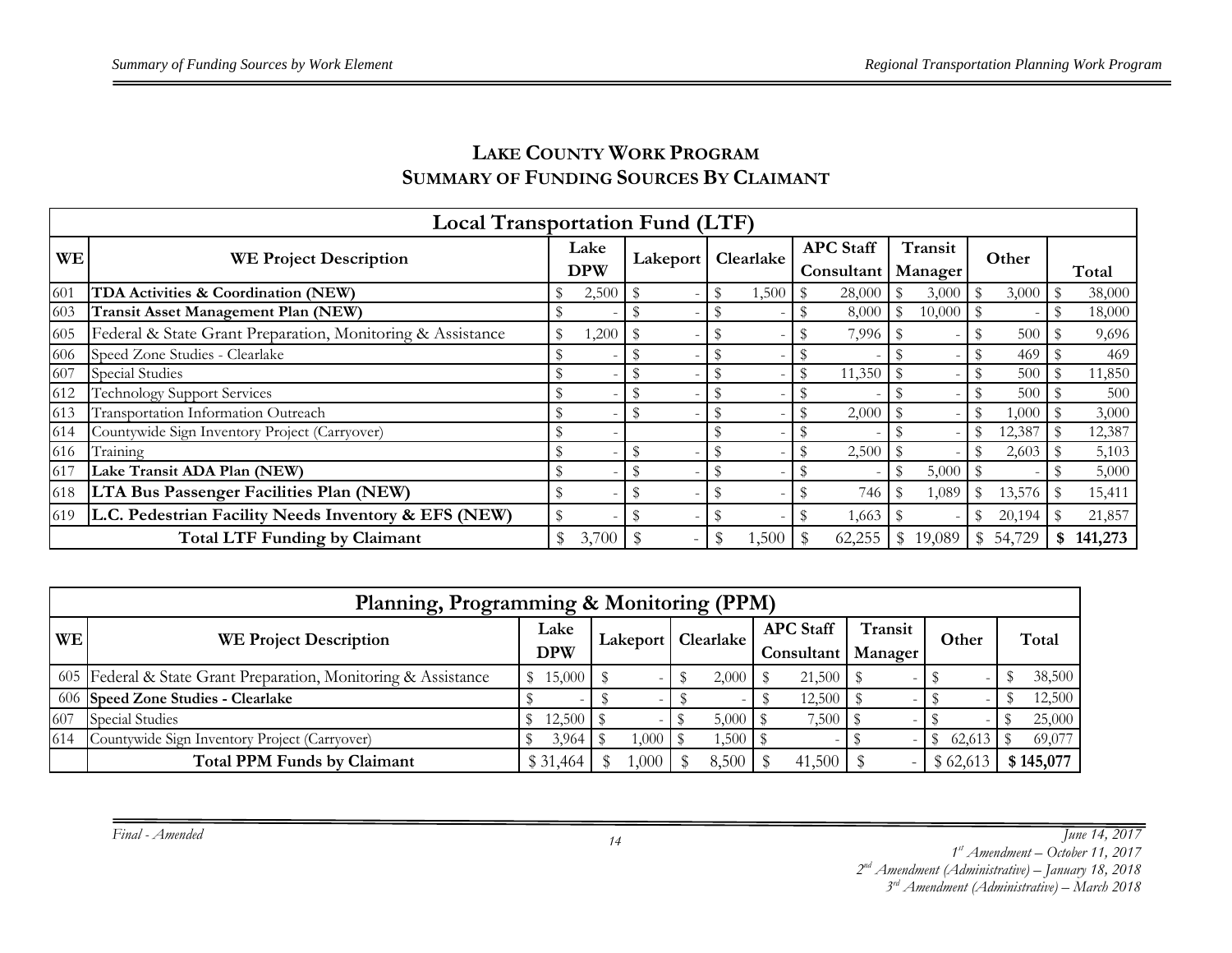|           | <b>Rural Planning Assistance (RPA)</b>          |                    |          |             |                                |                    |           |   |         |  |  |  |  |
|-----------|-------------------------------------------------|--------------------|----------|-------------|--------------------------------|--------------------|-----------|---|---------|--|--|--|--|
| <b>WE</b> | <b>WE Project Description</b>                   | Lake<br><b>DPW</b> | Lakeport | Clearlake   | <b>APC</b> Staff<br>Consultant | Transit<br>Manager | Other     |   | Total   |  |  |  |  |
| 600       | Regional Plng & Intergovernmental Coordination  | 2,500<br>\$        |          | 1,500<br>\$ | 118,716                        | S                  |           | S | 122,716 |  |  |  |  |
| 602       | Transit Planning & Performance Monitoring       |                    |          |             | 5,000                          | 5,000<br>\$        | 21,779    |   | 31,779  |  |  |  |  |
| 608       | Planning, Programming & Monitoring              | \$12,500           |          | 3,187       | 20,000                         |                    |           |   | 35,687  |  |  |  |  |
| 610       | Non-Motorized Transportation                    |                    |          |             | 10,442                         |                    |           |   | 10,442  |  |  |  |  |
| 611       | Pavement Management Program Update (NEW)        | S                  |          |             | 5,000                          |                    | \$100,000 |   | 105,000 |  |  |  |  |
| 612       | <b>Technology Support Services</b>              |                    |          | 2,500       |                                |                    | -         |   | 2,500   |  |  |  |  |
| 615       | Regional Transportation Plan Update (Carryover) |                    |          |             | 24,313                         |                    |           |   | 24,313  |  |  |  |  |
|           | <b>Total RPA Funding by Claimant</b>            | \$15,000           |          | 7,187       | 183,47                         | 5,000              | 121,7     |   | 332,437 |  |  |  |  |

|           | <b>Other Funding: (Awarded Grants)</b>                   |            |     |  |                      |  |     |                      |         |  |           |           |  |
|-----------|----------------------------------------------------------|------------|-----|--|----------------------|--|-----|----------------------|---------|--|-----------|-----------|--|
| <b>WE</b> | <b>WE Project Description</b>                            | Lake       |     |  | Lakeport   Clearlake |  |     | <b>APC</b> Staff     | Transit |  | Other     | Total     |  |
|           |                                                          | <b>DPW</b> |     |  |                      |  |     | Consultant   Manager |         |  |           |           |  |
|           | 618 LTA Bus Passenger Facilities Plan (NEW)              |            |     |  |                      |  |     | 5,754                | 8.41    |  | 100,924   | \$115,089 |  |
|           | 619 L.C. Pedestrian Facility Needs Inventory & EFS (NEW) |            |     |  |                      |  |     | 12,837               |         |  | 150,498   | \$163,335 |  |
|           | <b>Total Funds by Claimant</b>                           |            | \$0 |  | \$0                  |  | \$0 | \$18,591             | \$8,411 |  | \$251,422 | \$278,424 |  |

**Total Funds Available: \$897,211**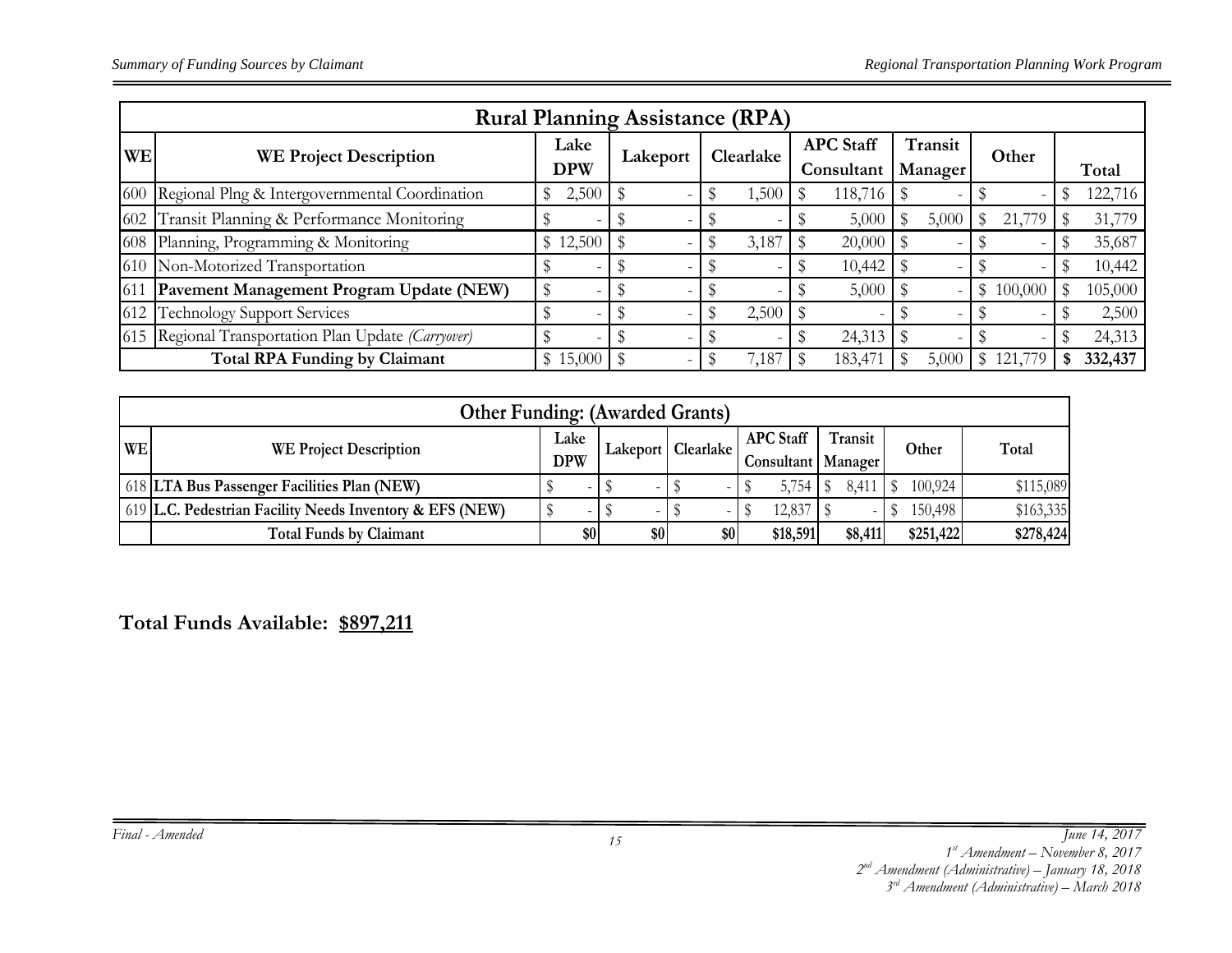## **LAKE COUNTY WORK PROGRAMSUMMARY OF EXPENDITURESBY WORK ELEMENT**

| <b>WE</b>     | Title                                                      | Lake<br><b>DPW</b> | Lakeport                                | Clearlake              | APC Staff<br>Consultant | Transit<br>Manager | Other                      | <b>Total Costs</b>       |
|---------------|------------------------------------------------------------|--------------------|-----------------------------------------|------------------------|-------------------------|--------------------|----------------------------|--------------------------|
| 600           | Regional Planning & Intergovernmental Coordination         | 2,500<br>\$        | \$                                      | ,500<br>\$             | 118,716<br>S            | S                  | \$                         | \$<br>122,716            |
| 601           | TDA Activities & Coordination                              | 2,500<br>\$        | \$                                      | \$<br>1,500            | 28,000<br>\$            | \$<br>3,000        | \$<br>3,000                | $\mathcal{S}$<br>38,000  |
| 602           | Transit Planning & Performance Monitoring                  | \$                 | \$                                      | \$                     | \$<br>5,000             | \$<br>5,000        | \$<br>21,779               | $\mathbf{\$}$<br>31,779  |
| 603           | <b>Transit Asset Management Plan (NEW)</b>                 | \$                 | \$                                      | \$                     | \$<br>8,000             | \$10,000           | \$                         | $\mathcal{S}$<br>18,000  |
| 604           | Lake County Project Reserve Funds                          | \$                 | \$                                      | \$                     | \$                      | \$                 | \$                         |                          |
| 605           | Federal & State Grant Preparation, Monitoring & Assistance | \$16,200           | \$                                      | $\mathbf{\$}$<br>2,000 | $\mathbb S$<br>29,496   | \$                 | \$<br>500                  | \$<br>48,196             |
| 606           | <b>Speed Zone Studies - Clearlake</b>                      |                    | \$                                      | \$                     | 12,500<br>\$            | $\mathcal{S}$      | \$<br>469                  | $\mathcal{S}$<br>12,969  |
| 607           | <b>Special Studies</b>                                     | \$12,500           | \$                                      | 5,000                  | \$<br>18,850            | \$                 | \$<br>500                  | $\mathcal{S}$<br>36,850  |
| 608           | Planning, Programming, & Monitoring                        | \$12,500           | \$                                      | \$<br>3,187            | 20,000                  | \$                 | \$                         | 35,687                   |
| 609           | Intentionally Left Blank                                   | \$                 | \$                                      | \$                     | \$                      | \$                 | \$                         |                          |
| 610           | Non-Motorized Transportation                               | \$                 | \$                                      | \$                     | \$<br>10,442            | \$                 | \$                         | $\mathcal{S}$<br>10,442  |
| 611           | Pavement Management Program Inventory Update (NEW)         | \$                 | \$                                      | \$                     | \$<br>5,000             | \$                 | \$<br>100,000              | $\mathcal{R}$<br>105,000 |
| 612           | <b>Technology Support Services</b>                         | \$                 | \$                                      | \$<br>2,500            | $\mathbb{S}$            | \$                 | 500<br>\$                  | $\mathcal{S}$<br>3,000   |
| 613           | Transportation Information Outreach                        | \$                 | \$                                      | \$                     | \$<br>2,000             | \$                 | \$<br>$1,000$ \$           | 3,000                    |
| 614           | Countywide Sign Inventory Project (Carryover)              | \$<br>3,964        | $\textcircled{\scriptsize{s}}$<br>1,000 | \$<br>1,500            | \$                      | \$                 | 75,000<br>\$               | $\mathcal{S}$<br>81,464  |
| 615           | Regional Transportation Plan (Carryover)                   | \$                 | \$                                      | \$                     | 24,313<br>\$            | \$                 | \$                         | 24,313                   |
| 616           | Training                                                   | \$                 | $\mathbb{S}$                            | \$                     | \$<br>2,500             | $\mathcal{S}$      | $\mathbb{S}$<br>2,603      | 5,103                    |
| 617           | Lake Transit ADA Plan (NEW)                                | \$                 | \$                                      | \$                     | \$                      | \$<br>5,000        | \$                         | 5,000                    |
| 618           | LTA Bus Passenger Facilities Plan (NEW)                    | \$                 | \$                                      | \$                     | \$<br>6,500             | \$<br>9,500        | \$<br>114,500              | $\mathcal{L}$<br>130,500 |
| 619           | L.C. Pedestrian Facility Needs Inventory & EFS (NEW)       | \$                 | \$                                      | \$                     | \$<br>14,500            | \$                 | $^{\circ}$<br>$170,692$ \$ | 185,192                  |
| <b>Totals</b> |                                                            | \$50,164           | \$<br>1,000                             | \$17,187               | 305,817<br>\$           | \$32,500           | 490,543 \$<br>\$           | 897,211                  |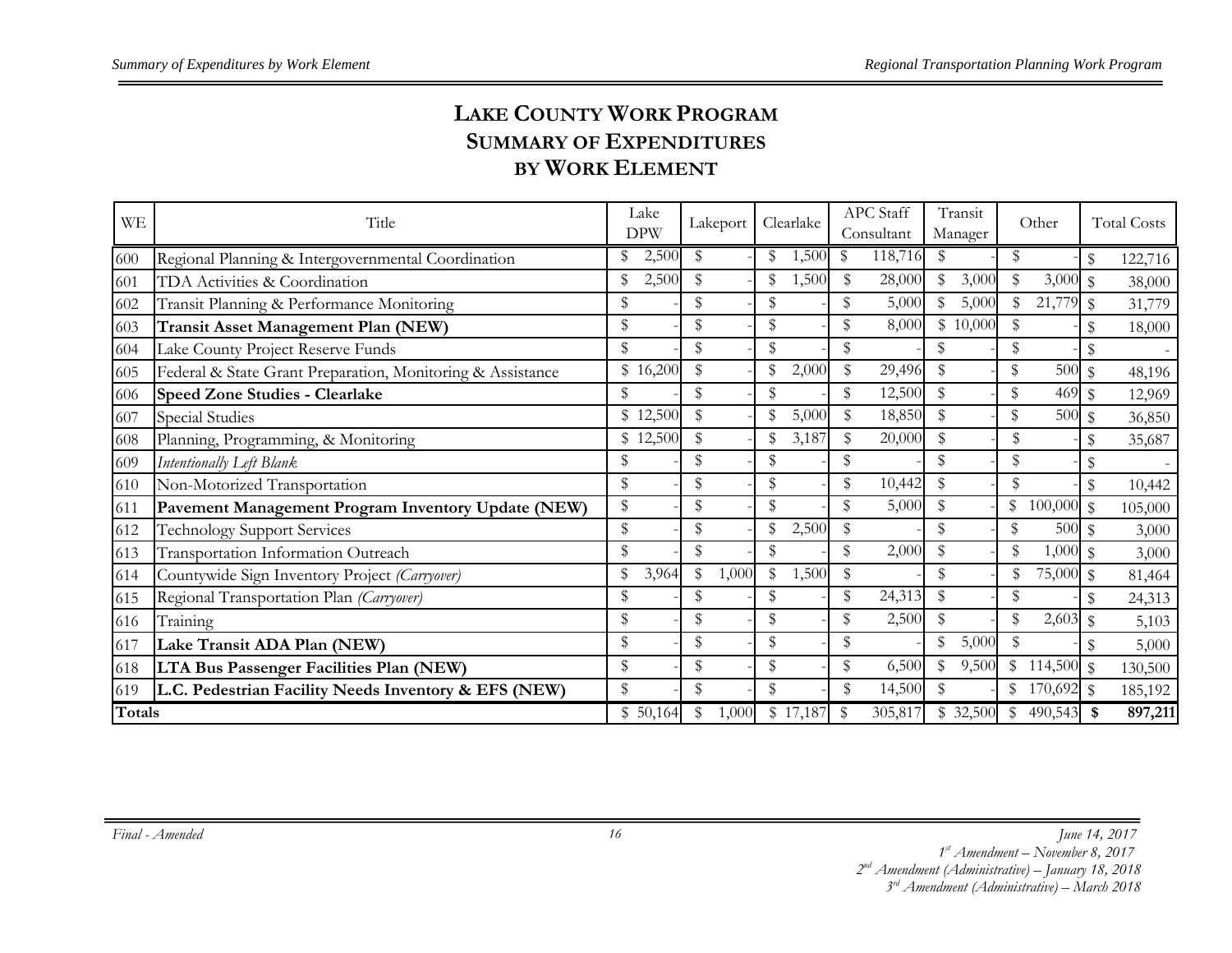#### **WORK ELEMENT 600 – REGIONAL PLANNING & INTERGOVERNMENTAL COORDINATION**

**PURPOSE:** Provide ongoing coordination with local and state agencies, the general public and the private sector in planning efforts to identify and plan policies, strategies, and programs and make policy and technical recommendations to the Area Planning Council.

**PREVIOUS WORK:** This work element provides ongoing planning duties. Work completed varies each year according to planning needs, yet consistently includes coordination of work programs, amendments, and quarterly reports, involvement in and completion/updates of planning projects such as the Regional Transportation Plan, Regional Bikeway Plan, Blueprint Plan, Human Services Coordinated Plan, Transit Plans and other special studies, participation in local, regional, statewide and committee meetings, and responding to legislative requirements and changes.

#### **TASKS:**

- 1. Prepare, attend and follow-up to Lake County/City Area Planning Council (APC), Technical Advisory Committee (TAC) meetings, and conduct public hearings as necessary. (APC Staff/Local Agencies: Ongoing/Products: Meeting agendas, minutes, resolutions, technical reports, staff reports, public outreach materials, etc.)
- 2. Provide ongoing planning duties which include participation in California Transportation Commission (CTC), and other meetings as necessary; travel and work assignments; and evaluation of regional planning issues as directed by APC and TAC. (APC Staff/Local Agencies: As needed/Products: Meeting materials, staff reports, CTC meeting materials such as allocation requests, etc.)
- 3. Review/comment on transportation planning documents provided by Caltrans and local agencies. (APC Staff/Local Agencies: Ongoing/Products: Examples of work products are included under previous work above.)
- 4. Prepare and update regional planning documents and coordinated plans as needed (APC Staff/Local Agencies: Ongoing/Products: Examples of work products are included under previous work above.)
- 5. Cooperate with Caltrans in development of system planning products. (APC Staff/Local Agencies: As needed/Products: Examples may include Transportation Concept Reports, Interregional Transportation Strategic Plan, California State Freight Mobility Plan, etc.)
- 6. Respond, as necessary, to legislative requirements and changes in transportation planning process. (APC Staff/Local Agencies: Ongoing/Products: Letters, resolutions, etc.)
- 7. Coordinate and consult with Native American Tribal governments during the planning process, and document Tribal government-to-government relations. (APC Staff/Local Agencies: Ongoing/Products: Correspondence, public outreach materials, meeting materials)
- 8. Implementation of the Federal transportation bill and respond to associated planning-related duties such as project status reports and other required reporting and monitoring and communication with local agencies of projects, and Federal planning factors. (APC Staff/ Local Agencies: As needed/Products: Correspondence, reports, resolutions, etc.)
- 9. Conduct and document outreach efforts to all segments of the community, including tribal governments and Native American Communities in accordance with the Public Participation Plan. (APC Staff/ Local Agencies: Ongoing/Products: Public outreach materials, meeting materials)
- 10. Review and comment on environmental documents that are regional and/or interregional in nature to ensure consistency and compliance with the Regional Transportation Plan. (APC Staff/Local Agencies: As needed/Products: Neg Decs, Environmental Impact Reports, etc.)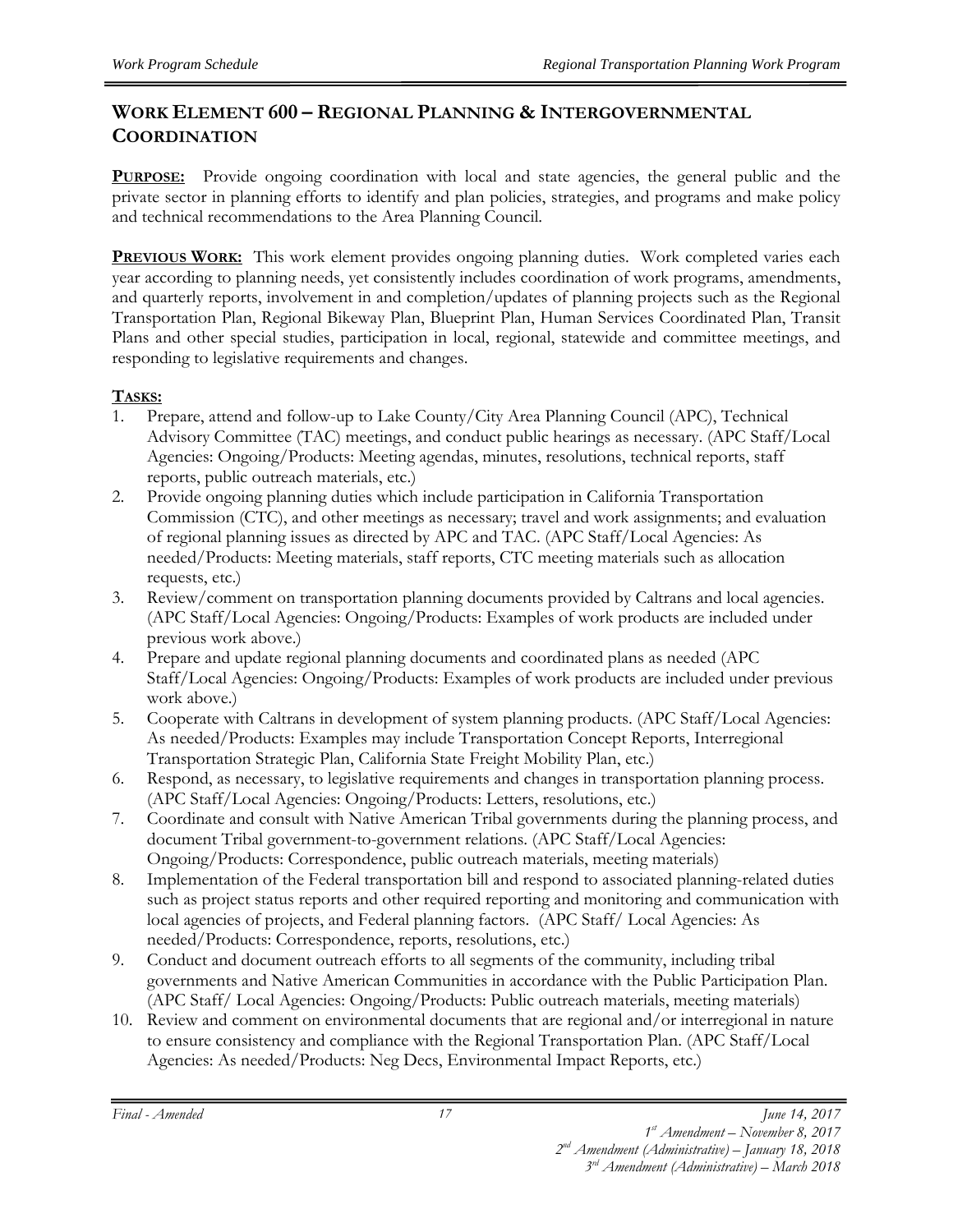#### **PRODUCTS:**

Meeting agendas and minutes, resolutions, staff reports to the Area Planning Council and Technical Advisory Committee, quarterly work program status reports, draft and final work programs, and amendments as necessary, final report defining work program expenses, updates to APC on statewide and other meetings attended as necessary, written reports on issues of concern to APC and TAC and other status reports as necessary.

| Responsible Agency          | Approx.<br>Person Days | Budget       | Fiscal Year | Funding<br>Source |
|-----------------------------|------------------------|--------------|-------------|-------------------|
|                             |                        |              |             |                   |
| City of Clearlake           |                        | \$1,500      | 17/18       | <b>RPA</b>        |
| County of Lake-DPW          |                        | \$2,500      | 17/18       | <b>RPA</b>        |
| <b>APC Staff Consultant</b> | 129                    | \$100,000    | 17/18       | <b>RPA</b>        |
|                             | 24                     | \$18,715.65  | 16/17       | <b>RPA</b>        |
| <b>TOTAL:</b>               | 157                    | \$122,715.65 | 17/18       | <b>RPA</b>        |

#### **FUNDING SOURCES AND AGENCY PARTICIPATION:**

\* Use of State RPA funds must be in accordance with Caltrans' procurement and other requirements (no consultant mark-up; approved travel rates, etc.) Contact Lake APC staff with questions.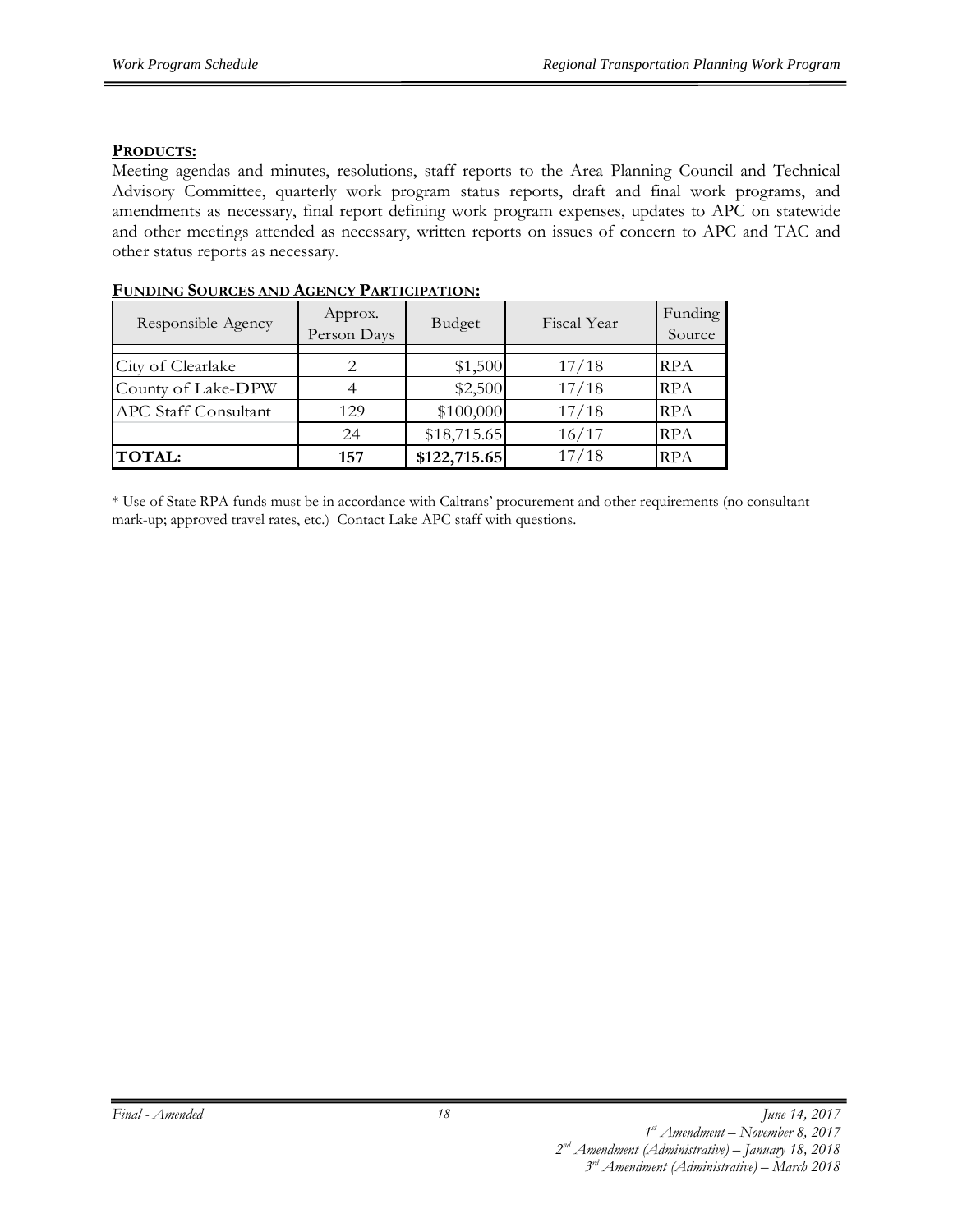#### **WORK ELEMENT 601 – TDA ACTIVITIES & COORDINATION (NEW)**

**PURPOSE:** This is a new comprehensive work element that includes transportation planning tasks that may not be eligible for Rural Planning Assistance (RPA) funds, including routine day –to-day planning duties, general coordination activities with the state, regional, local and community agencies. It covers current as well as long range duties for all transportation planning modes, including streets/roads/highways, non-motorized transportation, air quality, aviation and transit planning.

**PREVIOUS WORK:** Many of these duties were previously performed under Work Element 600 (Regional Planning & Intergovernmental Coordination).

#### **TASKS:**

- 1. Coordinate with APC Administration Staff, local agencies (including tribal governments) and Caltrans to assist in preparing the draft and final work programs and amendments. (APC Staff, Local Agencies, Transit Manager: Ongoing/Products: Draft & Final Work Programs)
- 2. Manage work program throughout the year, which includes coordinating with local agency staff, preparing quarterly reports to Caltrans on status of work program and developing an annual report defining work program expenses by element. (APC Staff, Local Agencies, Transit Manager: Ongoing/Products: Quarterly Status Reports)
- 3. Prepare, attend and follow-up to Social Services Transportation Advisory Council (SSTAC), meetings, and conduct public hearings as necessary. (APC Staff, Transit Manager: Ongoing/Products: Meeting agendas, minutes, resolutions, technical reports, staff reports, public outreach materials, etc.)
- 4. Evaluate social services coordination as required and meet with Social Services Transportation Advisory Council and other community-based groups to obtain input on coordination issues, review and comment on SSTAC recommendations. (Transit Manager: As needed)
- 5. Participate in Section 5310 and 5311 grant funding and other transit grant funding opportunities, as appropriate. (APC Staff, Transit Manager: As needed)
- 6. Provide \$2,000 local funding contribution to Rural Counties Task Force for the purpose of assisting in costs related to meetings. (RCTF: Annually/Product: Meeting materials, workshop and forum materials, other materials relating to transportation issues of regional/state significance**.**
- 7. Current and long range planning, meeting attendance, and work assignments that **may not be RPA eligible**. Involvement in these tasks is of a planning nature, and may include meeting attendance, communication, review of documents, plans, or studies; preparation of correspondence; etc. (APC Staff, Local Agencies, Transit Manager: As needed)
- 8. Monitor and respond to transportation-related legislation, including applicability to local agencies and regional transportation planning agencies. (APC Staff, Local Agencies, Transit Manager: As needed)

#### **PRODUCTS:**

Draft and Final Work Programs, quarterly work program status reports, and amendments as necessary, and final report defining work program expenses.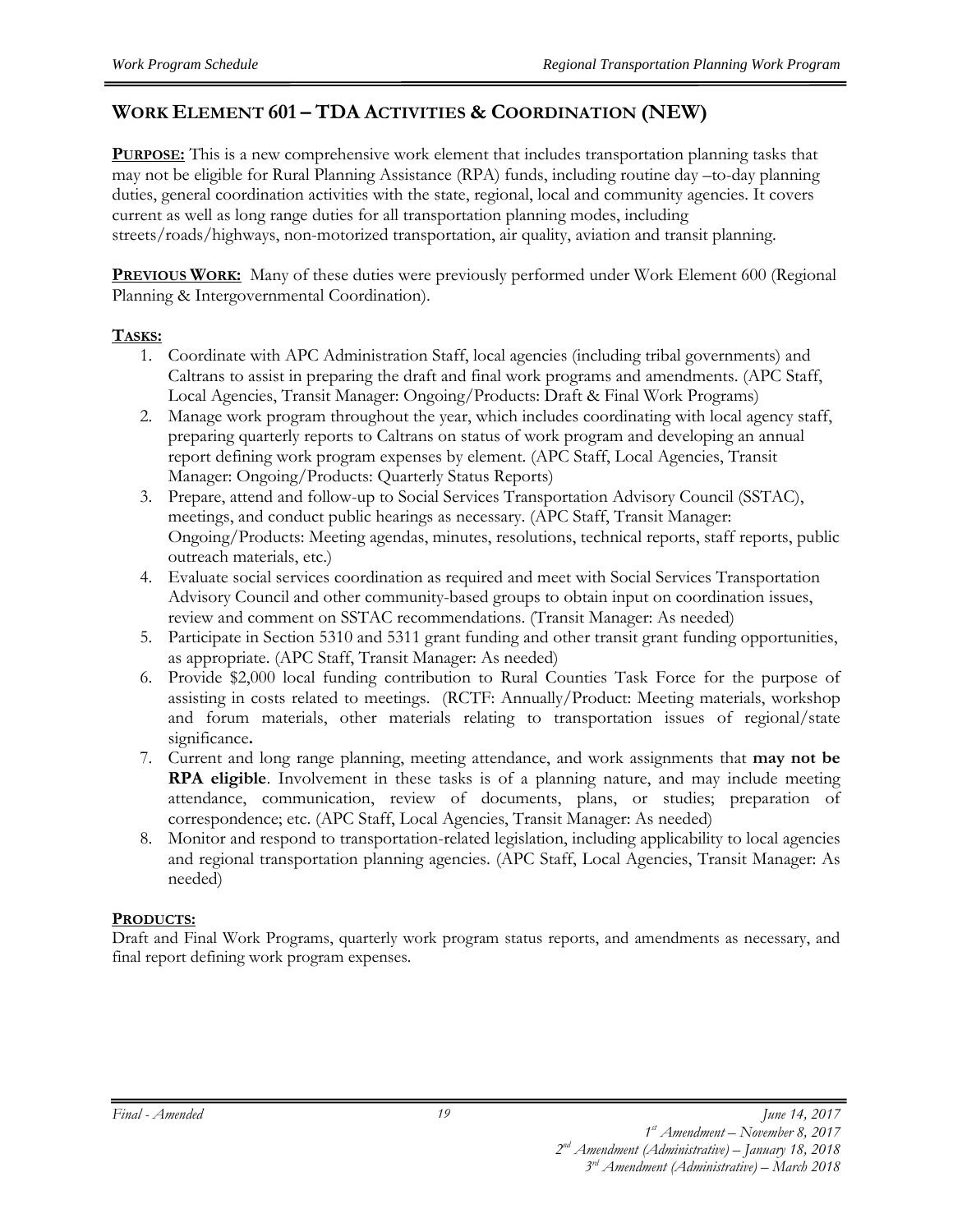#### **FUNDING SOURCES AND AGENCY PARTICIPATION:**

| Responsible Agency          | Approx.        | Budget   | Fiscal Year       | Funding    |
|-----------------------------|----------------|----------|-------------------|------------|
|                             | Person Days    |          |                   | Source     |
| City of Clearlake           | 2              | \$1,500  | 17/18             | <b>LTF</b> |
| County of Lake - DPW        | $\overline{4}$ | \$2,500  | 17/18             | <b>LTF</b> |
| <b>APC Staff Consultant</b> | 29             | \$22,502 | 17/18             | <b>LTF</b> |
|                             | 6              | \$4,918  | 14/15             | <b>LTF</b> |
|                             | 1              | \$580    | 12/13             | <b>LTF</b> |
| Transit Manager             | 3              | \$2,364  | 17/18             | <b>LTF</b> |
|                             | 1              | \$636    | 15/16             | <b>LTF</b> |
| RCTF Dues /                 | n/a            | \$500    | 16/17             | <b>LTF</b> |
| Direct Cost                 |                |          |                   |            |
|                             | n/a            | \$2,000  | 15/16             | <b>LTF</b> |
|                             | n/a            | \$500    | 14/15             | <b>LTF</b> |
| <b>TOTAL:</b>               | 43             | \$38,000 | $$28,866 - 17/18$ |            |
|                             |                |          | $$500 - 16/17$    |            |
|                             |                |          | $$2,636 - 15/16$  |            |
|                             |                |          | $$5,418 - 14/15$  |            |
|                             |                |          | $$580 - 12/13$    |            |
|                             |                |          |                   |            |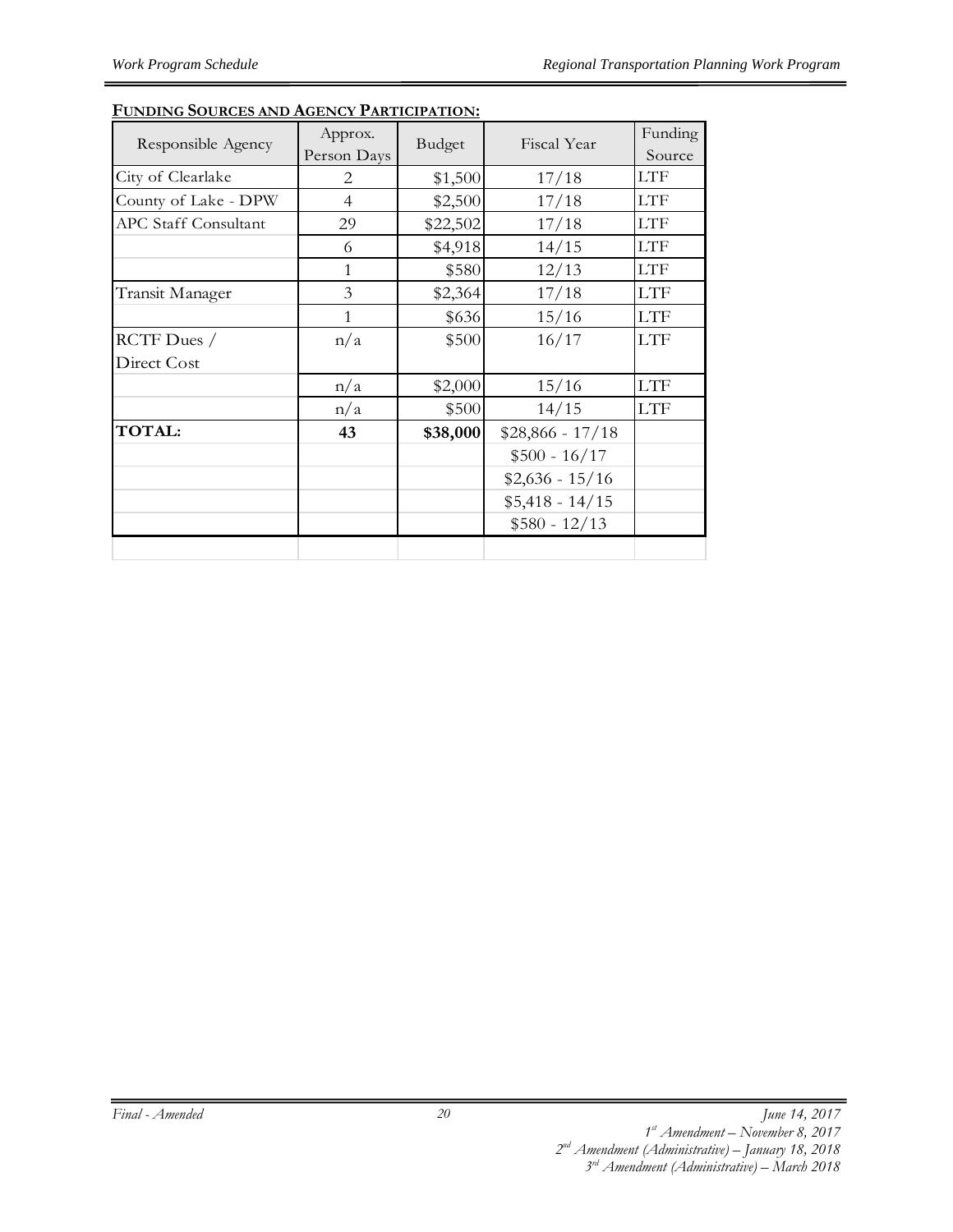#### **WORK ELEMENT 602 – TRANSIT PLANNING & PERFORMANCE MONITORING**

**PURPOSE:** Responds to transit planning recommendations to improve monitoring and quarterly and annual assessments of schedule reliability, passenger loads, and other operating characteristics through on-board sampling. Facilitates more efficient transit routes, more accurate schedules, and greater security through tools to provide more effective operations monitoring.

**PREVIOUS WORK:** Review of social service agency coordination; Section 5311 (f), 5316, 5317 and other federal funding review, ranking and project support, workshops; preparation of monthly transit summary and evaluation reports; consultation and coordination with tribal governments on transit-related planning and project programming activities. Sustainable Communities Planning Grants, 2015 Transit Development Plan, 2006 Passenger Facilities Development Plan

#### **TASKS:**

- 1. Review Federal legislation and FTA guidance to determine how to utilize programs and consider necessary involvement, including completion and updates of the coordinated human service transportation plan. (APC Staff, Transit Manager: As needed)
- 2. Review and comment on technical correspondence, report on other transit issues as assigned by the APC or TAC. (APC Staff, Transit Manager: Ongoing)
- 3. Prepare grants/request for proposals as needed to support transit planning efforts (Transit Manager, APC staff, Consultant: As required and/or as needed.)
- 4. Maintain ongoing consultation process with tribal governments regarding tribal transit needs to enable their participation in transportation planning and programming activities. (Transit Manager: Ongoing)
- 5. Coordinate the Unmet Transit Needs Process, and ensure coordination with the Regional Transportation Plan. (APC Staff / LTA/Local Agencies: As needed)
- 6. Prepare, attend and follow-up to Lake Transit Authority (LTA)meetings, and conduct public hearings as necessary. (APC Staff, Transit Manager : Ongoing)
- 7. Participation in Non-Emergency Medical Transportation (NEMT) activities and meetings. (APC Staff, Transit Manager : Ongoing)
- 8. Participate as needed in Consolidated Transportation Services Agency activities. (APC Staff, Transit Manager: Ongoing)
- 9. Compile and analyze sample data, prepare quarterly reports based on performance measures, prepare annual report based on performance measures (Transit Manager: Ongoing).
- 10. Prepare updates to Transit Development Plans and other transit planning documents as required and/or needed. (Transit Manager/Consultant: As required and/or needed.)
- 11. Provide software maintenance to the transit authority for planning purposes through Route Match Software. (Consultant: Ongoing)

#### **PRODUCTS:**

LTA meeting agendas and minutes, resolutions, monthly transit summary and evaluation reports, staff reports, reporting pertaining to Federal Transportation Bills, written reports on issues of concern to APC and TAC and other status reports as necessary. The APC and LTA will have a sampling format and methodology based on partial automation of the performance measure data collection requirements, a working paper; compiled data, three quarterly reports, an annual report, specifications, and budget to fully automate (Phase II) data collection.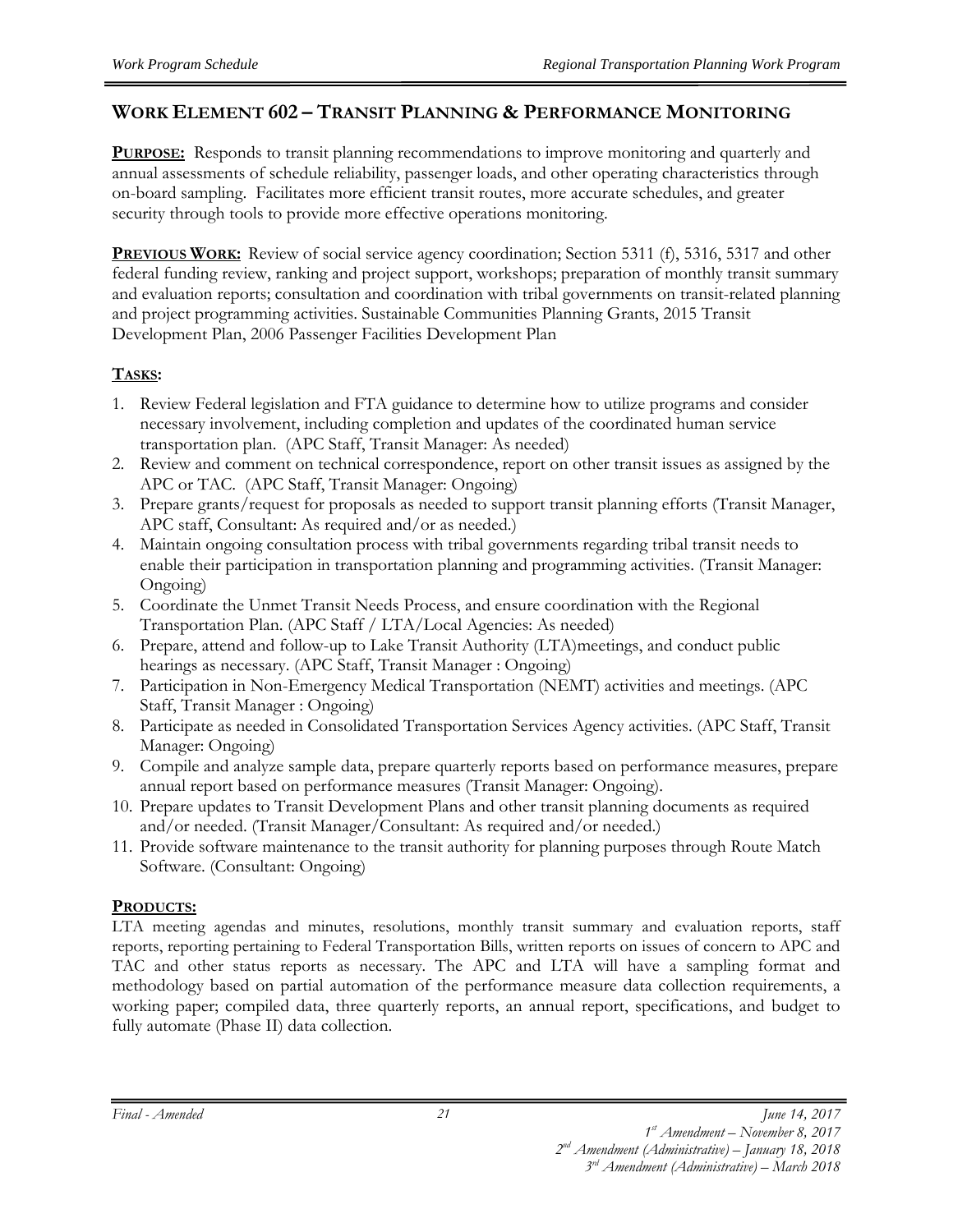| Responsible Agency          | Approx.<br>Person<br>Days | Budget   | Fiscal Year       | Funding<br>Source |
|-----------------------------|---------------------------|----------|-------------------|-------------------|
|                             |                           |          |                   |                   |
| <b>APC Staff Consultant</b> |                           | \$5,000  | 17/18             | <b>RPA</b>        |
| Transit Manager             |                           | \$5,000  | 17/18             | <b>RPA</b>        |
| Consultant                  | n/a                       | \$12,500 | 17/18             | <b>RPA</b>        |
| (RouteMatch Software)       |                           | \$9,279  | 16/17             | <b>RPA</b>        |
| <b>TOTAL:</b>               |                           | \$31,779 | $$22,500 - 17/18$ |                   |
|                             |                           |          | $$9,279 - 16/17$  |                   |
|                             |                           |          |                   |                   |

#### **FUNDING AND AGENCY PARTICIPATION:**

\* Use of State RPA funds must be in accordance with Caltrans' procurement and other requirements (no consultant mark-up; approved travel rates, etc.) Contact Lake APC staff with questions.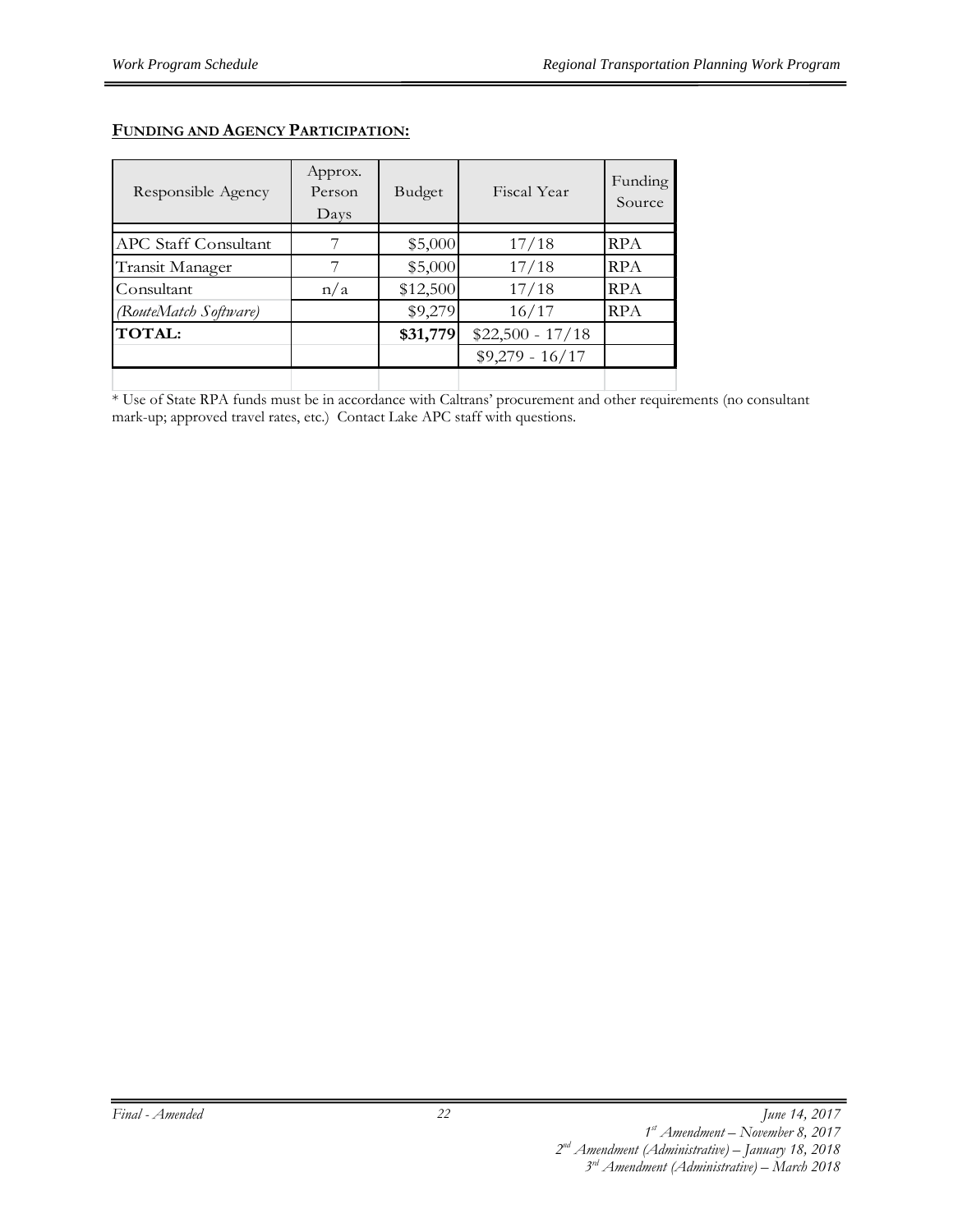#### **WORK ELEMENT 603 – TRANSIT ASSET MANAGEMENT PLAN (NEW)**

**PURPOSE:** This project will develop a plan that includes capital asset inventories and condition assessments for the Transit Authority, as well as support tools and investment prioritization.

**PREVIOUS WORK:** Transit Development Plans, Bus Stop Facilities Plan

#### **TASKS**:

- **1. Planning & Coordination** 
	- 1.1 On-going Coordination (APC Staff & Transit Manager: August 2017 May 2018)
- **2. Develop inventory of transit capital assets and collect data** 
	- 2.1 Establish the capital asset inventory and define the "State of Good Repair" (APC Staff & Transit Manager: December 2017 – February 2018)
	- 2.2 Establish available data resources and select performance measures and targets for asset management (APC Staff & Transit Manager: December 2017 – February 2018)
	- 2.3 Define data collection protocols and reporting schedule (APC Staff & Transit Manager: December 2017 – February 2018)
- **3. Analyze Assets Conditions and Performance** 
	- 3.1 Calculate current asset conditions and performance(APC Staff & Transit Manager: December 2017 February 2018)
	- 3.2 Develop asset deterioration models(APC Staff & Transit Manager: December 2017 February 2018)
	- 3.3 Define project replacement impacts and develop an asset lifecycle policy (APC Staff & Transit Manager: December 2017 – February 2018)

#### **4. Define Asset Investment Scenarios**

- 4.1 Define and specify prioritization approach (APC Staff & Transit Manager: February 2018)
- 4.2 Develop funding assumptions for asset investments and develop asset investment scenarios (APC Staff & Transit Manager: February 2018)
- 4.3 Describe future decisions, conditions and performance for each investment scenario (APC Staff & Transit Manager: March – April 2018)

#### **5. Finalize Asset Investment Scenarios**

- 5.1 Revisit and revise asset lifecycle policy, funding, and prioritization assumptions (APC Staff & Transit Manager: March- April 2018)
- 5.2 Finalize and select the preferred scenario (APC Staff & Transit Manager: March- April 2018)

#### **6. Develop the Asset Management Plan**

- 6.1 Finalize funding levels and constraints, and select specific projects (APC Staff & Transit Manager: April 2018)
- 6.2 Prepare the draft and final plan (APC Staff & Transit Manager: April May 2018)
- **7. Presentation of Final Asset Management Plan to Board of Directors (APC Staff: June 2018)**

#### **PRODUCTS:**

RFP and procurement documentation, including executed contract, technical memos, data sampling, reporting schedule, asset lifecycle policy, draft and final Transit Asset Management Plan.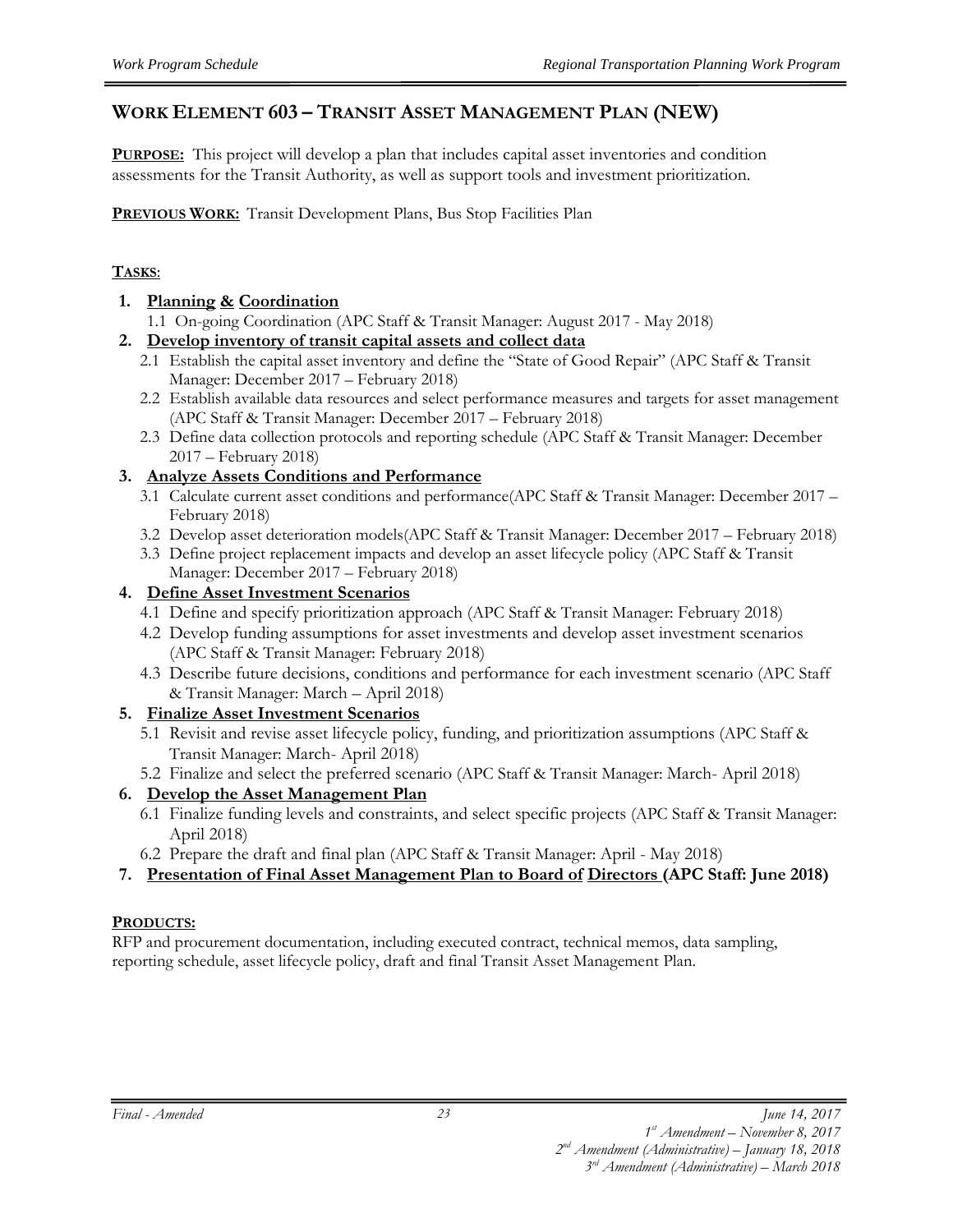#### **FUNDING AND AGENCY PARTICIPATION:**

| Responsible Agency | Approx.<br>Person Days | Budget   | Fiscal Year | <b>Funding Source</b> |
|--------------------|------------------------|----------|-------------|-----------------------|
|                    |                        |          |             |                       |
| <b>APC</b> Staff   | 10                     | \$8,000  | 17/18       | <b>LTF</b>            |
| Transit Manager    | 13                     | \$10,000 | 17/18       | <b>LTF</b>            |
| <b>TOTAL:</b>      |                        | \$18,000 |             | LTF                   |
|                    |                        |          |             |                       |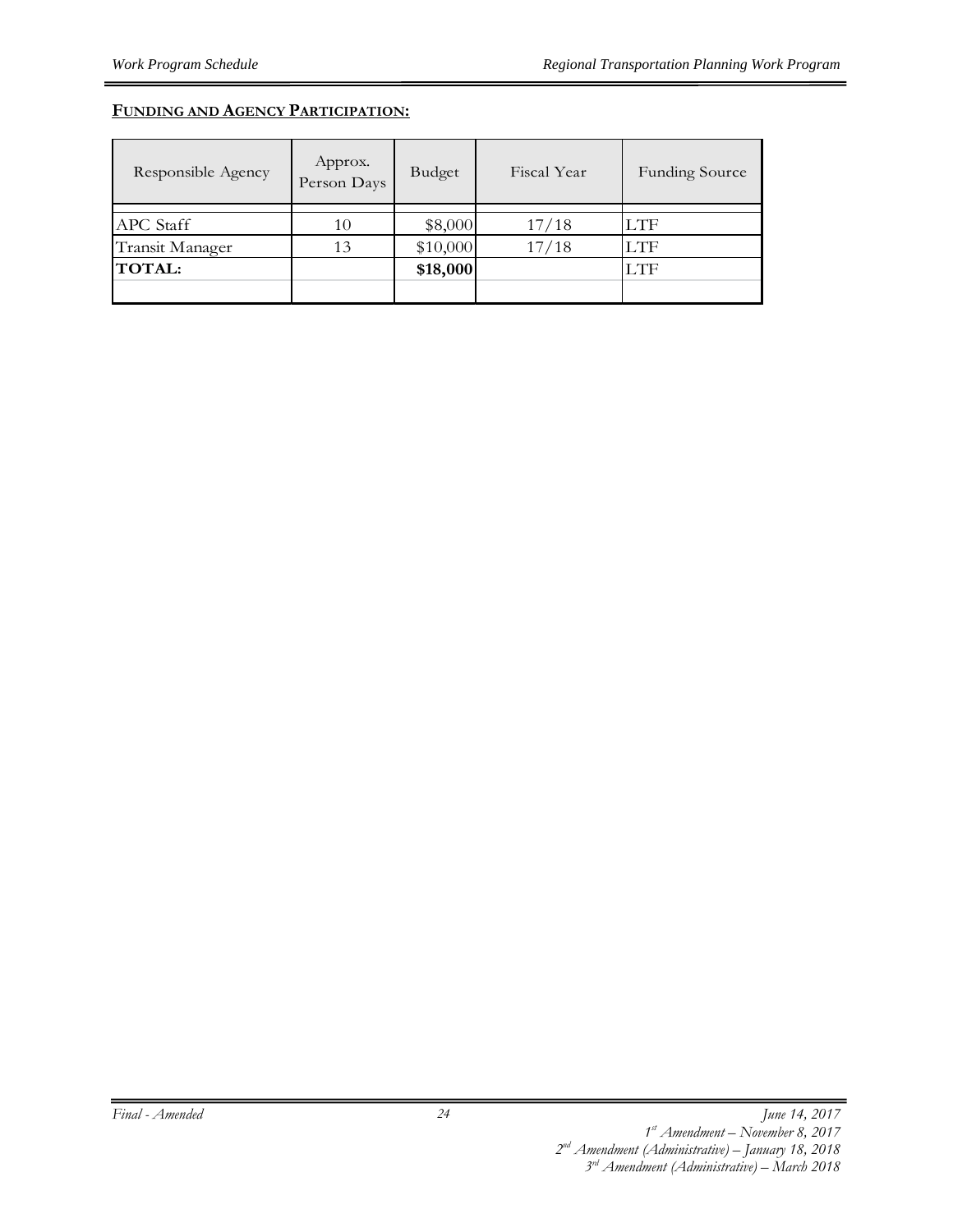#### **WORK ELEMENT 604 –LAKE COUNTY PROJECT RESERVE FUNDS**

**Purpose:** To reserve funding to perform projects that are not typically funded in Lake County because of the lack of funding available in any "one" given fiscal year. The reserve account will allow the opportunity to accumulate funding to complete projects that have been needed for many years.

#### **PREVIOUS WORK:**

None to date.

#### **TASKS:**

No tasks will be initiated in FY 2017/18. Funding is **reserved** for a future project, which is anticipated to be programmed in FY 2017/18.

#### **PRODUCTS:**

No products will be produced in FY 2017/18.

#### **FUNDING AND AGENCY PARTICIPATION:**

| Responsible Agency | Approx.<br>Person<br>Days | Budget | Fiscal Year | Funding<br>Source |
|--------------------|---------------------------|--------|-------------|-------------------|
|                    |                           |        |             |                   |
| Reserve            | N/A                       | \$0    |             | LTF               |
|                    | N/A                       | \$0    |             | <b>LTF</b>        |
|                    | N/A                       | \$0    |             | LTF               |
| <b>TOTAL:</b>      | N/A                       | \$0    |             |                   |
|                    |                           |        |             |                   |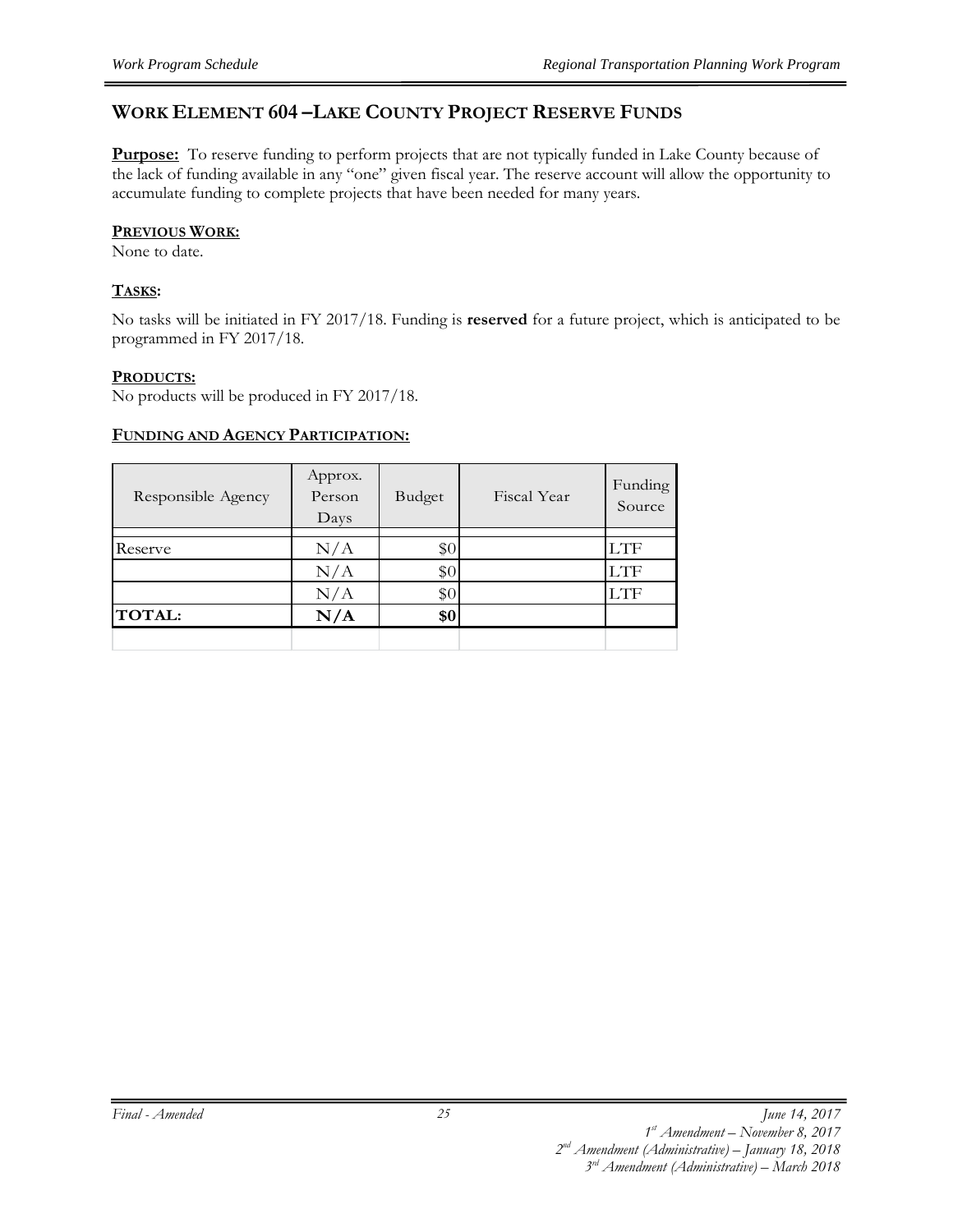#### **WORK ELEMENT 605 – FEDERAL & STATE GRANT PREPARATION, MONITORING & ASSISTANCE**

**PURPOSE:** Maximize federal and State sources that may be available to improve all modes of transportation in Lake County.

**PREVIOUS WORK:** DPW gathered and analyzed accident data, then prepared applications for HES funding. Bicycle Transportation Account (BTA) application and Safe Routes to School applications have also been submitted.

#### **TASKS:**

- 1. Establish entity priorities for the current fiscal year. (County & cities: Ongoing)
- 2. Review available federal and State transportation grants that may be available to meet local priorities. Caltrans planning grant opportunities can be accessed at www.dot.ca.gov/hq/tpp/grants.htm (County, Cities, APC Staff: Ongoing)
- 3. Prioritize grants by purpose, funding source, matching requirements, granting authority, and availability. (County, Cities, APC Staff: Ongoing)
- 4. Utilize entity staff or consultants to gather required information and prepare grant documents. (County & cities, APC Staff: Ongoing)
- 5. Submit grant applications to appropriate agencies including but not limited to the Active Transportation Program (ATP), grant applications pertaining to the Federal Transportation Bill and other programs. (County, Cities, APC Staff: Ongoing) *–only Local Funding will be used to complete this task.*
- 6. As necessary, coordinate and consult with all tribal governments on grant process and development of grants. (Local Agencies, APC Staff: Ongoing)
- 7. Monitor progress of Federal Transportation Bill activities and candidate projects; provide assistance and coordination with local agencies regarding projects. (APC Staff: Ongoing - PPM Funds Only)

#### **PRODUCTS:**

Copies of grant applications will be prepared on behalf of APC, cities of Lakeport, and Clearlake, and Lake County.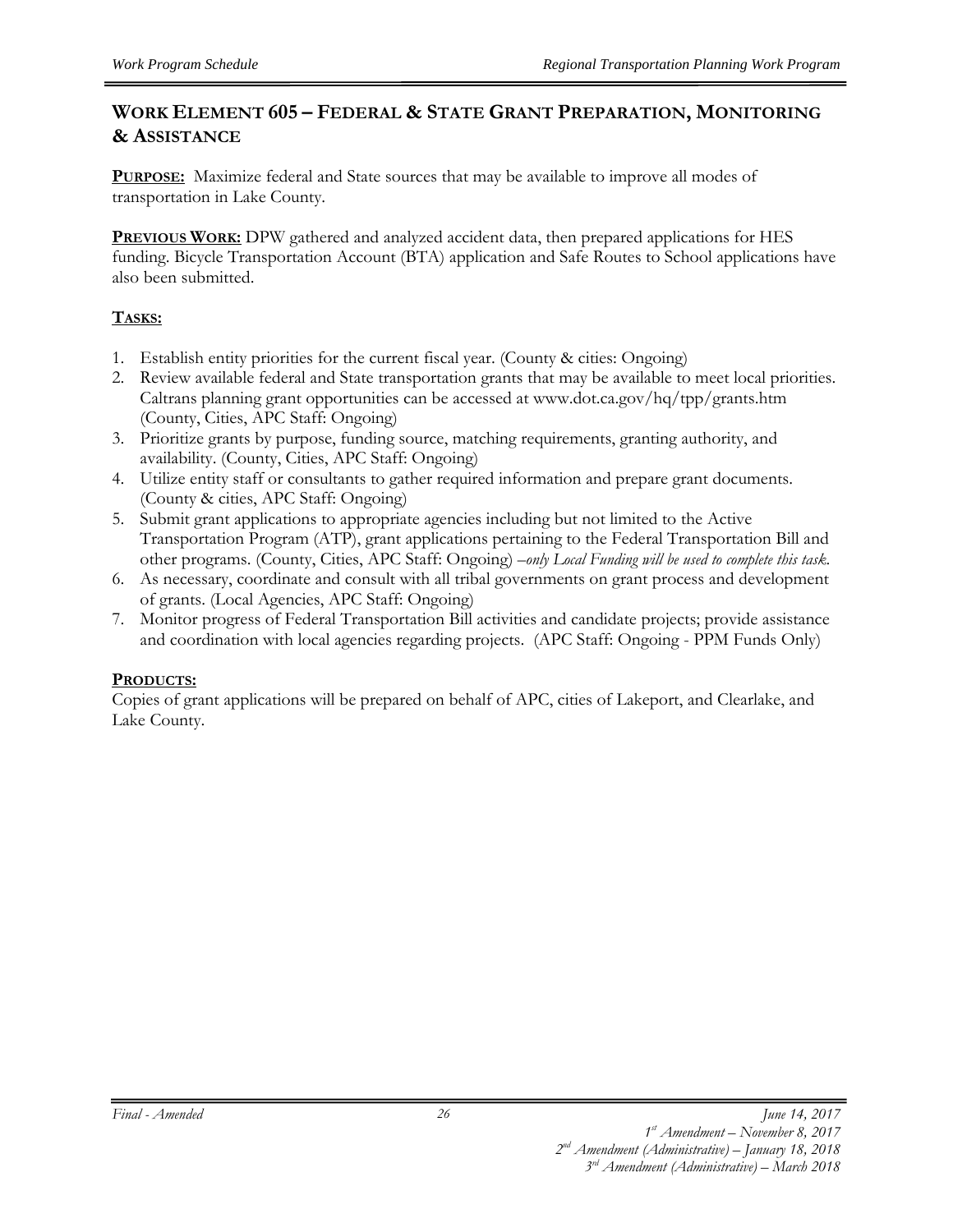#### **FUNDING SOURCES AND AGENCY PARTICIPATION:**

|                             | Approx.       |          |                   | Funding    |
|-----------------------------|---------------|----------|-------------------|------------|
| Responsible Agency          | Person Days   | Budget   | Fiscal Year       | Source     |
| County of Lake-DPW          | 9             | \$5,923  | 17/18             | <b>PPM</b> |
|                             |               | \$9,077  | 15/16             | PPM        |
|                             | 2             | \$1,200  | 16/17             | <b>LTF</b> |
| City of Clearlake           | $\mathcal{E}$ | \$2,000  | 17/18             | <b>PPM</b> |
| <b>APC Staff Consultant</b> | 28            | \$21,500 | 17/18             | <b>PPM</b> |
|                             | 10            | \$7,996  | 17/18             | LTF        |
| Direct Costs                | N/A           | \$500    | 14/15             | <b>PPM</b> |
| <b>TOTAL:</b>               | 52            | \$48,196 | $$38,500 - 17/18$ | <b>PPM</b> |
|                             |               |          | $$7,996 - 17/18$  | <b>LTF</b> |
|                             |               |          | $$1,200 - 16/17$  | <b>LTF</b> |
|                             |               |          | $$9,077 - 15/16$  | <b>PPM</b> |
|                             |               |          | $$500 - 14/15$    | <b>LTF</b> |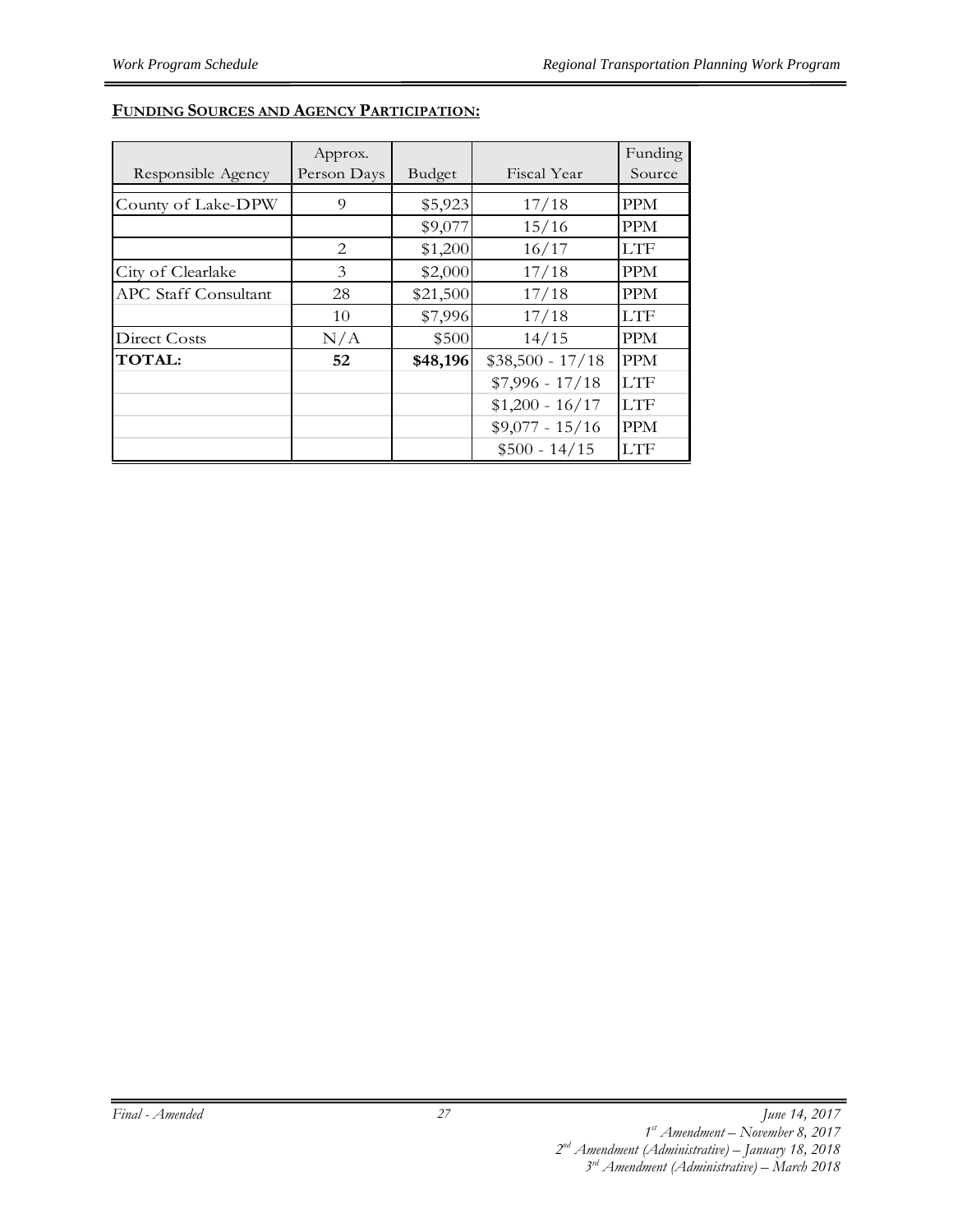#### **WORK ELEMENT 606 – SPEED ZONE STUDIES – CLEARLAKE (NEW)**

**PURPOSE:** To gather and interpret roadway, traffic, and accident data in order to establish and enforce appropriate traffic speed limits in the community, to improve safety for automobiles, bicycles and pedestrian use.

**PREVIOUS WORK:** Speed Zone Studies for Clearlake were previously completed as part of the 2007/08 Overall Work Program.

#### **TASKS:**

- 1. Meet with Local Agency staff to determine scope of study effort. (Local Agency Staff, APC Staff: July-December)
- 2. Develop a data collection plan to ensure appropriate speed sampling. (Staff Consultant)
- 3. Collect spot speed data at selected locations*.* (APC Staff: July-December)
- 4. Research accident history of streets selected for speed sampling. (APC Staff: July-December)
- 5. Coordinate study with data from WE 607 Special Studies; and WE 608 Planning, Programming and Monitoring, to reduce duplication of work and analysis, as appropriate. (APC Staff: Ongoing)
- 6. Collect field data regarding traffic and roadway characteristics. (APC Staff: March-June)
- 7. Analyze data and prepare report of findings, including recommendations for implementation. (APC Staff: May-June)
- 8. Present document to Local Agencies for consideration. (APC Staff: May-June)

#### **PRODUCT:**

Final Speed Zone Study Report

#### **FUNDING AND AGENCY PARTICIPATION:**

|                             | Approx.     |          |             | Funding    |
|-----------------------------|-------------|----------|-------------|------------|
| Responsible Agency          | Person Days | Budget   | Fiscal Year | Source     |
|                             |             |          |             |            |
| <b>APC Staff Consultant</b> | 3           | \$2,500  | 17/18       | <b>PPM</b> |
|                             | 13          | \$10,000 | 15/16       | <b>PPM</b> |
| Direct Costs                | N/A         | \$469    | 14/15       | LTF.       |
| <b>TOTAL:</b>               | 16          | \$12,969 |             |            |
|                             |             |          |             |            |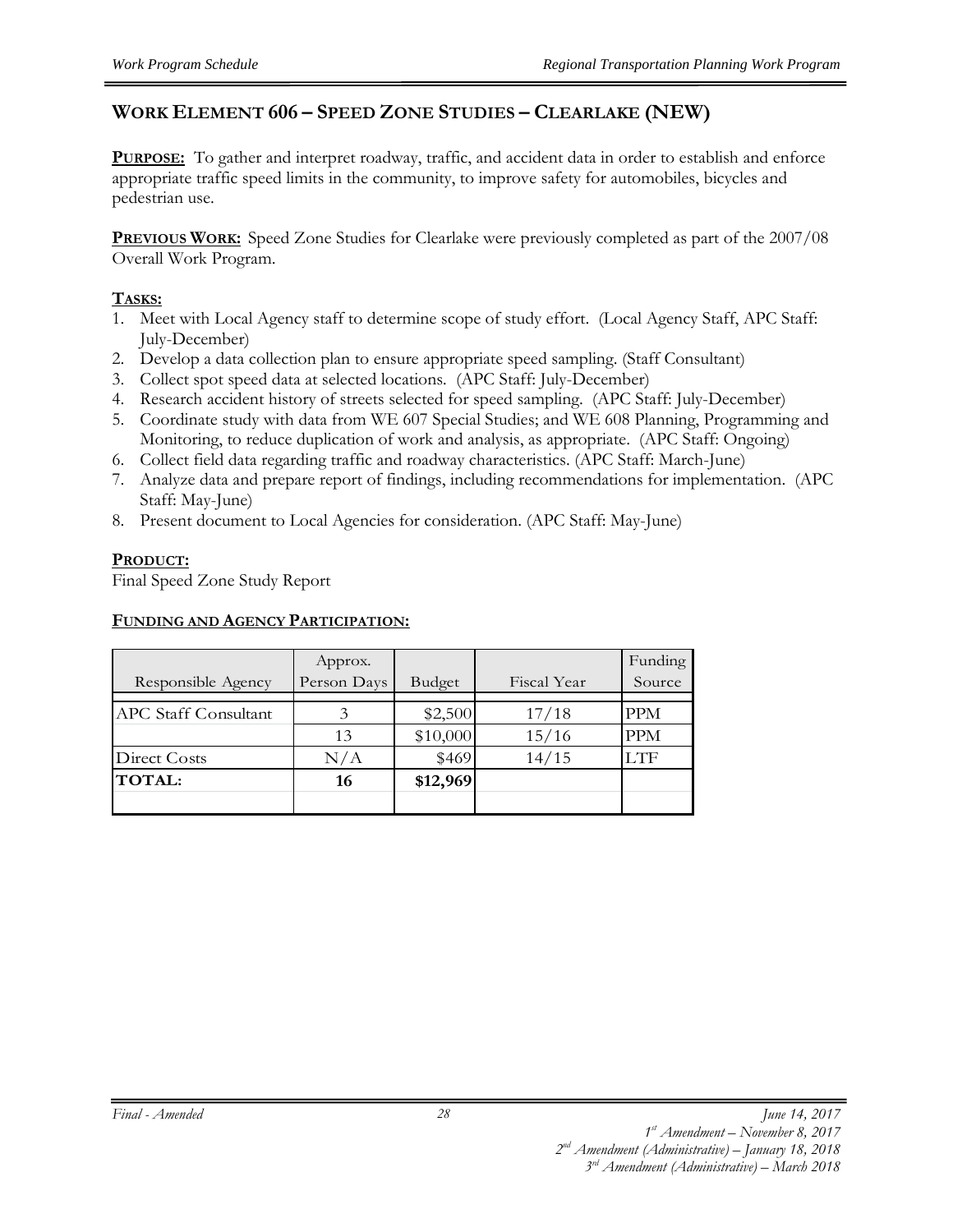#### **WORK ELEMENT 607 – SPECIAL STUDIES**

**PURPOSE:** Collect data and perform studies for the County and two cities which will be useful to update the transportation data base, respond to local issues, aid in implementation of the Regional Transportation Plan, Active Transportation Program and other projects as needed.

**PREVIOUS WORK:** Previous work performed under this element has included: traffic studies in the County of Lake and City of Clearlake; roundabout review in City of Lakeport; crosswalk reviews in the City of Clearlake and Middletown; purchased traffic counters and performed traffic counts countywide to prepare Traffic Monitoring Program, purchased equipment for City of Lakeport, GIS equipment and technical support for Cities of Lakeport & Clearlake, and Roadway Safety Analysis. This is an ongoing project which was initiated several years ago and will continue in this fiscal year.

#### **TASKS:**

- 1. Perform studies, volume monitoring, inventories, analyses, and evaluations to ensure adequate data is available for County roads and City streets in Clearlake and Lakeport. (APC Staff, Lake County DPW, cities & Consultant: Ongoing)
- 2. Provide timely transportation related data and technical support to aid in the evaluation of local issues, including the development of and updates to transportation planning documents. (APC Staff, Lake County DPW, cities & Consultant: Ongoing)
- 3. Prepare grants/RFPs and coordinate studies consistent with data from Speed Zone Studies, Federal & State Grant Preparation and Monitoring, and Planning, Programming & Monitoring to reduce duplication of work and analysis. (APC Staff: Ongoing)
- 4. Preparation and monitoring of the Regional Transportation Plan and other regional planning documents. (APC Staff, Lake County DPW, cities & Consultant: Ongoing)
- 5. Coordination and consultation with Native American Tribal Governments as appropriate, and document Tribal government-to-government relations. (APC Staff, County DPW and Cities: Ongoing)
- 6. Perform county-wide speed/volume surveys and traffic counts to support a variety of planning documents/studies that may not be completed through WE 603. (Lake County DPW & cities, APC Staff, Consultant: Annually)
- 7. Evaluate high accident roadway segments; the options for repair, and preparation of cost estimates for desired alternatives. (APC Staff, Lake County DPW, cities & Consultant: Ongoing)
- 8. Perform updates to sign inventory programs, and pavement marking & sign inventories, and conduct traffic safety inspections. (Consultant, APC Staff, Lake County DPW and Cities: Ongoing)
- 9. Prepare preliminary engineering reports to include projects' scope of work, costs and timelines. (Lake County DPW, Cities & Consultant: As needed)

#### **PRODUCTS:**

- 1. Special Studies Summary which outlines scope, recipient agency, cost, and completion date of projects. (APC Staff, Consultants, Lake County DPW & Cities)
- 2. Report of final results of speed and volume studies on County Maintained Roads and City Streets. (APC Staff)
- 3. Report that identifies the top ten accident producing roadway segments. (Lake County DPW, cities)
- 4. Proposed corrective measures and cost estimates. (Consultants, Lake County DPW and Cities)
- 5. Updates to transportation planning projects such as sign inventory programs, traffic counting

*Final - Amended June 14, 2017*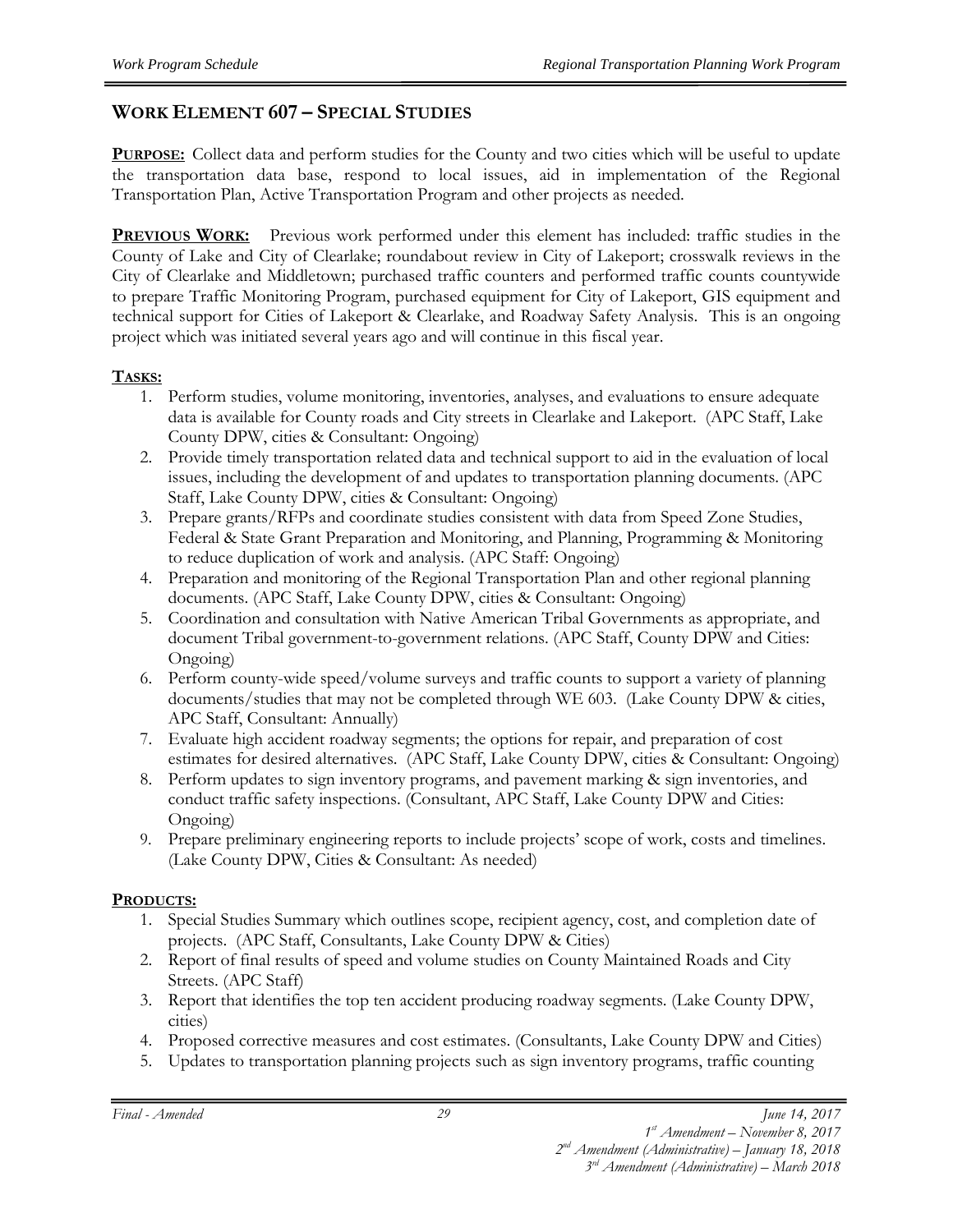programs, bikeway and pedestrian projects, and other data bases. (Consultants, Lake County DPW and Cities)

#### **FUNDING SOURCES AND AGENCY PARTICIPATION:**

| Responsible Agency          | Approx. Person<br>Days | Budget   | Fiscal Year       | <b>Funding Source</b> |
|-----------------------------|------------------------|----------|-------------------|-----------------------|
|                             |                        |          |                   |                       |
| County of Lake-DPW          | 18                     | \$12,500 | 17/18             | <b>PPM</b>            |
| City of Clearlake           | 8                      | \$5,000  | 17/18             | <b>PPM</b>            |
| <b>APC Staff Consultant</b> | 10                     | \$7,500  | 17/18             | <b>PPM</b>            |
|                             | 10                     | \$8,000  | 17/18             | <b>LTF</b>            |
|                             | 4                      | \$3,350  | 16/17             | <b>LTF</b>            |
| Direct Costs                | N/A                    | \$500    | 14/15             | <b>LTF</b>            |
| <b>TOTAL:</b>               | 50                     | \$36,850 | $$25,000 - 17/18$ | <b>PPM</b>            |
|                             |                        |          | $$8,000 - 17/18$  | <b>LTF</b>            |
|                             |                        |          | $$3,350 - 16/17$  | <b>LTF</b>            |
|                             |                        |          | $$500 - 14/15$    |                       |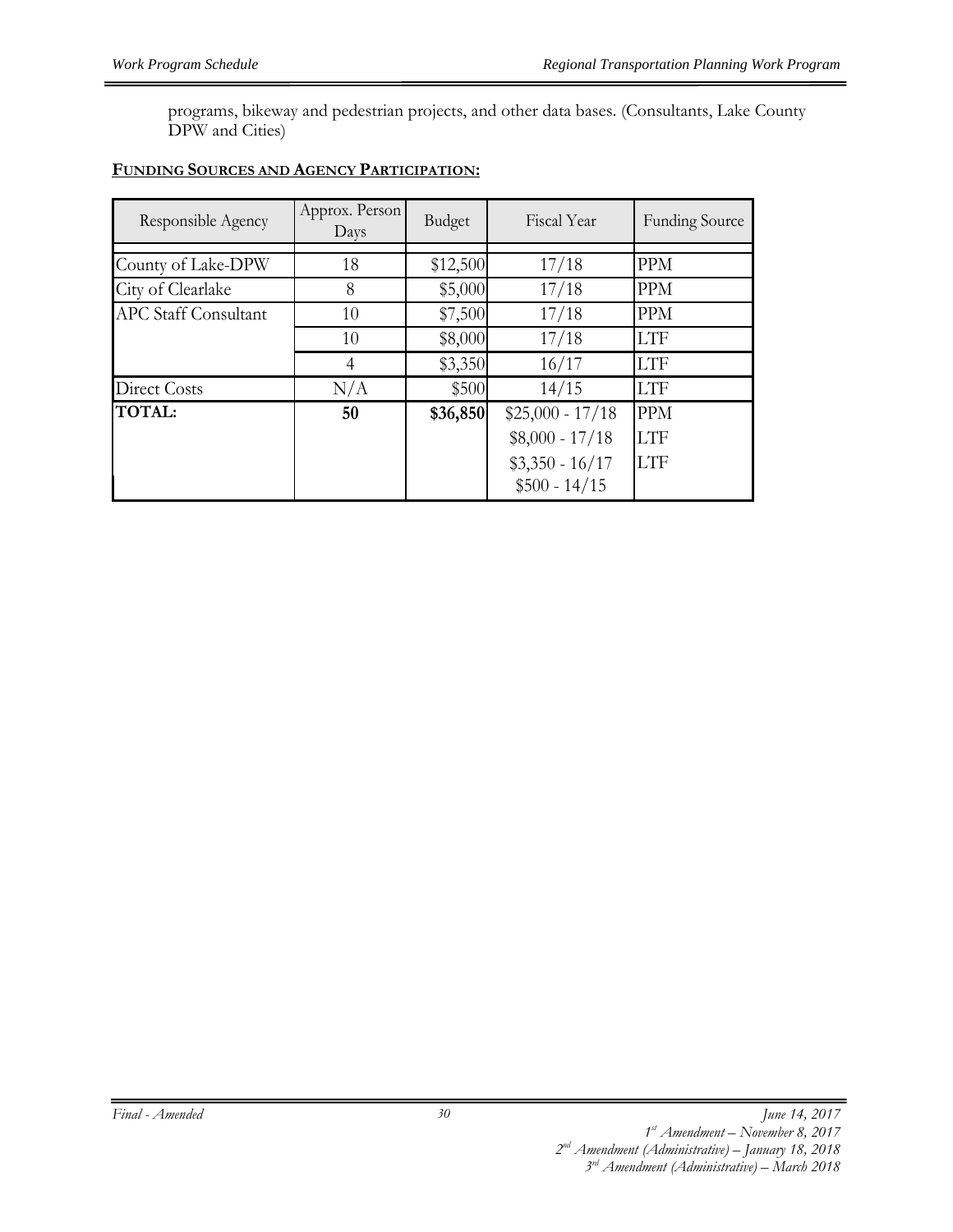#### **WORK ELEMENT 608 - PLANNING, PROGRAMMING & MONITORING**

**PURPOSE:** This element will provide planning, programming, and monitoring activities associated with project development for RTIP (Regional Transportation Improvement Program) projects; coordination of ITIP (Interregional Transportation Improvement Projects) and the STIP (State Transportation Improvement Program); maintain Countywide Traffic Monitoring Program and respond to, major changes in transportation planning process.

**PREVIOUS WORK:** Implementation of SB 45 legislative requirements; development of SB 45 funding distribution formula; and participation in SB 45 Guidelines development; development of RTIPs and Amendments; coordination with Caltrans and local agencies on various Planning, Programming & Monitoring (PPM) activities.

#### **TASKS:**

- 1. Attendance at STIP related meetings at the statewide, regional and local level; coordination with local Cities and County. (APC Staff & Local Agencies: Ongoing)
- 2. Ongoing coordination of STIP Guidelines. (APC Staff & Local Agencies: Ongoing)
- 3. Ongoing review/response to STIP related correspondence as needed. (APC Staff & Local Agencies: Ongoing)
- 4. Development of policy issues for the APC's consideration. (APC Staff: Ongoing)
- 5. Development of state and local project funding priorities for the APC's consideration. (APC Staff: Ongoing)
- 6. Review new and existing funding plans, program sources and develop/update a priority list for each improvement type and funding source. (Lake County DPW and Cities: Ongoing)
- 7. Prepare and update a five-year improvement plan. (Lake County DPW: Ongoing)
- 8. Maintain/develop cost estimates for existing and proposed improvement projects (Consultant, County and Cities: As needed)
- 9. Planning, programming, and monitoring activities associated with RTIPs, ITIPs, STIPs and Amendments; coordination with Caltrans and CTC, and provide assistance to local agencies. (APC Staff, Lake County DPW and Cities: Ongoing)
- 10. Conduct and update bicycle, pedestrian and vehicular counts and maintain traffic monitoring program (APC Staff Consultant, Consultant, County and Cities: As needed/Ongoing)
- 11. Coordinate and consult with Tribal governments on planning, programming and monitoring activities, and document Tribal government-to-government relations. (Lake Staff, Lake County DPW and Cities: Ongoing)
- 12. Purchase software/annual license for Streetsaver for County & both cities. The Streetsaver program is utilized as a planning tool that helps prioritize future Regional Transportation Plan projects. *(Software)*
- 13. Purchase and Maintain equipment and software necessary to collect data and provide funding to process acquired data.

**PRODUCTS:** Products may include staff comments, reports, and recommendations on STIP correspondence and guidelines; possible RTIP Amendments, extension requests, or other STIP documents.

#### **FUNDING SOURCES AND AGENCY PARTICIPATION:**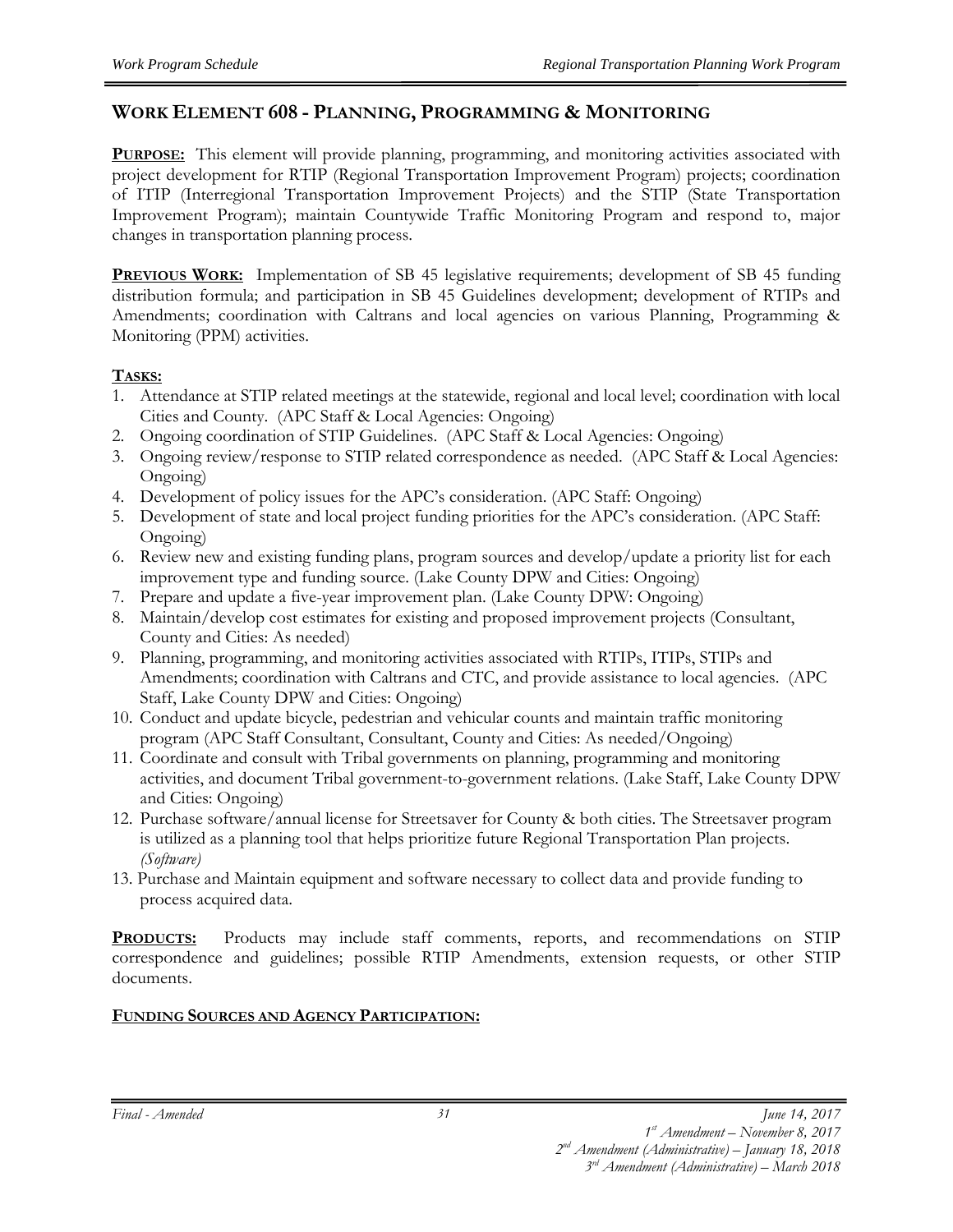| Responsible Agency          | Approx.<br>Person Days | Budget   | Fiscal Year       | Funding<br>Source |
|-----------------------------|------------------------|----------|-------------------|-------------------|
| County of Lake-DPW          | 18                     | \$12,500 | 17/18             | <b>RPA</b>        |
| City of Clearlake           |                        | \$2,500  | 17/18             | <b>RPA</b>        |
|                             |                        | \$687    | 16/17             | <b>RPA</b>        |
| <b>APC Staff Consultant</b> | 26                     | \$20,000 | 17/18             | <b>RPA</b>        |
| <b>TOTAL:</b>               | 107                    | \$35,687 | $$35,000 - 17/18$ | <b>RPA</b>        |
|                             |                        |          | $$687 - 16/17$    | <b>RPA</b>        |
|                             |                        |          |                   |                   |

\* Use of State RPA funds must be in accordance with Caltrans' procurement and other requirements (no consultant mark-up; approved travel rates, etc.) Contact Lake APC staff with questions.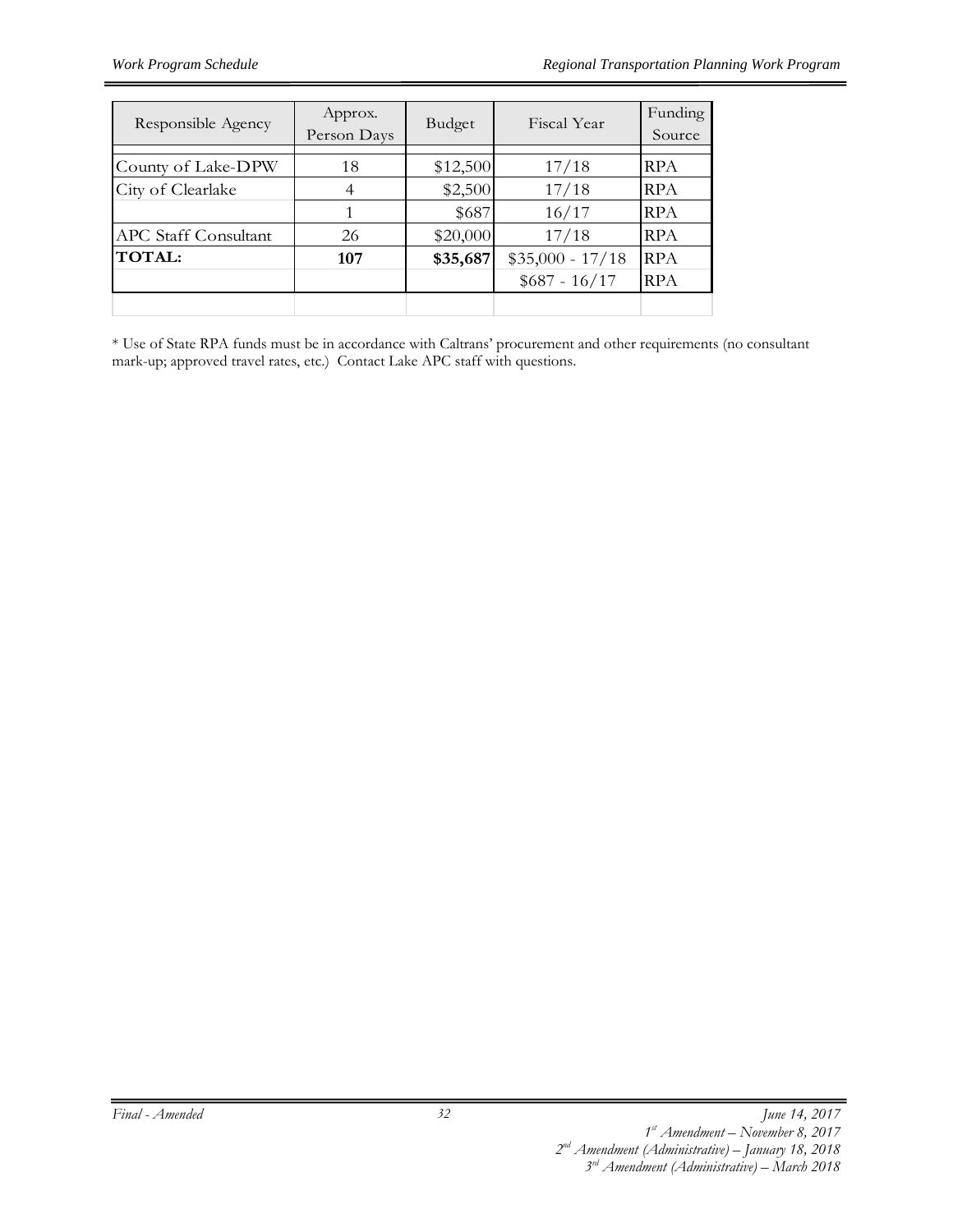#### **WORK ELEMENT 609 – INTENTIONALLY LEFT BLANK**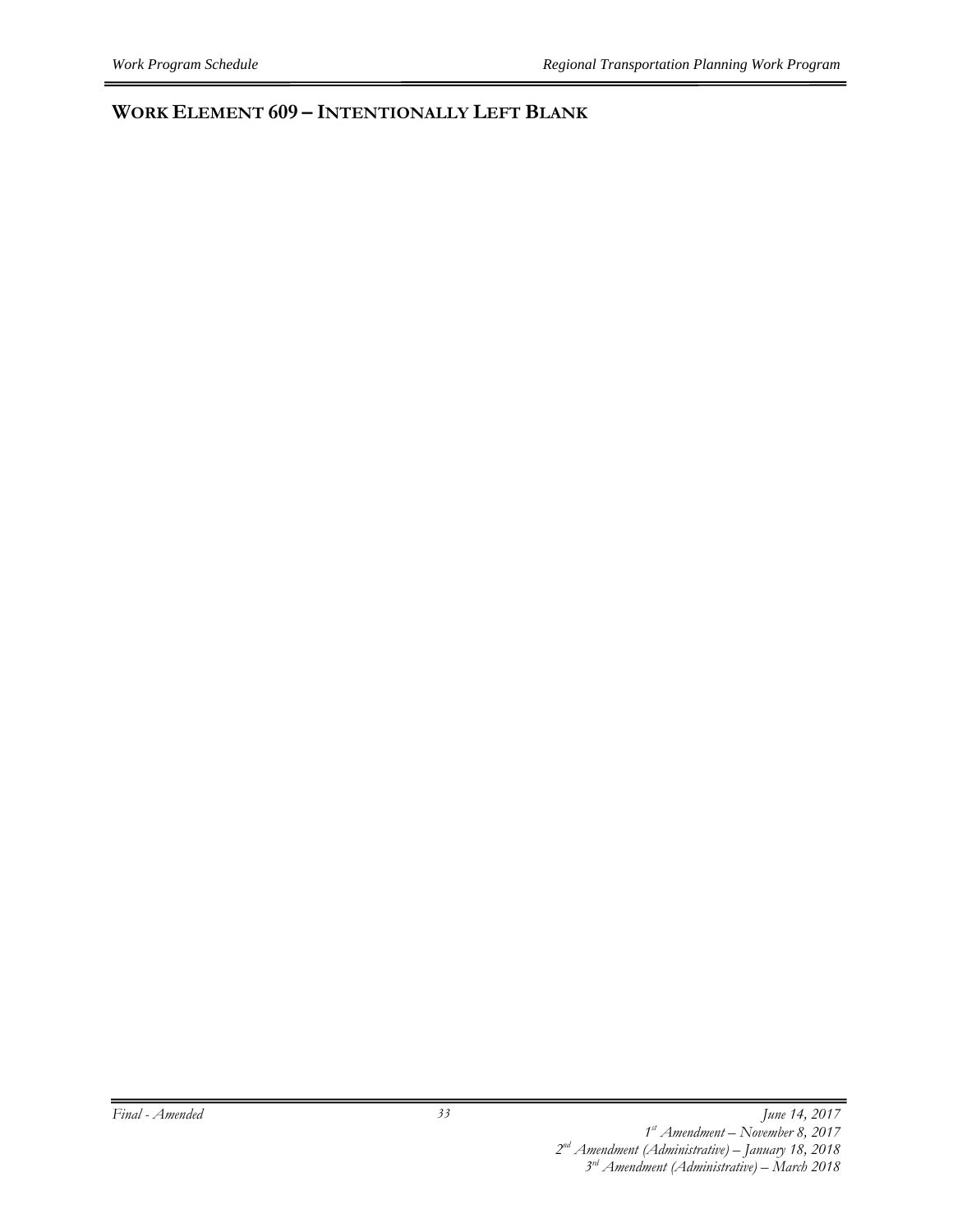#### **WORK ELEMENT 610 – NON-MOTORIZED TRANSPORTATION**

**PURPOSE:** To encourage growth to bicycle and pedestrian travel in the region by integrating and promoting bicycle and pedestrian facilities and services with roadway and transit planning operations.

PREVIOUS WORK: Regional Bikeway Plan, Non-Motorized Element of Regional Bikeway Plan, successful Safe Routes to School, Bicycle Transportation Account (BTA) and Active Transportation Program (ATP) Grants, Safe Routes to School Plan, Lake County 2030 Blueprint Plan.

#### **TASKS:**

- 1. Coordinate bicycle and pedestrian transportation planning, including coordination with local, regional and state agencies (including tribal governments) regarding various funding sources. (APC Staff: Ongoing)
- 2. Provide input and assistance to local, regional and state agencies on how to integrate bicycle and pedestrian features into roadway and land use development. (APC Staff: Ongoing)
- 3. Assist local jurisdictions in the development of regional plans and blueprint program. (APC Staff: Ongoing)
- 4. Investigate methods to reduce vehicle travel by expanding and enhancing bicycle and pedestrian travel by incorporating features of the California Complete Streets Act into project planning. (APC Staff: Ongoing)
- 5. Encourage and assist in the submittal of grant applications to support the development of bike and pedestrian planning projects through Work Element 605 of this Work Program. (APC Staff: Ongoing)
- 6. Coordinate and consult with Native American Tribal governments during the planning process, and document Tribal government-to-government relations. (APC Staff: Ongoing)
- 7. As necessary, conduct and document outreach efforts to all segments of the community, including tribal governments and Native American Communities in accordance with the Introduction – Public Participation section of this OWP. (APC Staff: Ongoing)

**PRODUCTS:** Updated bicycle and pedestrian elements of the Regional Transportation Plan, Regional Bikeway Plans, and grant applications and projects.

| Responsible Agency          | Approx.<br>Person Days | Budget   | Fiscal Year | Funding<br>Source |
|-----------------------------|------------------------|----------|-------------|-------------------|
|                             |                        |          |             |                   |
| <b>APC Staff Consultant</b> | 20                     | \$10,000 | 17/18       | <b>RPA</b>        |
|                             |                        | \$442    | 16/17       | <b>RPA</b>        |
| <b>TOTAL:</b>               | 21                     | \$10,442 |             | <b>RPA</b>        |

#### **FUNDING SOURCES AND AGENCY PARTICIPATION:**

\* Use of State RPA funds must be in accordance with Caltrans' procurement and other requirements (no consultant mark-up; approved travel rates, etc.) Contact Lake APC staff with questions.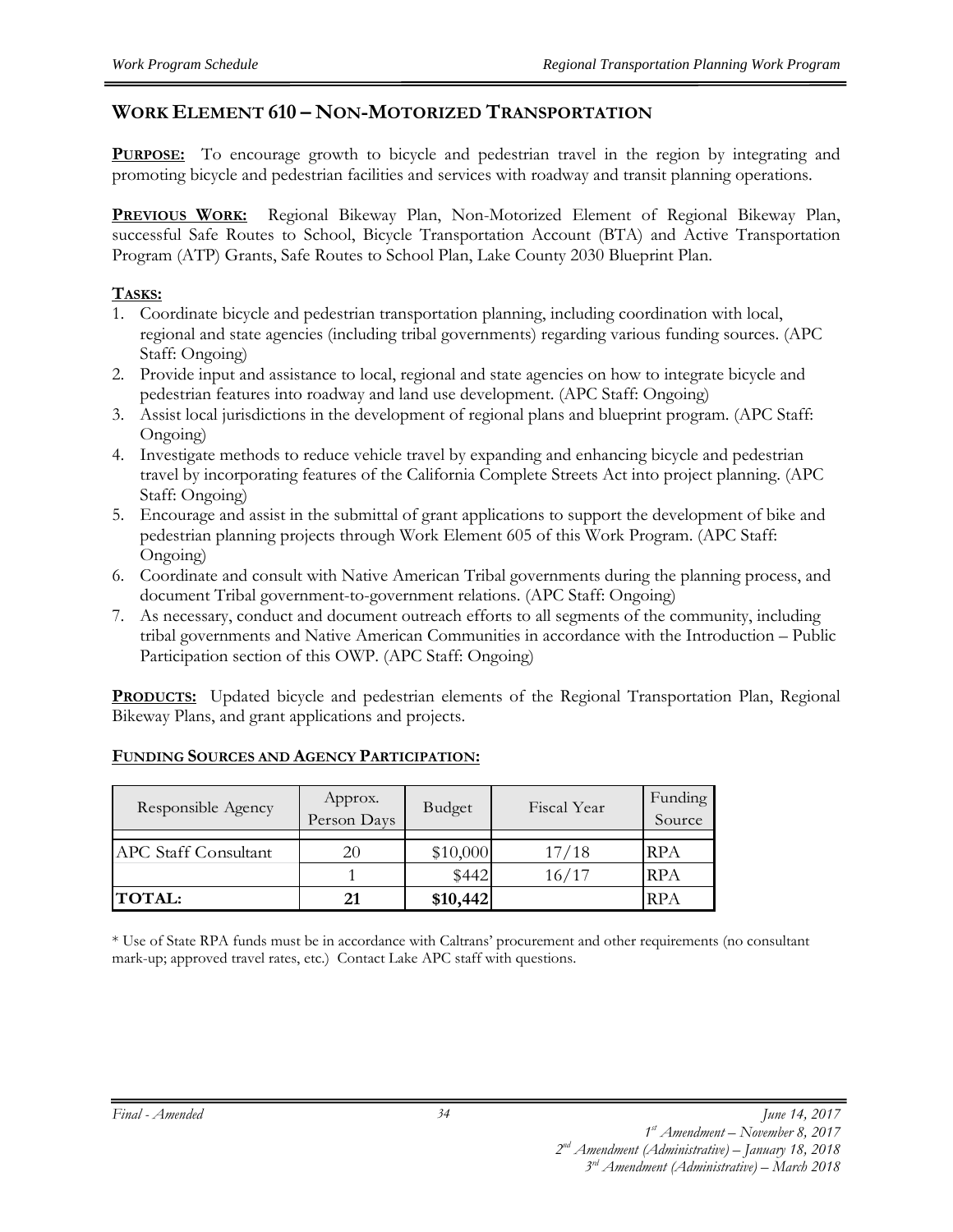#### **WORK ELEMENT 611 – PAVEMENT MANAGEMENT PROGRAM (NEW)**

**PURPOSE:** To update the County of Lake's, City of Clearlake's and the City of Lakeport's Pavement Management Program (PMP) to provide a systematic method for determining roadway pavement maintenance, rehabilitation, reconstruction needs to lead to improving safety for automobiles, bikes and pedestrian use in agreement with the Lake County RTP goals and objectives. This project includes a component to link the PMP database to the County and the Cities' Geographic Information System (GIS) street centerlines.

**PREVIOUS WORK:** Development of the Pavement Management System was completed in 1997 and funded through the Lake County/City Area Planning Council Planning Work Program. Updates to the PMP are on a three-year cycle on a countywide basis. The first update was completed in FY 2004/05, again in FY 2007/08, FY 2010/11 and FY 2014/15.

#### **TASKS:**

- 1. Develop Request for Proposals (RFP) and distribute to qualified firms. (APC Staff: July 2017)
- 2. Coordinate consultant selection process, review proposals, select consultant, negotiate and prepare contract and administer contract. (APC Staff: July 2017)
- 3. Project kick-off meeting to refine scope of work and schedule. (APC Staff: August 2017) *PMP Update*
- 4. Purchase software/annual license for Streetsaver Version 9 from MTC for County & both cities. (APC Staff: annually)
- 5. Collect maintenance and rehabilitation information since the time of the last update as well as information on any new streets added to the system to be incorporated into the database.
- 6. Review and update "decision trees" with local agency staff. (Consultant: September 2017)
- 7. Perform a visual pavement condition inspection of paved roads in Lake County and the cities that had a PCI above 25 at the time of the last update. (Consultant: September – November 2017)
- 8. Input the inspection data into the MTC program and calculate the Pavement Condition Index (PCI) for each road. (Consultant: December 2017)
- 9. Calculate budget scenarios for multiple budget scenarios for each agency. (Consultant: January 2018)
- 10. Summarize all work done in engineering reports to include a pavement condition report for the maintained mileage, budget scenarios, and system information. (Consultant: January 2018)

#### *PMP/GIS Conversion*

- 11. Determine relationship between PMP segments & street centerline segments. (Consultant: December – February 2018)
- 12. Make any needed changes to the GIS data to be consistent with the updated MTC PMP database. (Consultant: February 2018)
- 13. Utilize Quality Assurance/Quality Control procedures to verify that GIS street centerline segments have been linked to the appropriate PMP segments. (Consultant: February 2018)

**PRODUCTS:** Request for Proposal, PMP Software upgrades; Updated Pavement Management databases and Condition Reports for the County of Lake, City of Clearlake and the City of Lakeport Maintained Road Systems and County Service Areas (CSAs); Linkage of the PMP segments to the street centerline map topology for the County of Lake, City of Clearlake and the City of Lakeport; Final

*Final - Amended June 14, 2017* 

*3rd Amendment (Administrative) – March 2018*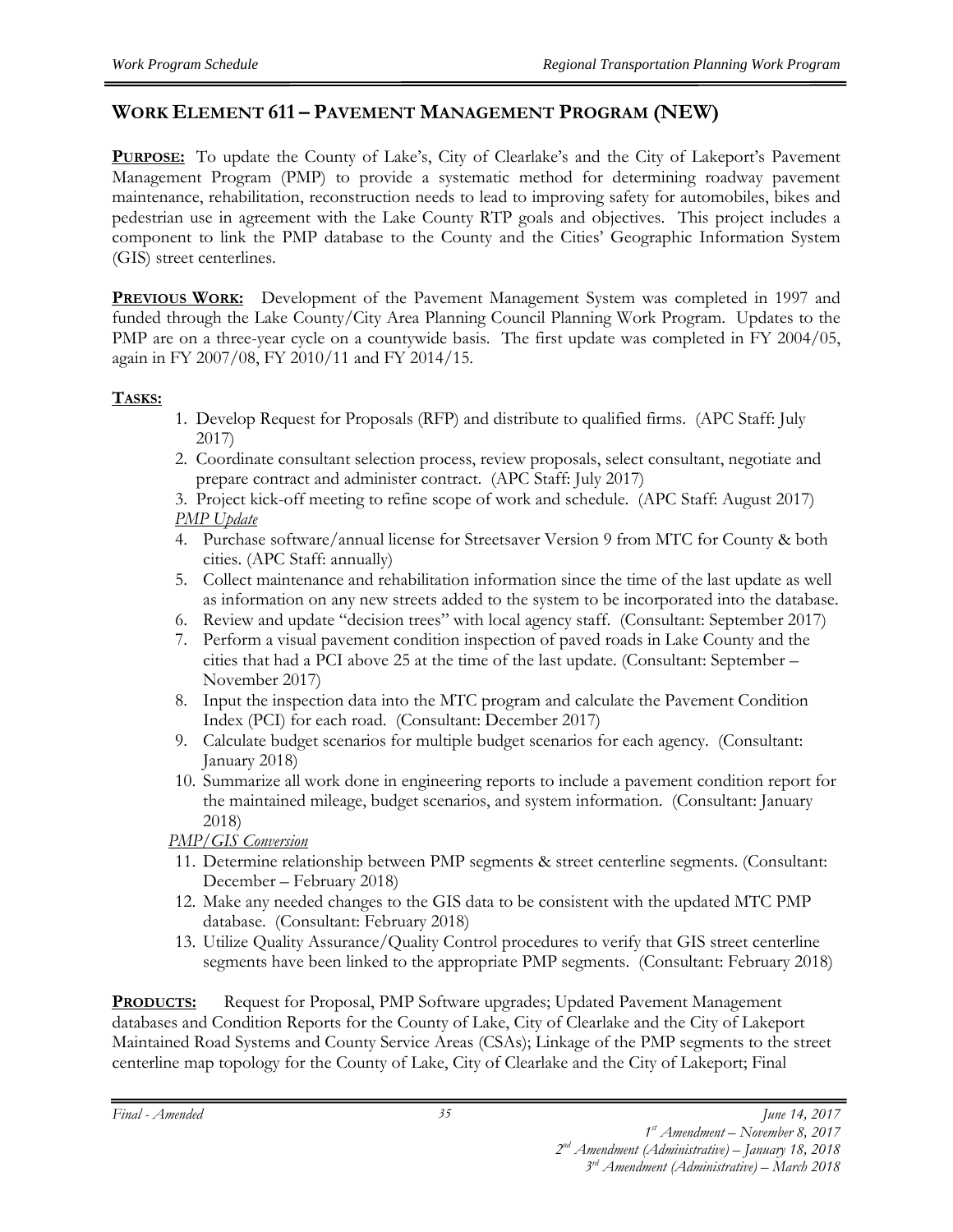Project Reports, Delivery and installation of the products.

| Responsible Agency          | Approx.<br>Person<br>Days | Budget    | Fiscal Year | Funding<br>Source |
|-----------------------------|---------------------------|-----------|-------------|-------------------|
| <b>APC Staff Consultant</b> | 10                        | \$5,000   | 17/18       | RPA               |
| Consultant                  | 94                        | \$93,500  | 17/18       | <b>RPA</b>        |
| Streetsaver Software        | n/a                       | \$6,500   | 17/18       | <b>RPA</b>        |
| <b>TOTAL:</b>               |                           | \$105,000 |             |                   |
|                             |                           |           |             |                   |

#### **FUNDING SOURCES AND AGENCY PARTICIPATION:**

\* Use of State RPA funds must be in accordance with Caltrans' procurement and other requirements (no consultant mark-up; approved travel rates, etc.) Contact Lake APC staff with questions.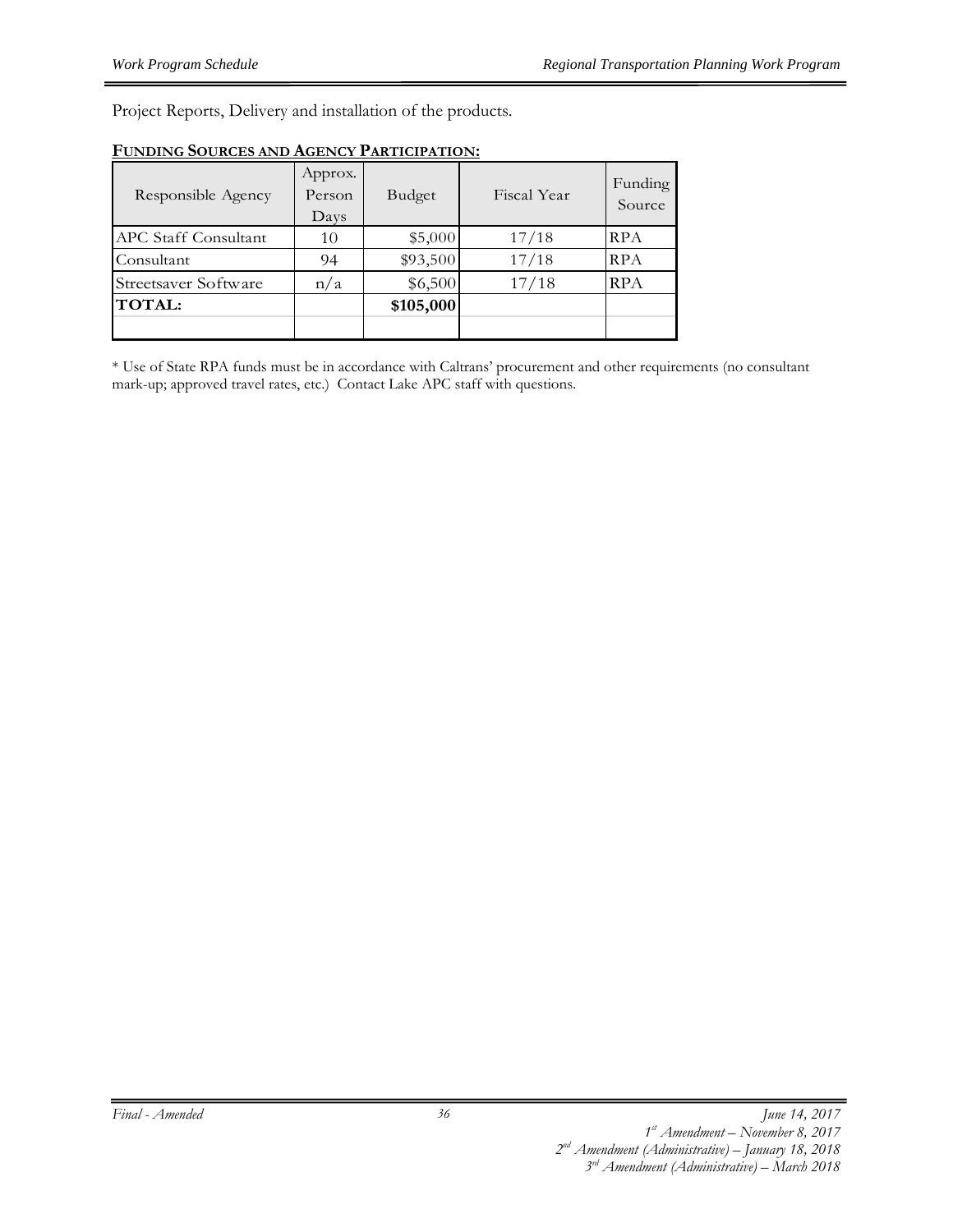#### **WORK ELEMENT 612 – COUNTYWIDE TECHNOLOGY SUPPORT SERVICES**

**PURPOSE:** To provide support services to agencies within Lake County involved with the roadway transportation system, aviation, bike/pedestrian, and transit planning in agreement with the Lake County RTP goals and objectives. Supported agencies may include: Area Planning Council (APC); Lake Transit Authority (LTA); cities of Lakeport and Clearlake, County of Lake, Caltrans (including Division of Aeronautics).

**PREVIOUS WORK:** Development of countywide roads database, accident database, culvert, sign and bridge inventories, speed zone/accident databases, bus stop & shelters database.

**TASKS:** Technology support services may include the following:

- 1. GIS Collection, input and manipulation of geographic information. (City of Clearlake, City of Lakeport, and Consultant: Ongoing)
- 2. GIS Facilitation and coordination of interagency and interdepartmental sharing of data. (APC Staff: Ongoing)
- 3. Assist in the development of GIS applications. (APC Staff, City of Clearlake, and City of Lakeport: Ongoing)
- 4. Provide multimedia support for public presentations. (APC Staff: Ongoing)
- 5. Conduct spatial analyses. (APC Staff: As needed)
- 6. Provide training and attend GIS related meetings. (APC Staff, Local Agencies, Consultant/Others: As needed)
- 7. Purchase software upgrades, hardware and annual maintenance licenses to ensure compatibility of products with other agencies and consultants. (City of Clearlake, City of Lakeport, APC Staff)

**PRODUCTS:** Regional Transportation Plan/GIS Integration; Wine-Country Inter-Regional Partnership; Speed Zone Studies/Accident Analysis; Call Box Locations Database; Regional Bikeway Plan/GIS Integration, roadways database; Pathway/Multi-Use trails database; sign inventory databases; Pavement Management Program/GIS Integration, etc.

| Responsible Agency | Approx.<br>Person Days | Budget  | Fiscal Year      | Funding Source |
|--------------------|------------------------|---------|------------------|----------------|
| City of Clearlake  | 8                      | \$2,500 | 17/18            | <b>RPA</b>     |
| Direct Costs       | N/A                    | \$500   | 16/17            | <b>LTF</b>     |
| <b>TOTAL:</b>      |                        | \$3,000 | $$2,500 - 17/18$ | <b>RPA</b>     |
|                    |                        |         | $$500 - 16/17$   | <b>LTF</b>     |
|                    |                        |         |                  |                |

#### **FUNDING SOURCES AND AGENCY PARTICIPATION:**

\* Use of State RPA funds must be in accordance with Caltrans' procurement and other requirements (no consultant mark-up; approved travel rates, etc.) Contact Lake APC staff with questions.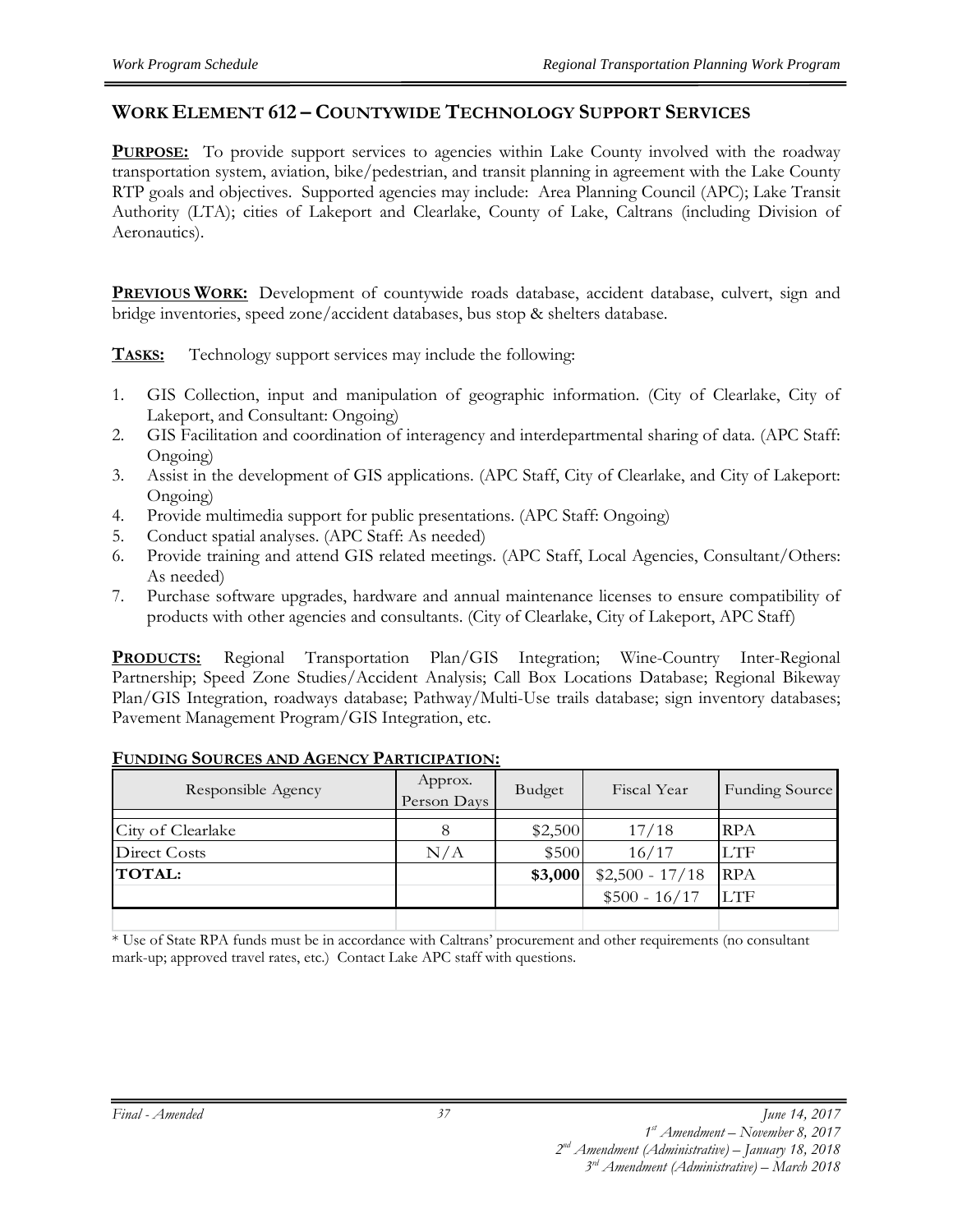#### **WORK ELEMENT 613 – TRANSPORTATION INFORMATION OUTREACH AND PUBLIC PARTICIPATION**

**PURPOSE:** To inform and educate Lake County residents and visitors on transportation issues, and provide opportunities for public input consistent with the 2008 Lake APC Public Participation Plan. Provide access to plans, reports and other information by facilitating public participation opportunities.

**PREVIOUS WORK:** The Lake APC website was developed in 2005 and is a useful tool that provides access to various reports, plans, on-line surveys, public notices, and upcoming meetings/workshops.

#### **TASKS:**

- 1. Coordinate with the County, Cities of Lakeport and Clearlake, Lake Transit Authority, Caltrans and other agencies/businesses when possible to develop informational materials. (APC Staff: Ongoing)
- 2. Coordinate and consult, as possible, with all potentially impacted Tribal Governments, and document Tribal government-to-government relations. (APC Staff: Ongoing)
- 3. As possible, conduct outreach to low income, disabled and elderly. (APC Staff: Ongoing)
- 4. Update Lake APC website as necessary to ensure transportation related materials are posted on a timely basis and available to the public. (APC Staff: As needed)
- 5. As necessary, conduct and document outreach efforts to all segments of the community in accordance with the Introduction – Public Participation section of this document and the 2008 Lake APC Public Participation Plan. (APC Staff: Ongoing)

#### **PRODUCTS:**

- 1. Website (LakeAPC.org) with current transportation outreach materials, plans and reports.
- 2. Outreach materials for specific projects

#### **FUNDING SOURCES AND AGENCY PARTICIPATION:**

| Responsible Agency          | Approx.<br>Person Days | <b>Budget</b> | Fiscal Year | Funding Source |
|-----------------------------|------------------------|---------------|-------------|----------------|
|                             |                        |               |             |                |
| <b>APC Staff Consultant</b> | O                      | \$2,000       | 17/18       | LTF            |
| Direct Costs                | n/a                    | \$500         | 17/18       | <b>LTF</b>     |
|                             | n/a                    | \$500         | 16/17       | <b>LTF</b>     |
| <b>TOTAL:</b>               | 6                      | \$3,000       |             |                |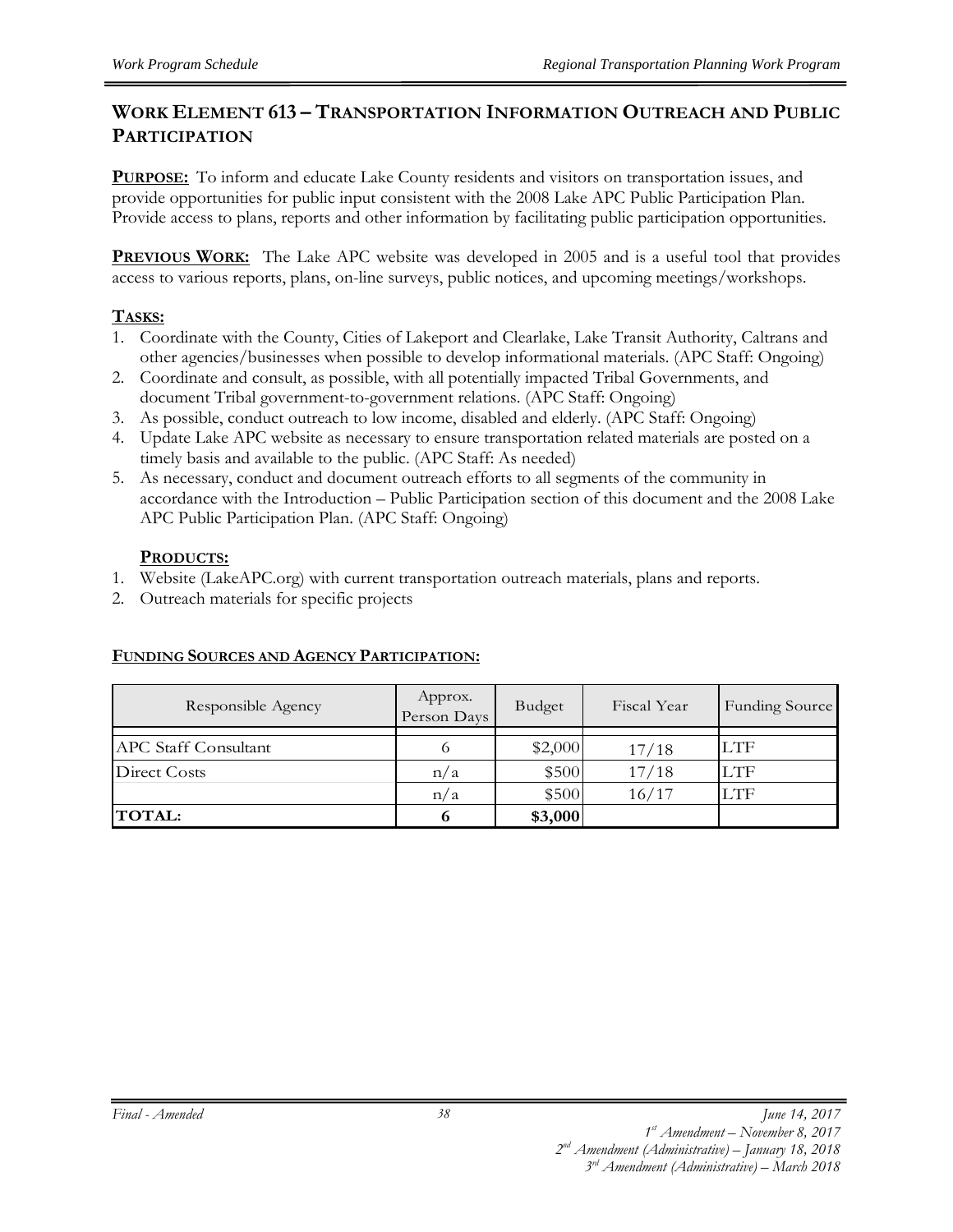#### **WORK ELEMENT 614 – COUNTYWIDE SIGN INVENTORY PLAN (CARRYOVER)**

**PURPOSE:** To provide the Lake County, City of Lakeport and City of Clearlake Public Works Departments with a current inventory of all Traffic Signs within the County and Cities' Maintained Road/Street Systems.

#### **PREVIOUS WORK:**

Traffic Sign Inventory conducted in 2003.

#### **TASKS:** *(Tasks 1 & 2 completed in FY 2016/17)*

- *1. Prepare RFP and solicit proposals to conduct traffic sign inventory project. (Lake County DPW and Lake APC Admin.)*
- *2. Award contract to conduct sign inventory project. (Lake County DPW and Lake APC Admin.)*
- 3. Conduct traffic sign inventory for all signs within the County and Cities Maintained Road/Street system including GPS coordinates, photos, sign retro-reflectivity, size, type, condition and other attributes as needed. (Consultant, Lake County DPW)
- 4. Enter data collected for each sign into County and Cities' existing sign database or other database as recommended by consultant. (Consultant, Lake County DPW)
- 5. Provide training on sign inventory program. (Consultant, Lake County DPW, City of Lakeport, City of Clearlake)

#### **PRODUCTS:**

Current Traffic Sign Inventory for Lake County and cities of Lakeport and Clearlake.

#### **FUNDING SOURCES AND AGENCY PARTICIPATION:**

| Responsible Agency | Approx.<br>Person Days | Budget   | Fiscal Year       | Funding<br>Source |
|--------------------|------------------------|----------|-------------------|-------------------|
|                    |                        |          |                   |                   |
| County of Lake-DPW |                        | \$3,964  | 17/18             | <b>PPM</b>        |
| City of Lakeport   |                        | \$1,000  | 17/18             | <b>PPM</b>        |
| City of Clearlake  |                        | \$1,500  | 17/18             | <b>PPM</b>        |
| Consultant         |                        | \$12,613 | 17/18             | <b>PPM</b>        |
|                    |                        | \$50,000 | 16/17             | <b>PPM</b>        |
|                    |                        | \$12,387 | 16/17             | <b>LTF</b>        |
| <b>TOTAL:</b>      |                        | \$81,464 | $$19,077 - 17/18$ | <b>PPM</b>        |
|                    |                        |          | $$50,000 - 16/17$ | <b>PPM</b>        |
|                    |                        |          | $$12,387 - 16/17$ | <b>LTF</b>        |
|                    |                        |          |                   |                   |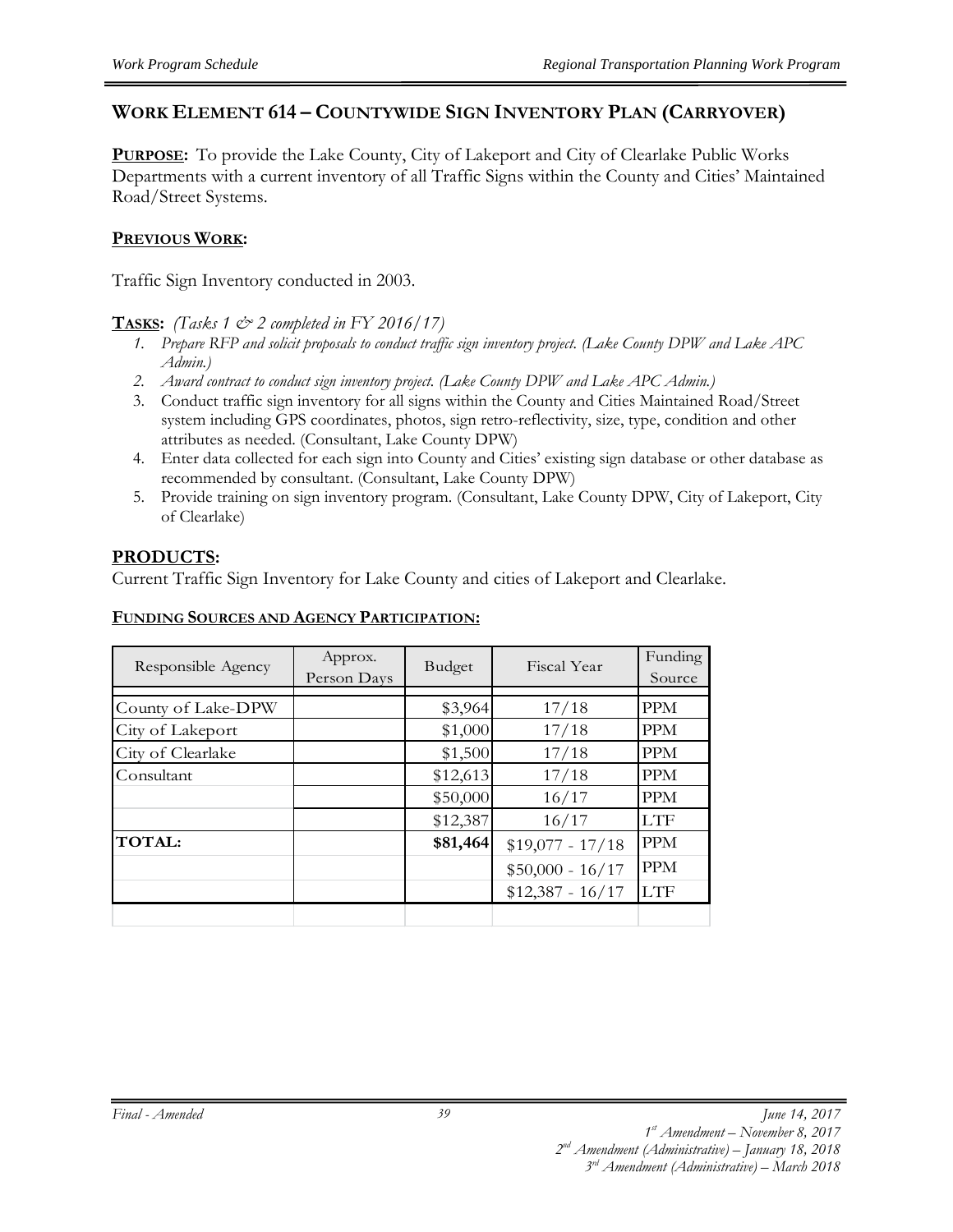#### **WORK ELEMENT 615 – REGIONAL TRANSPORTATION PLAN UPDATE (CARRYOVER)**

**PURPOSE:** The Regional Transportation Plan provides a clear vision of the regional transportation goals, policies, objectives and strategies for an effective transportation system for Lake County. The plan guides decisions about all types of transportation and the related facilities needed for an effective transportation system.

**PREVIOUS WORK:** The last RTP was adopted by the Lake APC in October 2010. Staff reviewed Caltrans RTP Guidelines, and relevant plans, reports and legislation developed since the last RTP was adopted. Staff reviewed and updated existing goals policies and objectives, initiated public involvement and outreach efforts, established and convened an RTP Community Advisory Committee, requested consultation with each Tribal Chairperson for the seven tribes in Lake County, provided information to the APC, TAC and SSTAC.

#### **TASKS:** *(Tasks 1 & 10 completed in FY 2016/17)*

- *1. Review and revise existing RTP (2010) Goals, Policies and Objectives. (APC Staff: Ongoing)*
- *2. Research and review local, state and federal plans, reports and guidelines developed since the 2010 RTP was completed. (APC Staff: Ongoing)*
- *3. Ensure Lake County's Regional Transportation Plan goals are consistent with the goals of the 2040 California Transportation Plan.*
- *4. Establish an RTP Community Advisory Committee (CAC) and convene meetings of the CAC to discuss and identify challenges, priorities and strategies, and obtain input over the course of developing the RTP. (APC Staff: Ongoing)*
- *5. Research and analyze information relevant to the elements of the RTP, including policies, existing conditions, funding resources, transportation modeling, demographics, performance measures, and potential improvement projects. Develop relevant maps, cost estimates, charts and graphics. Develop a project list for each element of the RTP. (APC Staff: Ongoing)*
- *6. Provide regular updates to the APC Directors, Lake APC TAC and SSTAC, including background information, draft documents for review, and opportunities to discuss and provide input of the development of the RTP. (APC Staff: Ongoing)*
- *7. Coordinate with appropriate federal, state and local agencies to solicit their input and obtain relevant information. (APC Staff: Ongoing)*
- *8. Conduct consultation with Tribal Communities. (APC Staff: Ongoing)*
- *9. Conduct Public Participation and Outreach efforts consistent with the 2008 Public Participation Plan. Outreach efforts may include communication with key stakeholder groups, distribution of information to the public through local media, community events and the Lake APC website, and presentations to community organizations. Conduct Public Review of the RTP. (APC Staff: Ongoing)*
- *10. Attend meetings, workshops and training sessions relevant to the development of the RTP.*
- 11. Complete analysis and documents as required under the California Environmental Quality Act (CEQA) (APC Staff: July – August 2017)
- 12. Prepare an Administrative Draft and Draft RTP. (APC Staff: July 2017)
- 13. Review Draft RTP. (CAC, TAC, SSTAC, APC, Caltrans: August September 2017).
- 14. Prepare Final RTP (APC Staff: September October 2017)
- 15. Present final RTP for approval and adoption by APC. (Staff Consultant: October November 2017)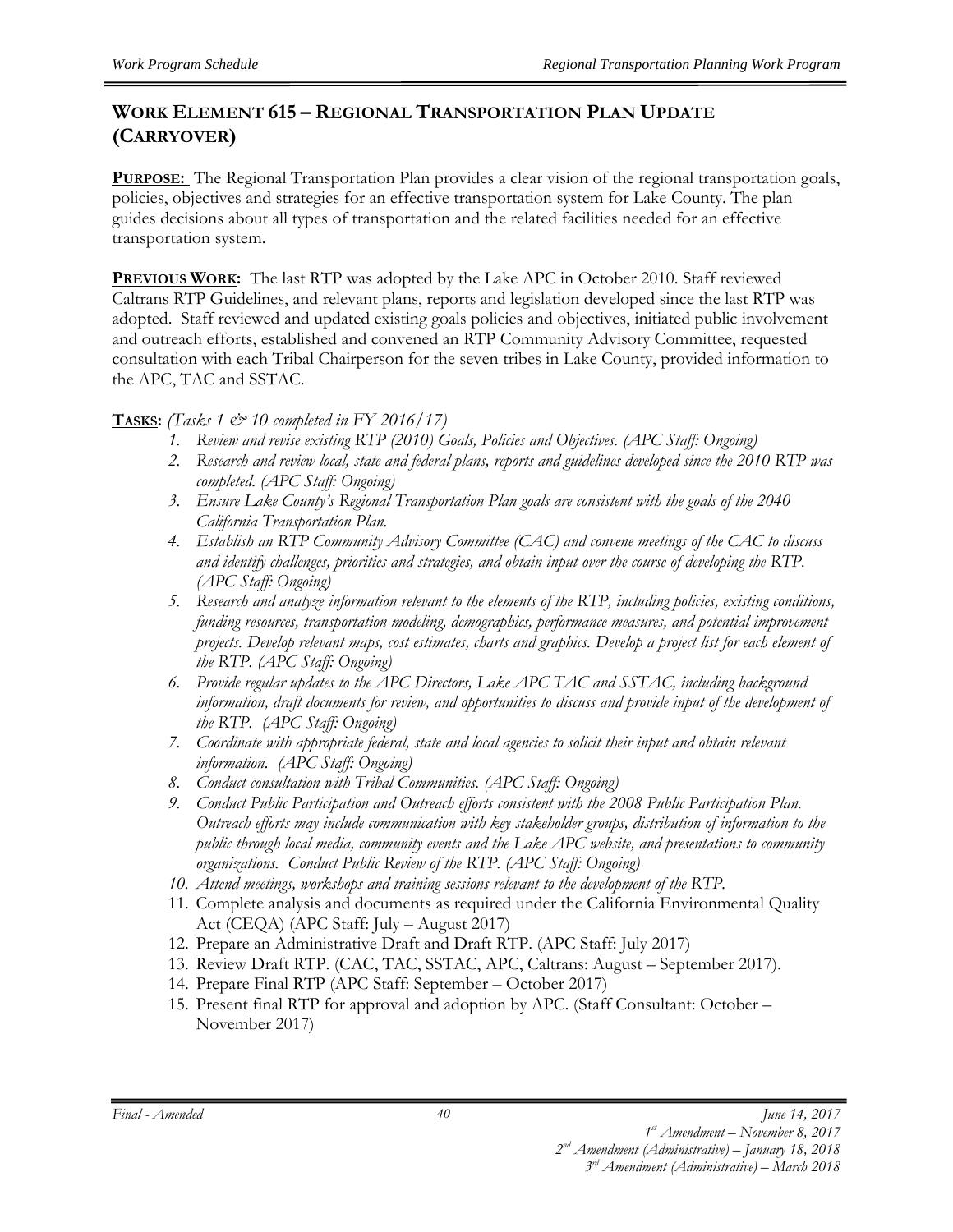**PRODUCTS:** Presentations to and notes from discussions with the APC, Lake TAC, RTP CAC, SSTAC and other entities; public participation and outreach materials, Administrative Draft, Draft and Final RTP; CEQA documents.

#### **FUNDING SOURCES AND AGENCY PARTICIPATION:**

| Responsible Agency          | Approx.<br>Person Days | <b>Budget</b> | Fiscal Year | <b>Funding Source</b> |
|-----------------------------|------------------------|---------------|-------------|-----------------------|
|                             |                        |               |             |                       |
| <b>APC</b> Staff Consultant | 11                     | \$15,000      | 17/18       | <b>RPA</b>            |
|                             |                        | \$9,313       | 16/17       | <b>RPA</b>            |
| <b>TOTAL:</b>               | 17                     | \$24,313      |             |                       |

\* Use of State RPA funds must be in accordance with Caltrans' procurement and other requirements (no consultant mark-up; approved travel rates, etc.) Contact Lake APC staff with questions.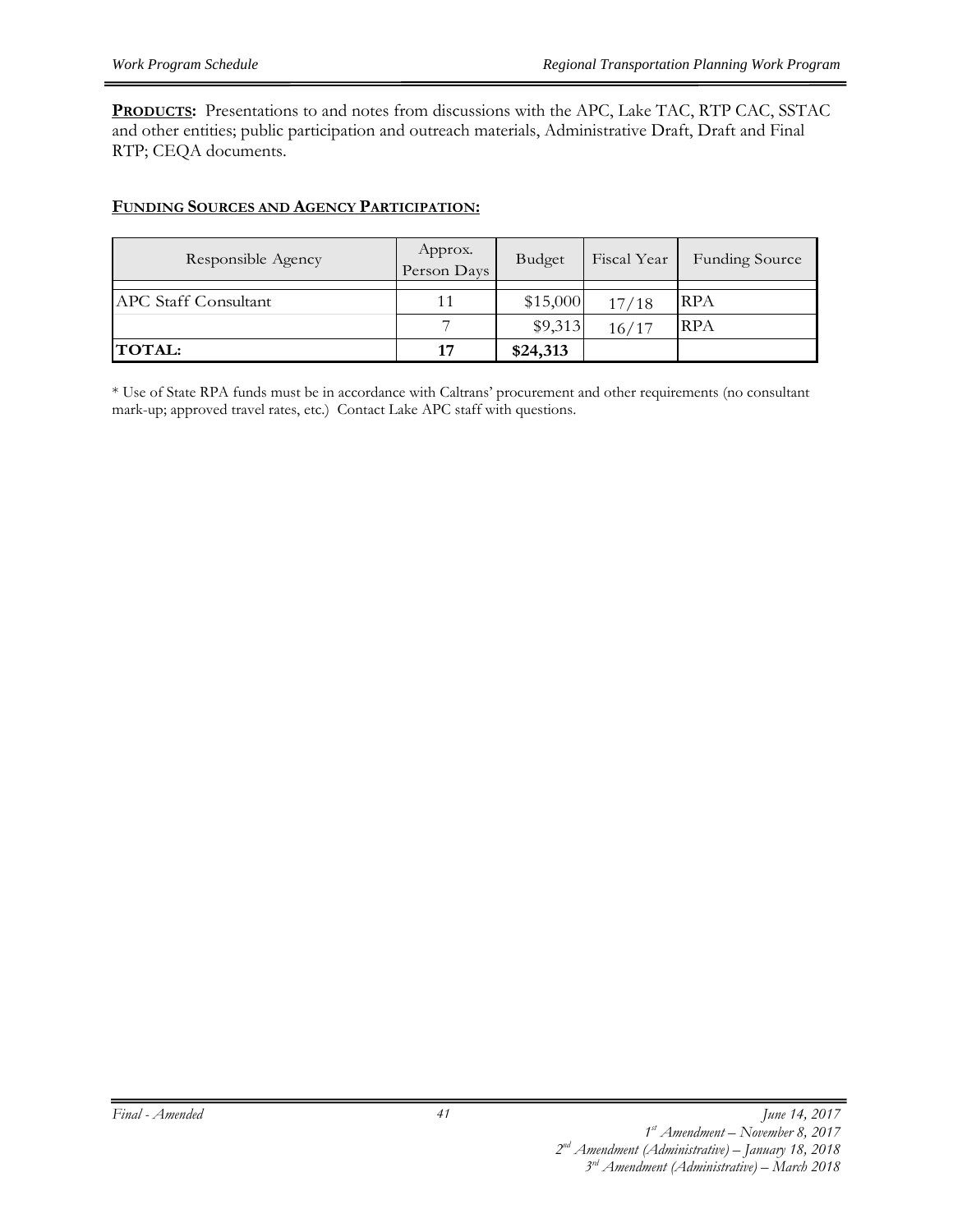#### **WORK ELEMENT 616 – TRAINING**

**PURPOSE:** To provide funding for technical training in the transportation planning field to the Lake County/City Area Planning Council (APC) planning staff, to keep informed of changes in the field.

**PREVIOUS WORK:** CalCOG Leadership Forum, ITS Managing Transportation & Land Use Interactions, Fundamentals of Traffic Engineering, Regional Blueprint Planning Workshops & Trainings, California's Brownfield's Training, Focus on the Future Conference, CTA/CalACT Conferences

#### **TASKS:**

1. Attendance at transportation planning academies, conferences, seminars or workshops. (APC Staff: As needed)

PRODUCTS: Educational materials & resources, Trained staff

#### **FUNDING SOURCES AND AGENCY PARTICIPATION:**

| Responsible Agency                                                                | Approx.<br>Person<br>Days | Budget  | Fiscal Year | Funding<br>Source |
|-----------------------------------------------------------------------------------|---------------------------|---------|-------------|-------------------|
| <b>APC Staff Consultant</b>                                                       | n/a                       | \$2,500 | 17/18       | LTF               |
| Direct Costs (includes direct costs-<br>registration, travel, hotel, meals, etc.) | n/a                       | \$2,603 | 15/16       | LTF               |
| <b>TOTAL:</b>                                                                     |                           | \$5,103 |             |                   |
|                                                                                   |                           |         |             |                   |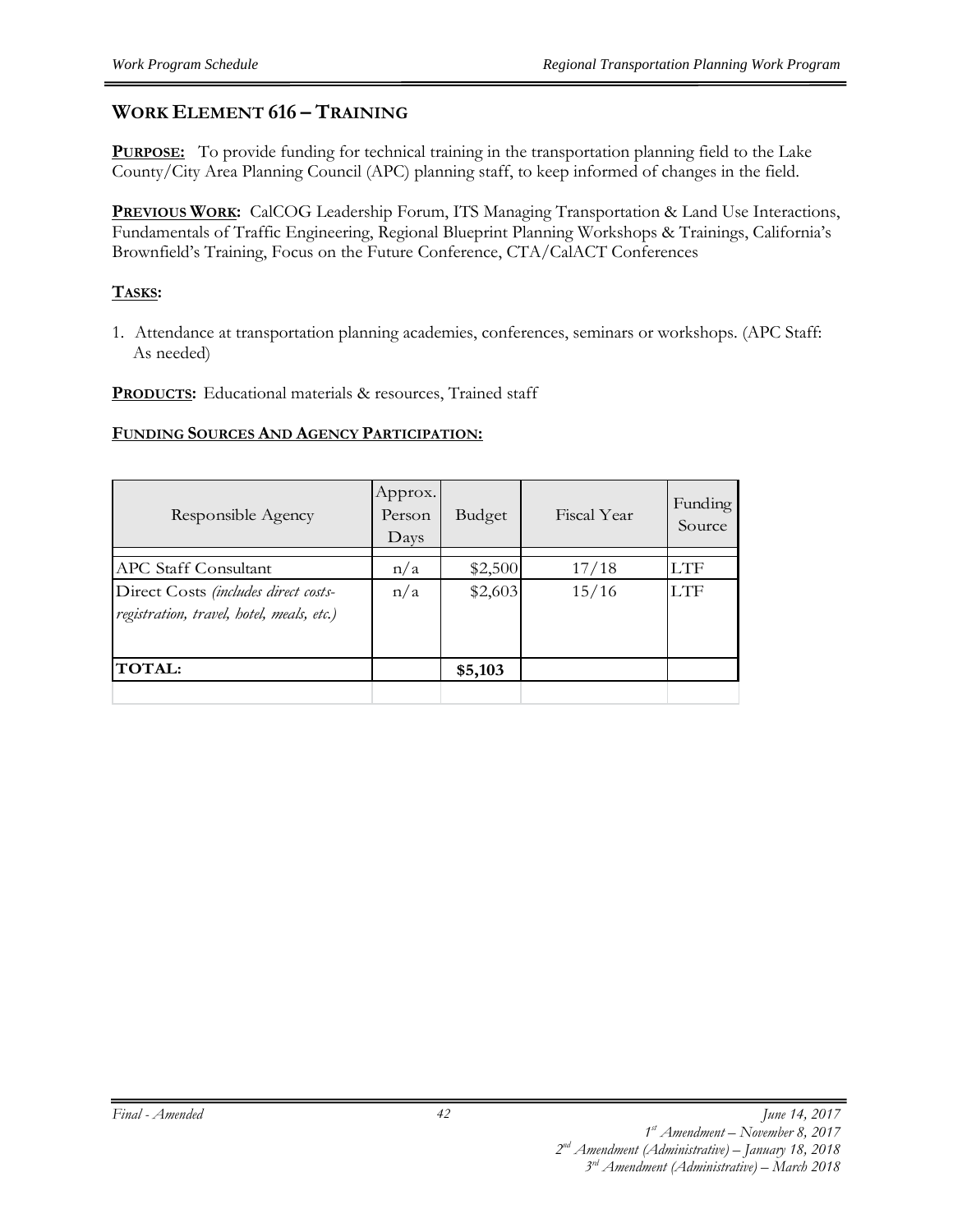#### **WORK ELEMENT 617 – LAKE TRANSIT AMERICANS WITH DISABILITIES ACT (ADA) PLAN (NEW)**

**PURPOSE:** The purpose of updating Lake Transit Authority's ADA Plan is to identify compliance issues that may have developed as the ADA regulations have changed over the past two decades, and to set out strategies and plans to remove barriers in service design, programs, activities, and facilities that may prevent persons with disabilities from access (includes evaluation of policies/practices) or equivalent access. The completed plan update also acts as a guidebook to ensure continuing compliance with the requirements of the Rehabilitation Act of 1973 and the Americans with Disabilities Act of 1990.

#### **PREVIOUS WORK:** 1997 ADA Plan

#### **TASKS:**

1. Prepare Request for Proposal (RFP) and conduct procurement process to retain consultant to prepare the Lake Transit ADA Plan Consultant Contract (Transit Manager: March 2018)

#### **(To be completed in Fiscal Year 2018/19 with additional funds)**

- 2. Review previous ADA Plan and Federal/State regulations
- 3. Review and Update Policies and Best Practices as necessary
- 4. Analyze existing conditions and collect necessary data to develop updated ADA Plan
- 5. Prepare draft ADA Plan
	- 5.1 Identify physical obstacles utilizing existing inventories where practical
	- 5.2 Describe methods to make existing facilities accessible
	- 5.3 Set out jurisdictional responsibilities in planning and development to facilitate accessible bus stop development.
	- 5.4 Develop estimate for cost of modifications and new capital projects
	- 5.5 Prioritize modifications and improvements
	- 5.6 Provide Short and Long Range schedule for achieving completion of achievable improvements
- 6 Review draft ADA Plan with Lake Transit Authority, Lake APC and local agencies responsible for implementation of the ADA Plan
- 7 Prepare Final ADA Plan
- 8 Present findings of ADA Plan for approval and adoption by Lake Transit Authority

#### **PRODUCTS:** Updated ADA Plan

#### **FUNDING SOURCES AND AGENCY PARTICIPATION:**

| Responsible Agency     | Approx.<br>Person<br>Days | Budget  | Fiscal Year | Funding<br>Source |
|------------------------|---------------------------|---------|-------------|-------------------|
|                        |                           |         |             |                   |
| <b>Transit Manager</b> | O                         | \$5,000 | 17/18       | LTF               |
| <b>TOTAL:</b>          |                           | \$5,000 |             |                   |
|                        |                           |         |             |                   |
|                        |                           |         |             |                   |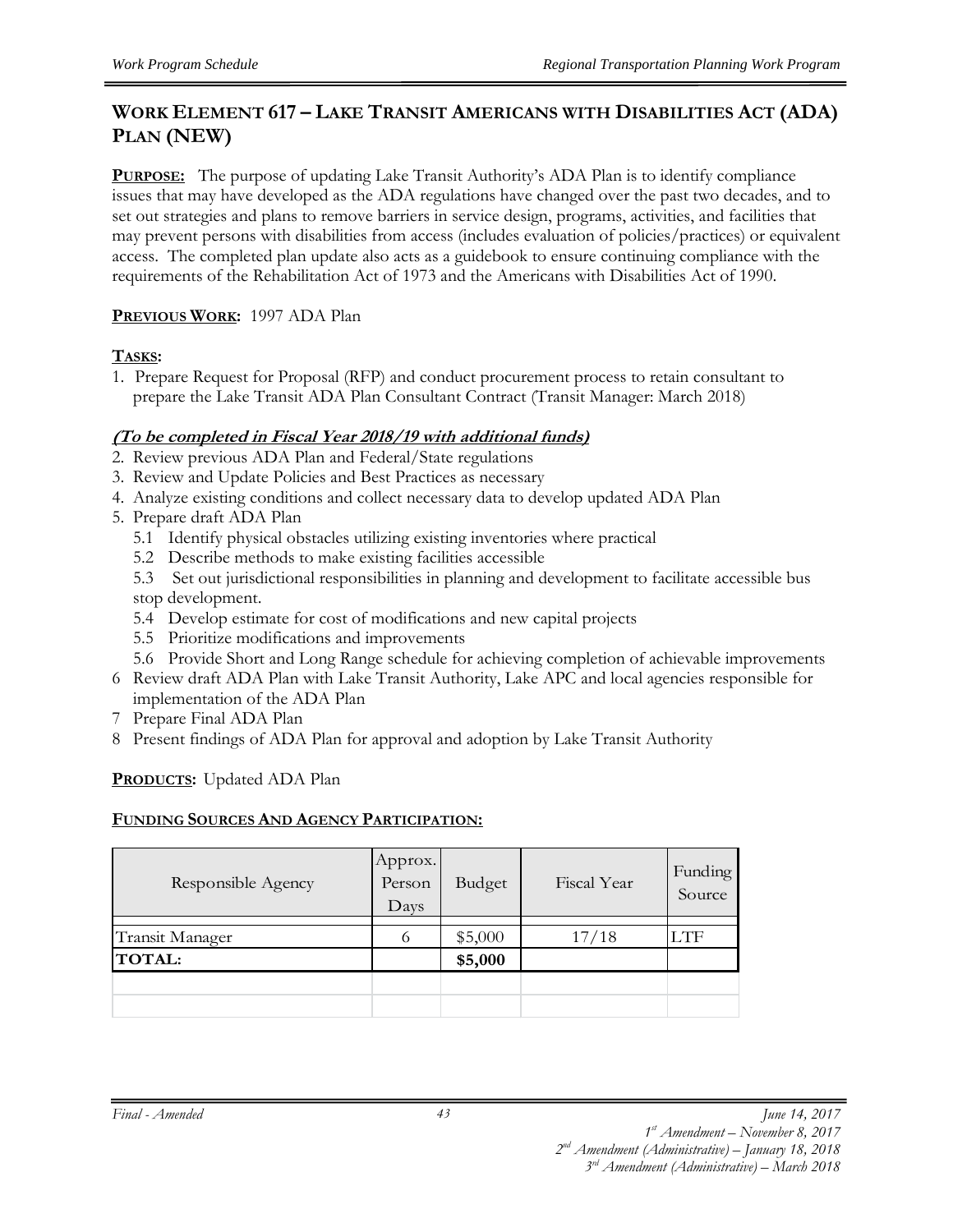#### **WORK ELEMENT 618 – LAKE TRANSIT AUTHORITY BUS PASSENGER FACILITIES PLAN (NEW)**

**PURPOSE:** Lake Transit Authority (LTA) strives to provide mobility for all residents of Lake County. For residents with impaired mobility or unfamiliar with the existing transit routes and bus stops, the existing transit system presents barriers to ridership. The project will explore opportunities for both improving the existing infrastructure and expanding the information services and infrastructure to better serve the needs of new users and members of the public with greater need for transit accessibility. A multi-jurisdictional strategy will be developed coordinating State, regional, county and city government resources to more seamlessly implement and maintain bus passenger facilities in the region.

**PREVIOUS WORK:** 2007 Passenger Facilities Development Plan

#### **TASKS:**

#### **1. Project Initiation & Administration (Transit Manager / APC Staff)**

- 1.1 Conduct Kick-off Meeting (July 2017)
- 1.2 Conduct Selection Committee Meeting (July September 2017)
- 1.3 Contract Execution (September October 2017)
- 1.4 Quarterly Reporting (Ongoing)
- 1.5 Invoicing (Ongoing)

#### **2. Data Collection, Design Standards and CIP (Consultant)**

- 2.1 Literature Review (October November 2017)
- 2.2 Bus Passenger Facilities Inventory (October 2017 February 2018)
- 2.3 Boarding and Alighting Data Collection (October November 2017)
- 2.4 Bus Passenger Facility Features and Aesthetics (October December 2017)
- 2.5 Design Guidelines, ADA and Permitting Requirements (October 2017 January 2018)
- 2.6 Transit Passenger Studies Capital Improvement Plan (January April 2018)
- 2.7 Capital Improvement Plan Financial Element (January April 2018)

#### **3. Coordination with Project Partners (Consultant)**

- 3.1 Meeting Preparations (Ongoing)
- 3.2 Monthly Team Meetings (Ongoing)
- 3.3 Facilitation of Coordination Meetings (Ongoing)
- 3.4 Management Objectives Workshop (July September 2018)

#### **4. Public Outreach (Consultant)**

- 4.1 Outreach Planning & Noticing (March 2018 June 2018)
- 4.2 Public Outreach Events (June August 2018)
- 4.3 Candidate Projects Prioritization (August September 2018)

#### **5. Draft and Final Reports (Consultant)**

- 5.1 Prepare Administrative Draft Report (October 2018 January 2019)
- 5.2 Prepare Draft Report (February August 2019)
- 5.3 Prepare Final Report (September February 2010)
- 5.4 Present Final Report (March –April 20110)
- 5.5 Distribute Final Report (March June 2010)

#### **6. Implementation (Transit Manager / APC Staff)**

- 6.1 Presentation to City Councils, BOS (February May 2010)
- 6.2 MOA Execution (February May 2010)

#### **PRODUCTS:** Request for Proposal, Evaluations, Meeting Agenda, Notes, and documentation, Executed Contract, Technical Memorandum, Capital Improvement Plan, Capital Improvement Plan Financial Element, Prioritized Project Lists, Administrative Draft Report, Public Draft Report, Final Report

#### *Final - Amended June 14, 2017 1st Amendment – November 8, 2017*

*2nd Amendment (Administrative) – January 18, 2018*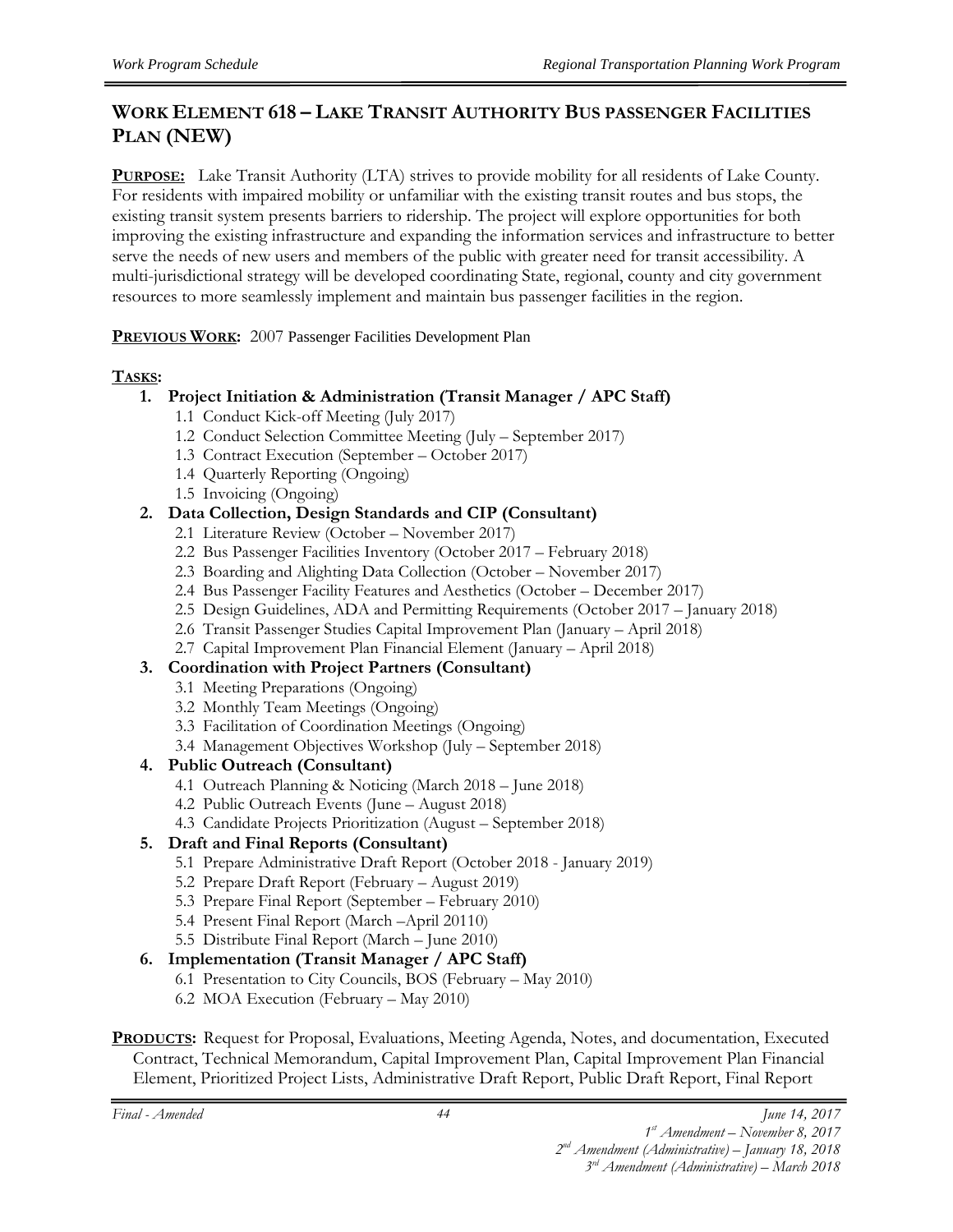and Presentation Materials

#### **FUNDING SOURCES AND AGENCY PARTICIPATION:**

| Responsible Agency | Approx.<br>Person Days | Budget    | Fiscal Year | <b>Funding Source</b> |
|--------------------|------------------------|-----------|-------------|-----------------------|
| Transit Manager    | 12                     | \$8,411   | 16/17       | FTA Section 5304 - SC |
|                    | 2                      | \$1,089   | 16/17       | <b>LTF</b> Reserves   |
| <b>APC</b> Staff   | $\overline{4}$         | \$5,754   | 16/17       | FTA Section 5304 - SC |
|                    | 1                      | \$746     | 16/17       | <b>LTF Reserves</b>   |
| Consultant         | 101                    | \$100,924 | 16/17       | FTA Section 5304 - SC |
|                    | 13                     | \$13,076  | 16/17       | <b>LTF Reserves</b>   |
| Direct Costs       | N/A                    | \$500     | 15/16       | <b>LTF</b>            |
| <b>TOTAL:</b>      |                        | \$130,500 |             |                       |
|                    |                        |           |             |                       |
|                    |                        |           |             |                       |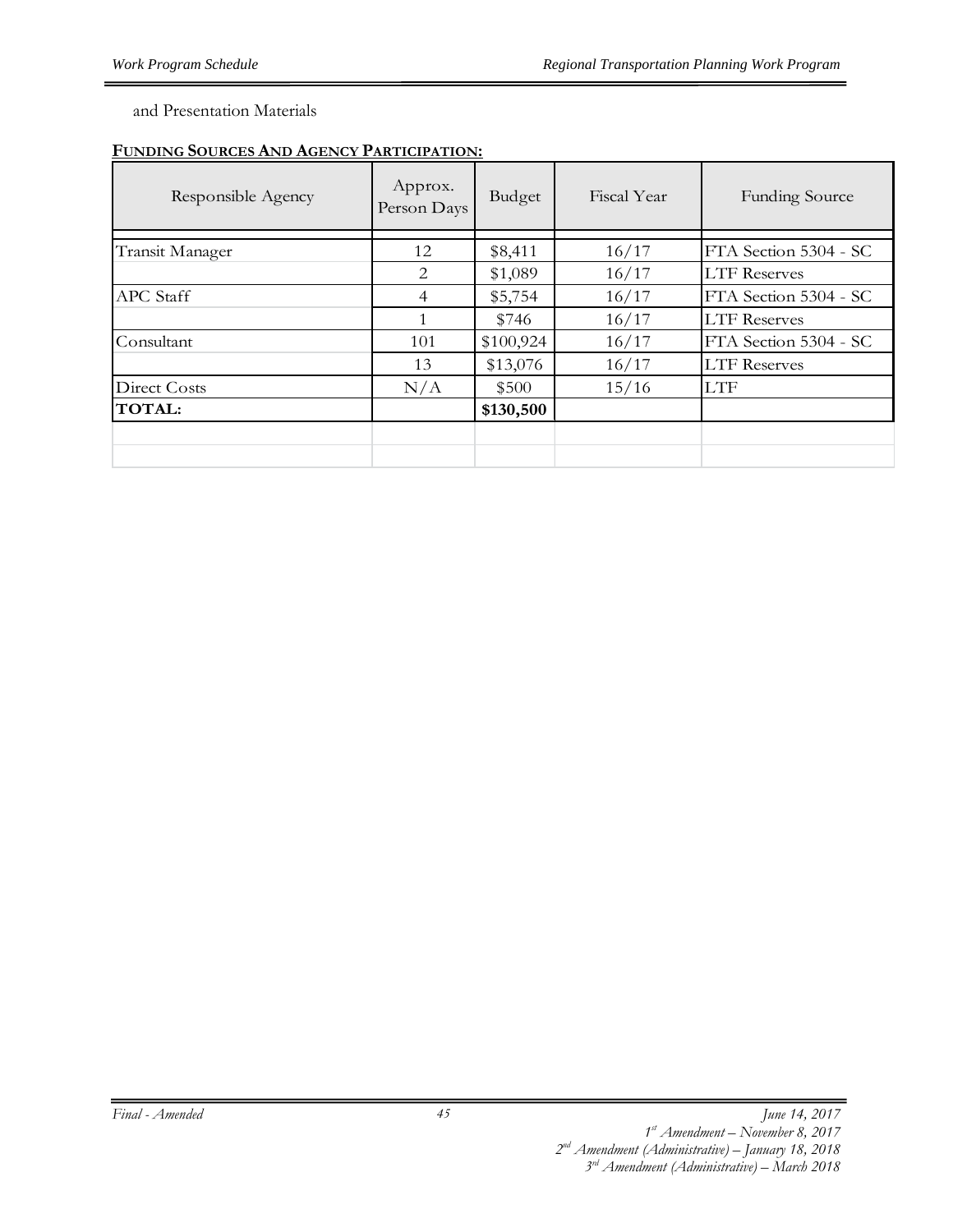#### **WORK ELEMENT 619 – LAKE COUNTY PEDESTRIAN NEEDS INVENTORY & ENGINEERED FEASIBILITY STUDY (NEW)**

**PURPOSE:** The project will explore the needs, priorities and feasibility of improving identifiable deficiencies within the pedestrian network of the region's cities and unincorporated communities. Ultimately, the project will develop a plan providing options and recommendations leading to the eventual construction of new and infill pedestrian facilities and/or crossings within the region.

#### **PREVIOUS WORK:** None

#### **TASKS:**

#### **1. Project Initiation (APC Staff)**

- 1.1 Prepare RFP & Scope (July 2017)
- 1.2 Conduct Selection Committee (October 2017)
- 1.3 Contract Preparation & Execution (November 2017)

#### **2. Coordination (APC Staff / Consultant)**

- 2.1 Form Technical Advisory Group TAG (November December 2017)
- 2.2 Kick-Off Meeting (January 2018)
- 2.3 TAG Meeting (Ongoing)

#### **3. Existing Conditions (Consultant)**

- 3.1 Gather Existing Data (December January 2018)
- 3.2 Identify Gaps (February March 2018)
- 3.3 Prepare GIS Maps (March May 2018)
- 3.4 Develop Data Tables (April May 2018
- 3.5 Prepare Draft Existing Conditions (May June 2018)
- 3.6 Prepare Final Existing Conditions (July 2018)

#### **4. Public Participation (Consultant)**

- 4.1 Identify Stakeholders (July August 2018)
- 4.2 Advertise Workshops (August September 2018)
- 4.3 Conduct Community Workshops (September October 2018)
- 4.4 Record Public Comments (October 2018)

#### **5. Develop Draft Study (Consultant)**

- 5.1 Evaluate Public Comments (October 2018)
- 5.2 Develop Prioritization Methodology (October 2018)
- 5.3 Draft Pedestrian Facility Needs Inventory (October November 2018)
- 5.4 TAG Review of draft Pedestrian Facility Needs Inventory (November 2018)
- 5.5 Field Review Priority Project (November January 2018)
- 5.6 Preliminary Cost Estimate (January February 2018)
- 5.7 Prepare Draft Study (February March 2018)

#### **6. Final Study (Consultant)**

- 6.1 Present Draft to APC Technical Advisory Committee (April 2018)
- 6.2 Present Draft to APC Board (May 2018)
- 6.3 Prepare Final Document (June 2018)
- 6.4 Prepare & Distribute Copies (July 2018)

#### **7. Administration (APC Staff)**

7.1 Quarterly Reports & Invoices (Ongoing)

**PRODUCTS:** Request for Proposal, Evaluations, Meeting Agendas, Notes, and various documentation,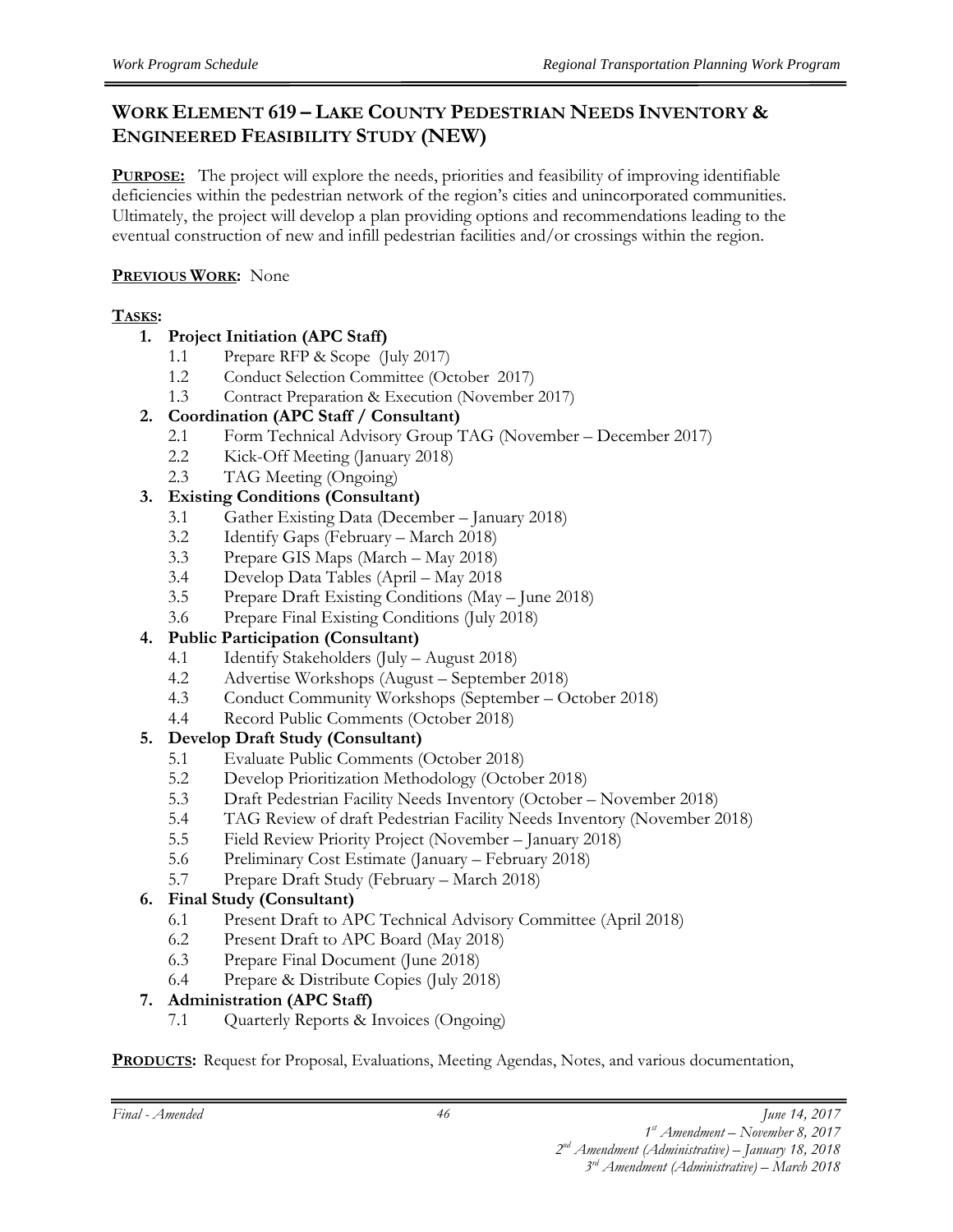Executed Contract, Prioritized Project Lists, GIS Base Maps, Data Tables, Draft Existing Conditions Report, List of Stakeholders, Advertising Materials, Prioritization Methodology, Draft & Final Reports

|--|

| Responsible Agency | Approx.<br>Person Days | Budget    | Fiscal Year | <b>Funding Source</b> |
|--------------------|------------------------|-----------|-------------|-----------------------|
| <b>APC</b> Staff   | 9                      | \$12,837  | 16/17       | FTA Section 5304 - SC |
|                    |                        | \$1,663   | 16/17       | <b>LTF</b> Reserves   |
| Consultant         | 150                    | \$150,498 | 16/17       | FTA Section 5304 - SC |
|                    | 20                     | \$19,500  | 16/17       | <b>LTF Reserves</b>   |
| Direct Costs       | N/A                    | \$150     | 15/16       | <b>LTF</b>            |
|                    | N/A                    |           |             |                       |
|                    | N/A                    |           |             |                       |
| <b>TOTAL:</b>      |                        | \$184,498 |             |                       |
|                    |                        |           |             |                       |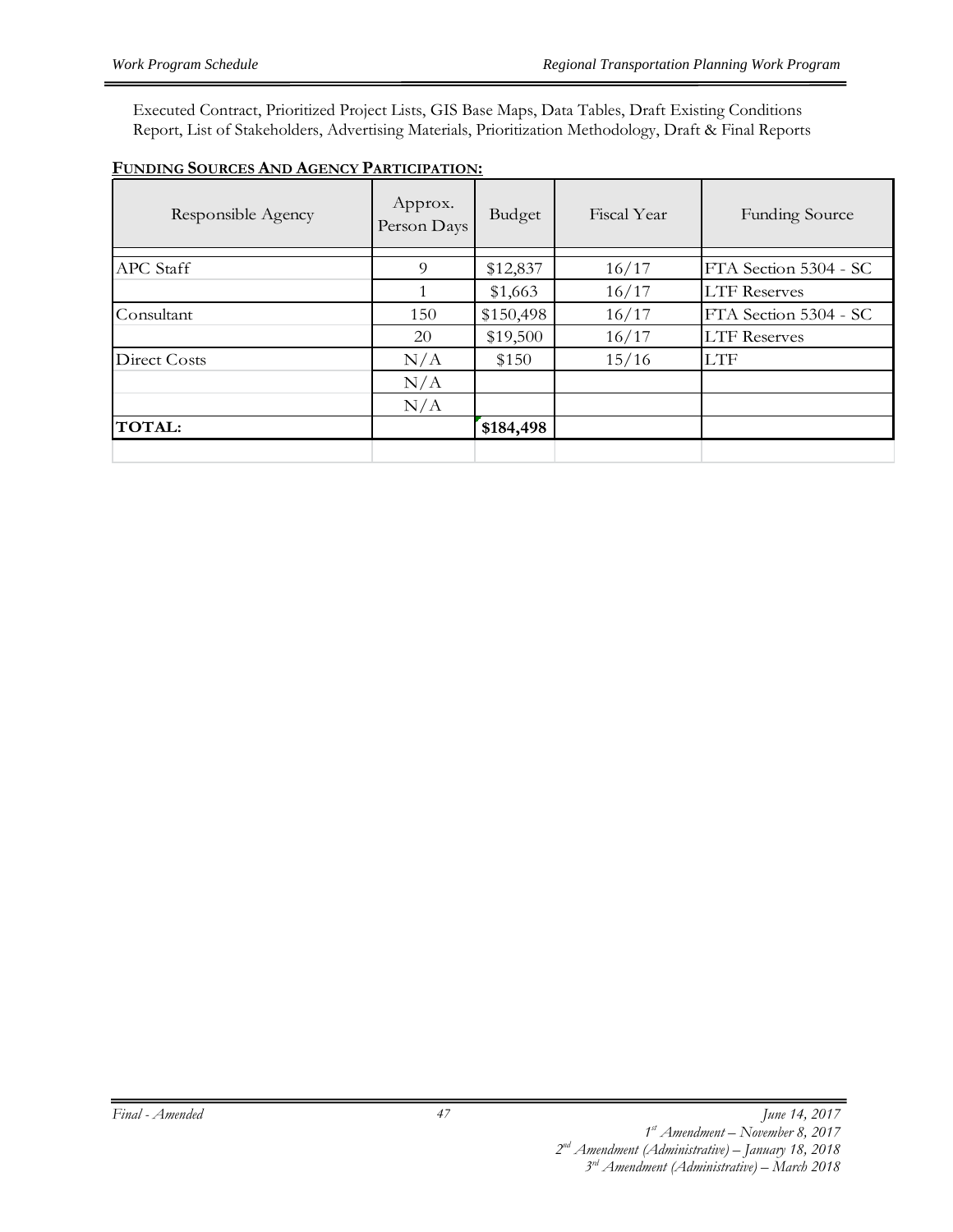## **2017/18 WORK PROGRAM SCHEDULE LAKE COUNTY/CITY AREA PLANNING COUNCIL**

| Work<br>Element | July      | August | September | $\hbox{October}$ | November | December | January | February | March | April | May | June |
|-----------------|-----------|--------|-----------|------------------|----------|----------|---------|----------|-------|-------|-----|------|
| 600             | $\bullet$ |        |           |                  |          |          |         |          |       |       |     |      |
| 601             |           |        |           |                  |          |          |         |          |       |       |     |      |
| 602             |           |        |           |                  |          |          |         |          |       |       |     |      |
| 603             |           |        |           |                  |          |          |         |          |       |       |     |      |
| 604             |           |        |           |                  |          |          |         |          |       |       |     |      |
| 605             |           |        |           |                  |          |          |         |          |       |       |     |      |
| 606             |           |        |           |                  |          |          |         |          |       |       |     |      |
| 607             |           |        |           |                  |          |          |         |          |       |       |     |      |
| 608             |           |        |           |                  |          |          |         |          |       |       |     |      |
| 609             |           |        |           |                  |          |          |         |          |       |       |     |      |
|                 |           |        |           |                  |          |          |         |          |       |       |     |      |
| 610             |           |        |           |                  |          |          |         |          |       |       |     |      |
| 611             |           |        |           |                  |          |          |         |          |       |       |     |      |
| 612             |           |        |           |                  |          |          |         |          |       |       |     |      |
| 613             |           |        |           |                  |          |          |         |          |       |       |     |      |
|                 |           |        |           |                  |          |          |         |          |       |       |     |      |
| 614             |           |        |           |                  |          |          |         |          |       |       |     |      |
| 615             |           |        |           |                  |          |          |         |          |       |       |     |      |
| 616             |           |        |           |                  |          |          |         |          |       |       |     |      |
|                 |           |        |           |                  |          |          |         |          |       |       |     |      |
| 617             |           |        |           |                  |          |          |         |          |       |       |     |      |
| 618             |           |        |           |                  |          |          |         |          |       |       |     |      |
| 619             |           |        |           |                  |          |          |         |          |       |       |     |      |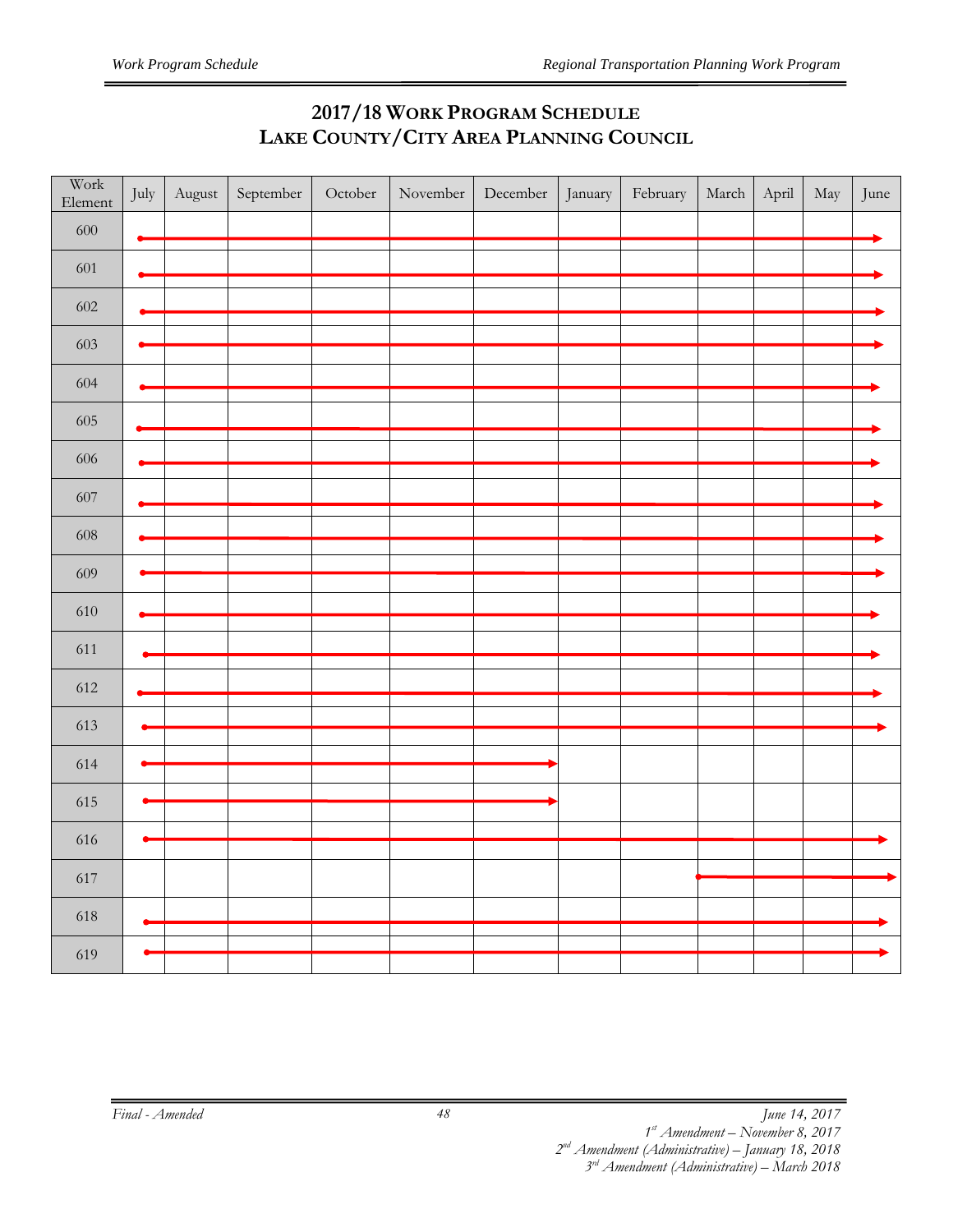## **INFORMATION ELEMENT**

Per the 2017/18 Overall Work Program Guidelines, the Lake County/City Area Planning Council was requested to include an Information Element to promote coordination in the region through awareness of Caltrans and RTPA planning activities and where they may compliment or intersect one another.

| Products(s) | <b>Project Description</b> |
|-------------|----------------------------|
|             |                            |
|             |                            |
|             |                            |
|             |                            |
|             |                            |
|             |                            |
|             |                            |
|             |                            |